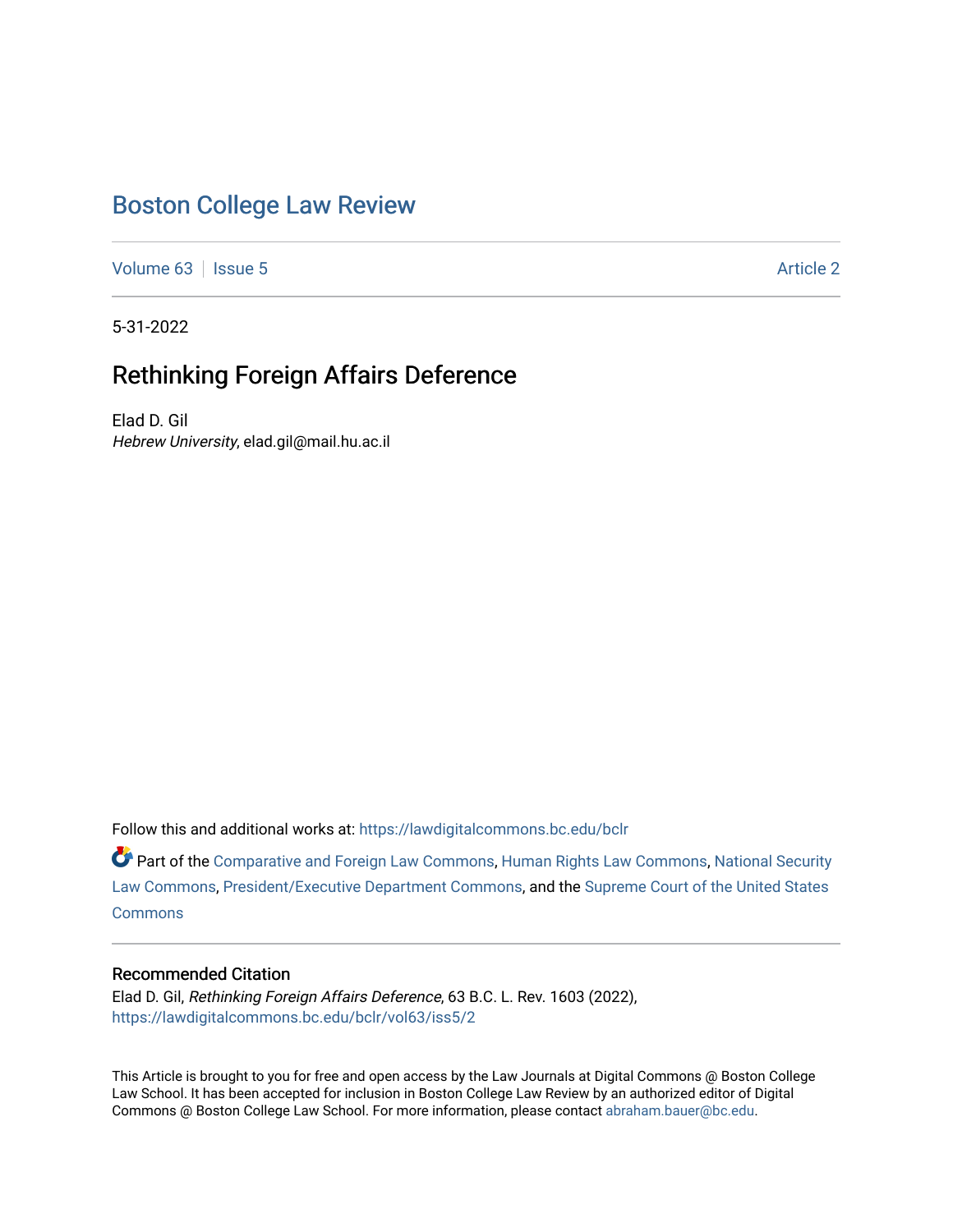# **RETHINKING FOREIGN AFFAIRS DEFERENCE**

## ELAD D. GIL

| II. THE MARGIN OF APPRECIATION DOCTRINE: ORIGINS AND THEORETICAL FOUNDATIONS . 1630 |  |
|-------------------------------------------------------------------------------------|--|
|                                                                                     |  |
|                                                                                     |  |
|                                                                                     |  |
| III. INCORPORATING THE MARGIN OF APPRECIATION CONCEPT INTO DOMESTIC LAW  1638       |  |
|                                                                                     |  |
|                                                                                     |  |
|                                                                                     |  |
|                                                                                     |  |
|                                                                                     |  |
| IV. OBJECTIONS AND RESPONSES: THE BENEFITS OF THE MARGIN OF APPRECIATION            |  |
|                                                                                     |  |
|                                                                                     |  |
|                                                                                     |  |
|                                                                                     |  |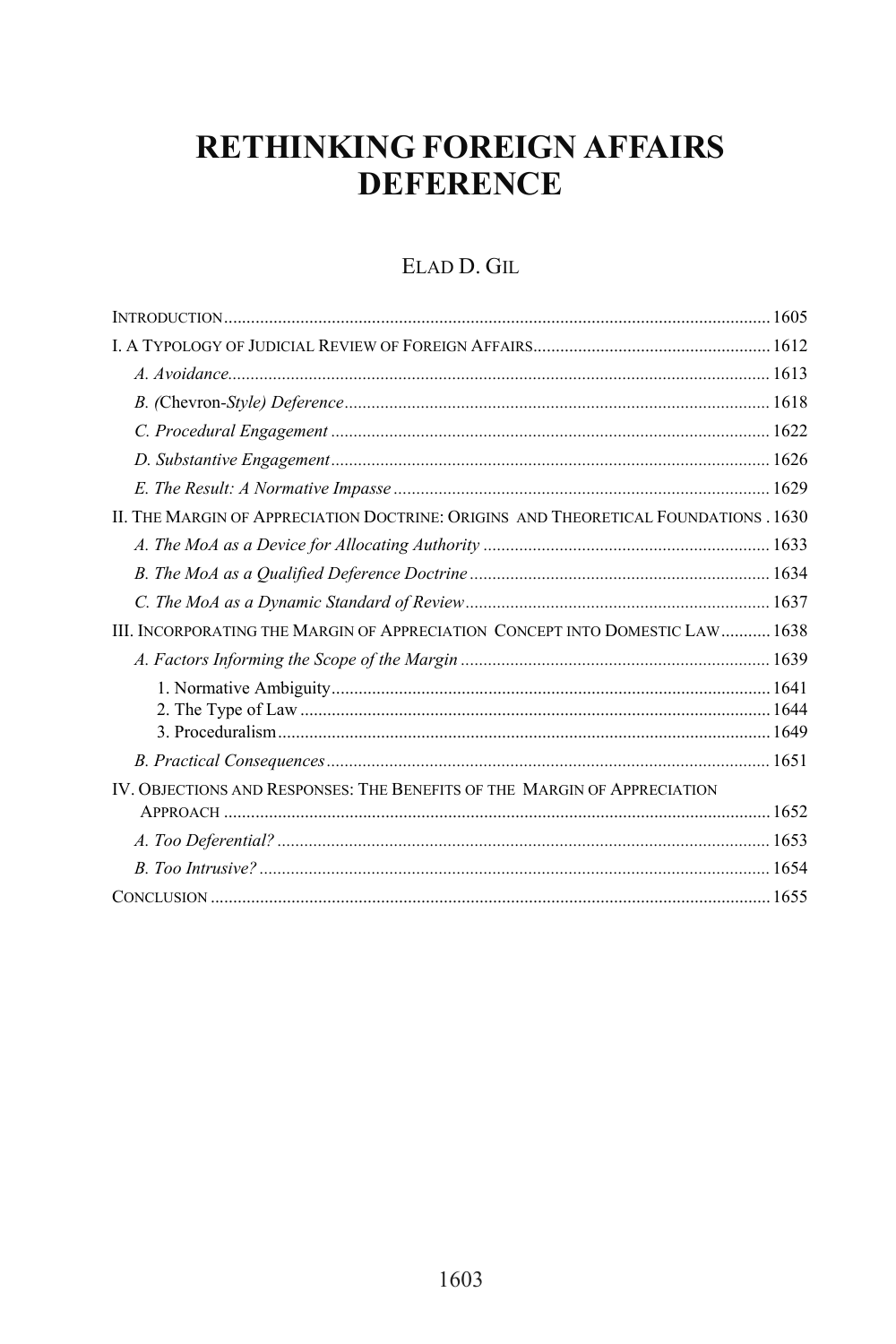# **RETHINKING FOREIGN AFFAIRS DEFERENCE**

#### ELAD D. GIL\*

**Abstract:** How should courts handle cases that implicate foreign relations or national security? What weight should courts give to the executive branch's view of the law in these matters? To date, one can identify in the jurisprudence of the U.S. Supreme Court no less than four theoretical approaches—varying by the degree of judicial deference due to the executive—that suggest competing visions about the constitutional role of courts in these areas. Each approach has been criticized fiercely for either abdicating the constitutional duty of the courts or obstructing the nation's pursuit of its security and foreign policy objectives. Absent a clear principle guiding when to apply each approach, courts invoke these approaches intermittently, generating considerable confusion. Current doctrine is missing a framework for mediating tensions between the four approaches. This Article seeks to fill that gap. It draws from the Margin of Appreciation (MoA), a doctrine international courts, especially in Europe, use widely to calibrate the level of deference owed to the principal decision-maker in separation of powers and human rights issues. Compared to parallel doctrines courts traditionally apply, the MoA offers a sophisticated framework for addressing deference claims by the executive. The doctrine provides courts criteria for optimizing the mode of their review, disciplines judicial decision-making, and reduces costs of judicial errors in matters of national importance. This Article reconstructs the MoA as a domestic law doctrine. It makes the necessary adaptations for "domesticating" the MoA and develops criteria for considering deference claims in a variety of foreign affairs and national security matters. In doing so, this Article demonstrates how a domestic MoA approach can generate more nuanced judicial engagement with foreign affairs, encourage deliberative decision-making by policymakers, and promote interbranch dialogue about the role of legal institutions in the high-stakes areas of foreign affairs and national security.

 $\overline{a}$ 

**NOTE:** Because not all platforms support graphics, the figures in this article are archived at, https://www.bc.edu/content/dam/bc1/schools/law/pdf/law-review-content/BCLR/63-5/Gil\_graphics. pdf [https://perma.cc/H7R4-F9T4].

<sup>© 2022,</sup> Elad D. Gil. All rights reserved.

<sup>\*</sup> Post-Doctoral Fellow, Hebrew University, Faculty of Law; Research Fellow, Duke University I&E Initiative; Senior Research Fellow, Tachlith Institute. I am grateful to Curt Bradley, Danuta Egle, Duncan Hall, Katelyn Hughes, Nadiv Mordechai, Madeline Morris, Jeff Powell, Christine Ryan, Ori Sharon, Yahli Shereshevsky, the discussants of Panel 67 at the 2021 Global Summit in Constitutionalism, and the participants at the Hebrew University Law Faculty junior scholars' workshop for helpful thoughts, conversations, and comments on earlier versions. I also thank the editors of the *Boston College Law Review*, most especially Madeleine Kausel, Kimberly Anker, and Caroline Gelinne, whose excellent work considerably improved the Article. Finally, I dedicate this Article to the memory of Stuart Barr, a great friend and craftsman of the English language.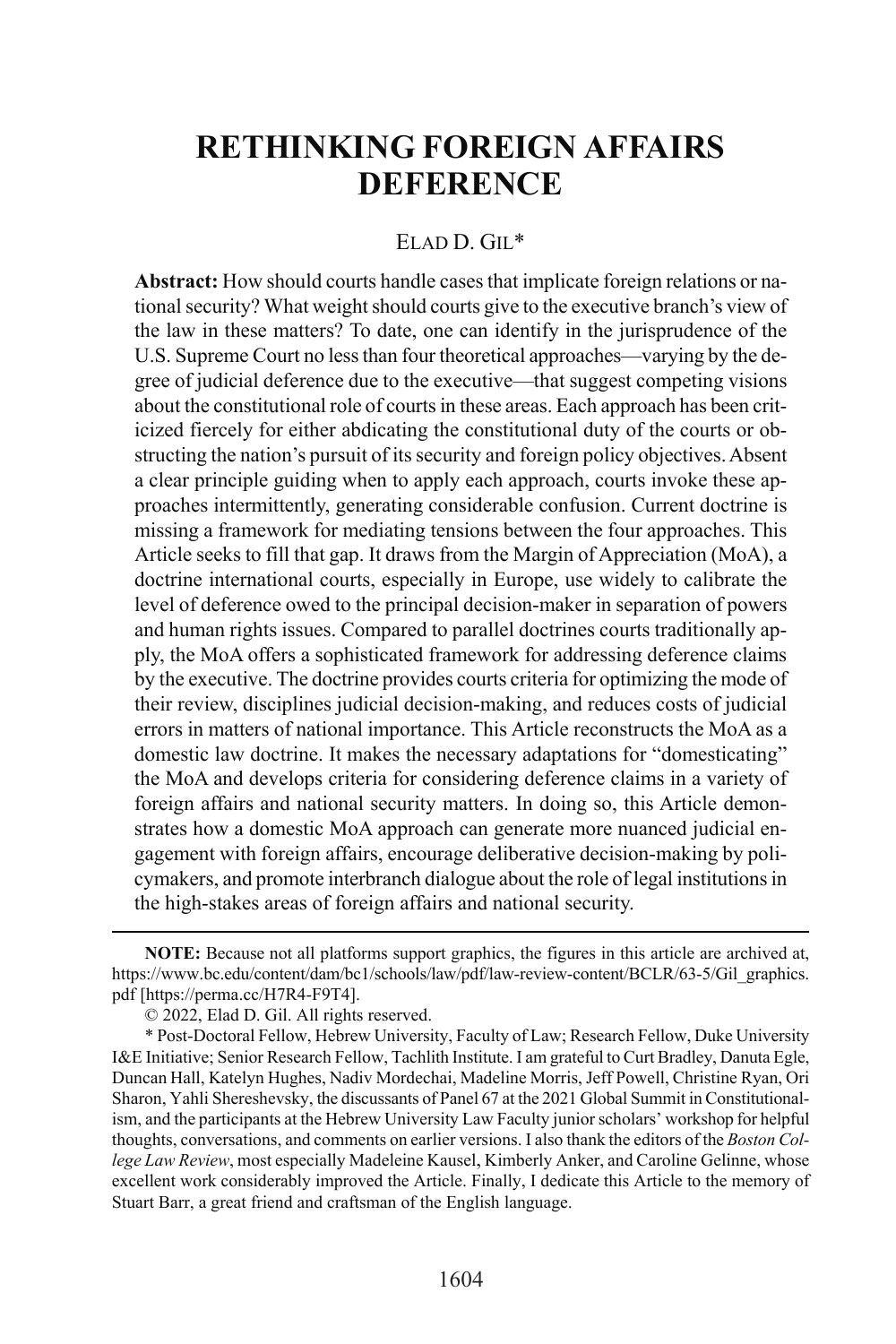#### **INTRODUCTION**

How should courts handle cases that implicate foreign relations or national security? What weight should courts give to the executive branch's view of the law in these matters? In 2020, in *GE Energy Power Conversion France SAS v. Outokumpu Stainless USA*, the U.S. Supreme Court candidly admitted that it does not have clear answers to these questions.<sup>1</sup> This case concerned an interpretation of a treaty governing international arbitrations. The question was whether the Court should give deference to the interpretation offered by the U.S. government. For a unanimous Court, Justice Clarence Thomas wrote, "We have never provided a full explanation of the basis for our practice of giving weight to the Executive's interpretation of a treaty. Nor have we delineated the limitations of this practice, if any."2 The *GE* decision, however, did not reach the merits of the issue, as the Court ultimately held that "[t]here is no need to resolve deference issues when there is no need for deference."<sup>3</sup>

Justice Thomas's statement alludes to a longstanding splintering within the Supreme Court regarding the proper role of the judiciary in foreign affairs cases. A few years ago, the Justices laid bare their positions. In 2018, in *Trump v. Hawaii*, a divided Court upheld a Presidential Proclamation restricting the entry of nationals from several predominantly Muslim countries to the United States. <sup>4</sup> In doing so, the Court rejected statutory challenges under the Immigration and Nationality Act (INA) and constitutional challenges under the Establishment Clause.<sup>5</sup> At first glance, the underlying disagreement between four of the five opinions*—*the Chief Justice's majority opinion, Justice Anthony Kennedy's concurrence, Justice Stephen Breyer's dissent (joined by Justice Elena Kagan), and Justice Sonia Sotomayor's dissent (joined by Justice Ruth Bader Ginsburg) $^6$ —appears to concern a narrow topic: the weight that ought to be given to Trump's statements on the campaign trail regarding banning Muslims from entering the country.<sup>7</sup> But the broader issue that manifests in these opin-

<sup>5</sup> *Id.*

<sup>&</sup>lt;sup>1</sup> GE Energy Power Conversion France SAS, Corp. v. Outokumpu Stainless USA, LLC, 140 S. Ct. 1637, 1640 (2020) (holding that Convention on the Recognition and Enforcement of Foreign Arbitral Awards "does not conflict with domestic equitable estoppel doctrines that permit the enforcement of arbitration agreements by nonsignatories").

<sup>2</sup> *Id.* at 1647.

<sup>&</sup>lt;sup>3</sup> *Id.* (quoting Edelman v. Lynchburg Coll., 535 U.S. 106, 114–15 n.8 (2002)). The Court found that there was no need for deference because it agreed with the executive's reading of the treaty. *Id.*

<sup>4</sup> 138 S. Ct. 2392, 2423 (2018).

<sup>6</sup> Justice Thomas concurred to add dicta on the nationwide injunctions imposed by the district court, but joined the majority on the main questions posed in the case. *See id.* at 2425−29 (Thomas, J., concurring).

<sup>7</sup> *See, e.g.*, Jenna Johnson, *Donald Trump Is Expanding His Muslim Ban, Not Rolling It Back*, WASH. POST (July 24, 2016), https://www.washingtonpost.com/news/post-politics/wp/2016/07/24/ donald-trump-is-expanding-his-muslim-ban-not-rolling-it-back/ [https://perma.cc/JQB2-M9D3] (dis-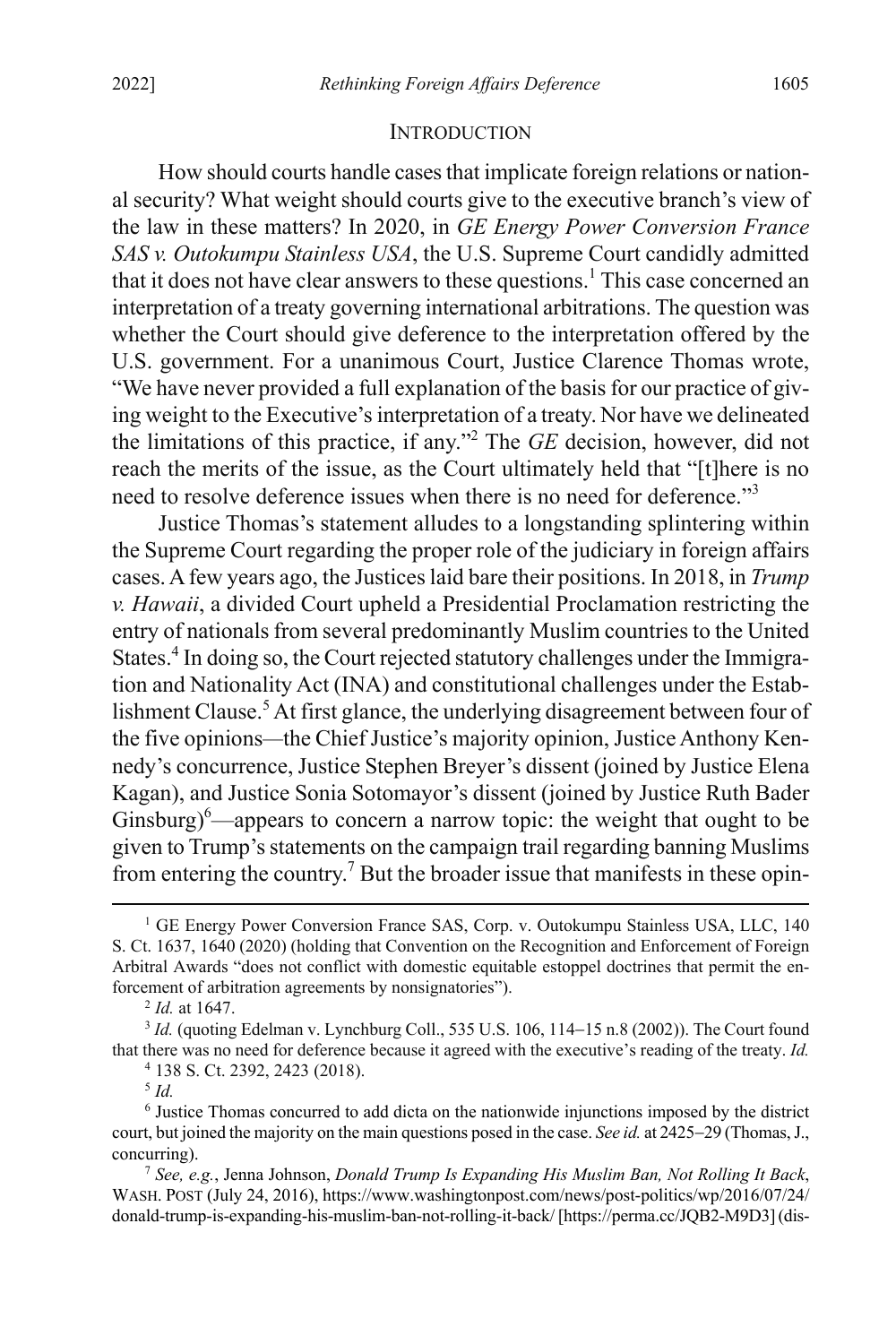ions is how to shape the relationship between the courts and the President over matters implicating foreign affairs. It is not simply that the Justices applied certain tests and reached different conclusions, or that they disagreed about the meaning of a term in a statute or a constitutional provision; it is that they drew upon very different visions of their constitutional role in this area.

<span id="page-4-0"></span>There are four principal theoretical approaches to this issue, and each was implicitly referenced by a different opinion in *Trump v. Hawaii*. <sup>8</sup> The majority followed an approach referred to here as *deference*. <sup>9</sup> Under this approach, courts should give substantial—and, typically, conclusive—weight to the views of the executive when cases have foreign relations or national security implications.10 The deference approach is premised on various formal and functional reasons, and is often analogized to the deference given to administrative agencies under *Chevron U.S.A., Inc. v. Natural Resources Defense Council, Inc*. <sup>11</sup> The next approach, embodied in Justice Kennedy's concurring opinion, also showed deference to the President, but additionally sought to distance the Court from Trump's entry policy. It expressed skepticism about the capacity of courts to subject those sorts of statements to judicial scrutiny.12 Kennedy's view, although not explicitly articulated, reflects an approach termed *avoidance*.<sup>13</sup> This approach contends that foreign affairs matters should be kept far away from the courtroom and that when such cases do require judicial resolution, courts should be unconditionally deferential to the executive. Although judges and scholars who advocate for *avoidance* typically support  $broad$  executive power,<sup>14</sup> these advocates also believe that judicial involvement

cussing President Trump's ban on Muslims entering the United States); *see also Trump*, 138 S. Ct. at 2401 (majority opinion) ("At the heart of [plaintiff's] case is a series of statements by the President and his advisers both during the campaign and since the President assumed office.").

<sup>8</sup> *See generally Trump*, 138 S. Ct. at 2403, 2423–24, 2424, 2429 (containing four different opinions, each illustrating different modes of deference).

<sup>9</sup> *See id.* at 2403–24; *infra* Section II.B.

<sup>&</sup>lt;sup>10</sup> The Chief Justice's statutory and constitutional analyses took a deferential view of the President's authority to issue the Proclamation. *See Trump*, 138 S. Ct. at 2403–24. In evaluating the plaintiff's statutory claims, the Chief Justice noted that the "deference traditionally accorded the President in this sphere" informed his reading of the INA. *Id.* at 2409. In considering the constitutional question, he applied the deferential rational basis review. *Id.* at 2420.

<sup>11</sup> 467 U.S. 837, 865 (1984). *See generally* Curtis A. Bradley, Chevron *Deference and Foreign Affairs*, 86 VA.L.REV. 649 (2000) (considering foreign affairs law from the perspective of the *Chevron* doctrine in administrative law); Eric A. Posner & Cass R. Sunstein, Chevron*izing Foreign Relations Law*, 116 YALE L.J. 1170 (2007) (applying *Chevron* doctrine to laws governing foreign relations and diplomacy).

<sup>12</sup> *Trump*, 138 S. Ct. at 2423−24 (Kennedy, J., concurring).

<sup>13</sup> *See id.* at 2423−29; *infra* Section II.A.

<sup>14</sup> *See infra* note[s 65](#page-13-0)−[67](#page-14-0) and accompanying text.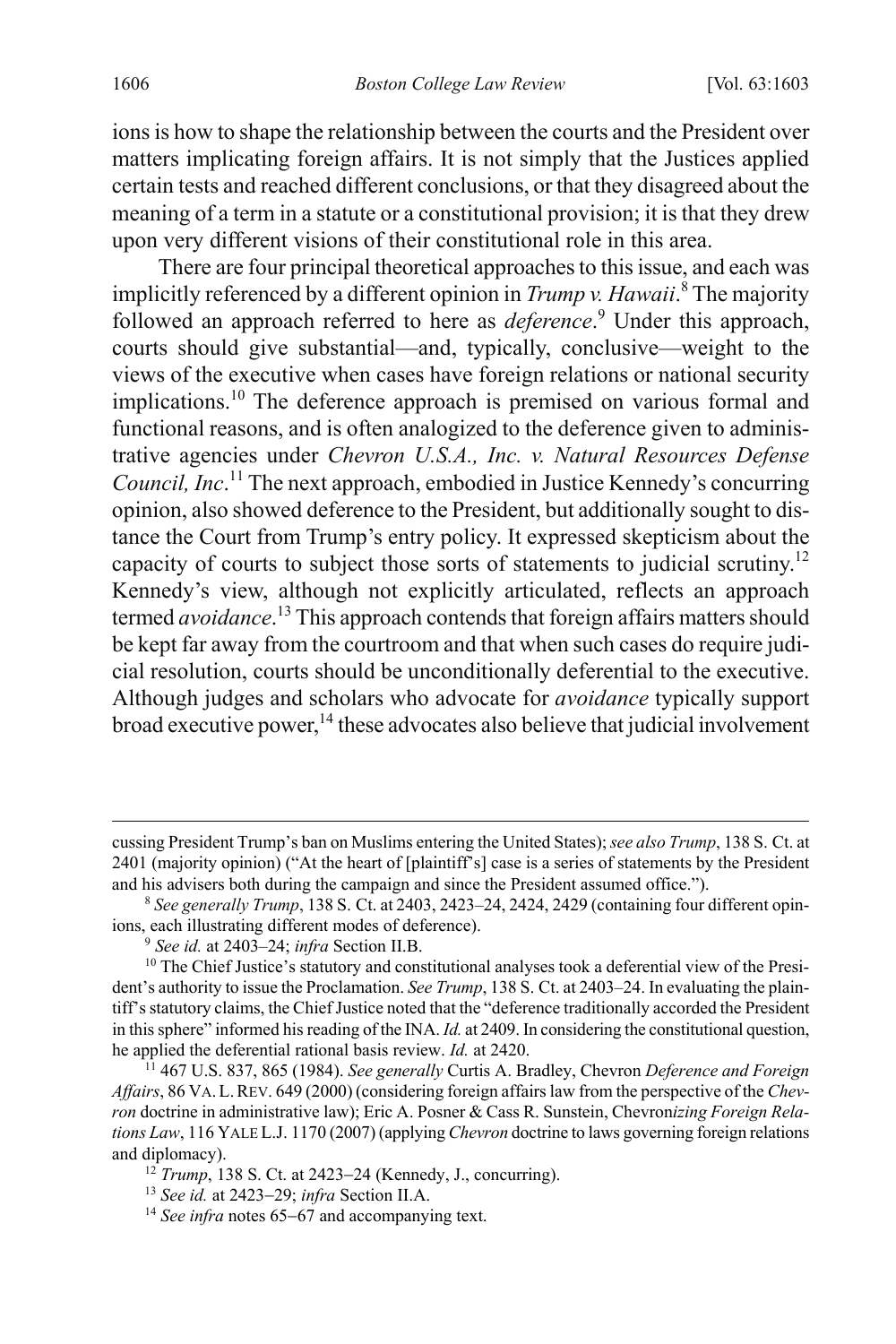<span id="page-5-0"></span>in foreign affairs matters will harm the judiciary as an institution and might permanently undermine constitutional guarantees in other contexts.15

Next, Justice Breyer's dissenting opinion adopted an approach known as *procedural review* for its tendency to focus on the decisional processes underlying substantive outcomes, rather than the outcomes themselves.<sup>16</sup> Breyer examined the lawfulness of the travel ban by considering the efficacy of the ban's system of individual exemptions and waivers.<sup>17</sup> Finding that the government failed to take necessary measures to implement the waivers as written, he ruled against it.<sup>18</sup> Finally, Justice Sotomayor's dissenting opinion refuted the government's claim that the rationale underlying the travel ban policy was national security.19 She adopted a nondeferential view that can be described as *substantive engagement*. <sup>20</sup> Under this approach, the judiciary must closely scrutinize government action in this domain, similarly to how it does in other areas of public policy. Even though respect for the government's view may be justified in particular contexts and subject to certain conditions, a sweeping foreign affairs deference doctrine is inappropriate. $21$ 

It is difficult to say with certainty which opinion took the correct approach or which approach corresponds more with precedent. This uncertainty begins with the lack of constitutional clarity on the appropriate level of judicial review in foreign affairs. "[W]here foreign relations are concerned the Consti-

Tushnet, *supra*, at 2680*.*

- <sup>17</sup> *Trump*, 138 S. Ct. at 2445.
- <sup>18</sup> *Id.* at 2429–33.

<sup>20</sup> *See id.*; *infra* Section II.D.

 <sup>15</sup> *See, e.g.*, Korematsu v. United States, 323 U.S. 214, 246 (1944) (Jackson, J., dissenting) (warning that judicial review of a military detention order during wartime might create a damaging precedent that will "[lie] about like a loaded weapon ready for the hand of any authority that can bring forward a plausible claim of an urgent need"), *abrogated by Trump*, 138 S. Ct. 2392;*see also* Mark V. Tushnet, *Controlling Executive Power in the War on Terrorism*, 118 HARV. L. REV. 2673, 2680 (2005).

<sup>[</sup>I]f courts purport to police the policymaking process but actually supervise it with an extremely loose hand, the negative case asserts that the judicial-review mechanism might *worsen* the political branches' performance because their members might mistakenly believe that the courts will bail the people out of whatever trouble the political branches make.

<sup>16</sup> *See Trump*, 138 S. Ct. at 2429–33 (Breyer, J., dissenting); *infra* Section II.C.

<sup>19</sup> *Id.* at 2438–45 (Sotomayor, J., dissenting).

<sup>&</sup>lt;sup>21</sup> To be sure, I do not claim that these approaches are mutually exclusive or that their proponents view any of them as generally applicable simply when a case involves foreign affairs. For instance, the Chief Justice's reasoning in *Trump v. Hawaii* can also be described as proceduralist for its holding that the President deserves deference in this case because "the Proclamation reflects the results of a worldwide review process undertaken by multiple Cabinet officials and their agencies." 138 S. Ct. at 2402 (majority opinion). Nonetheless, as will be explained *infra* in Part II, I think that this typology is analytically and descriptively sound.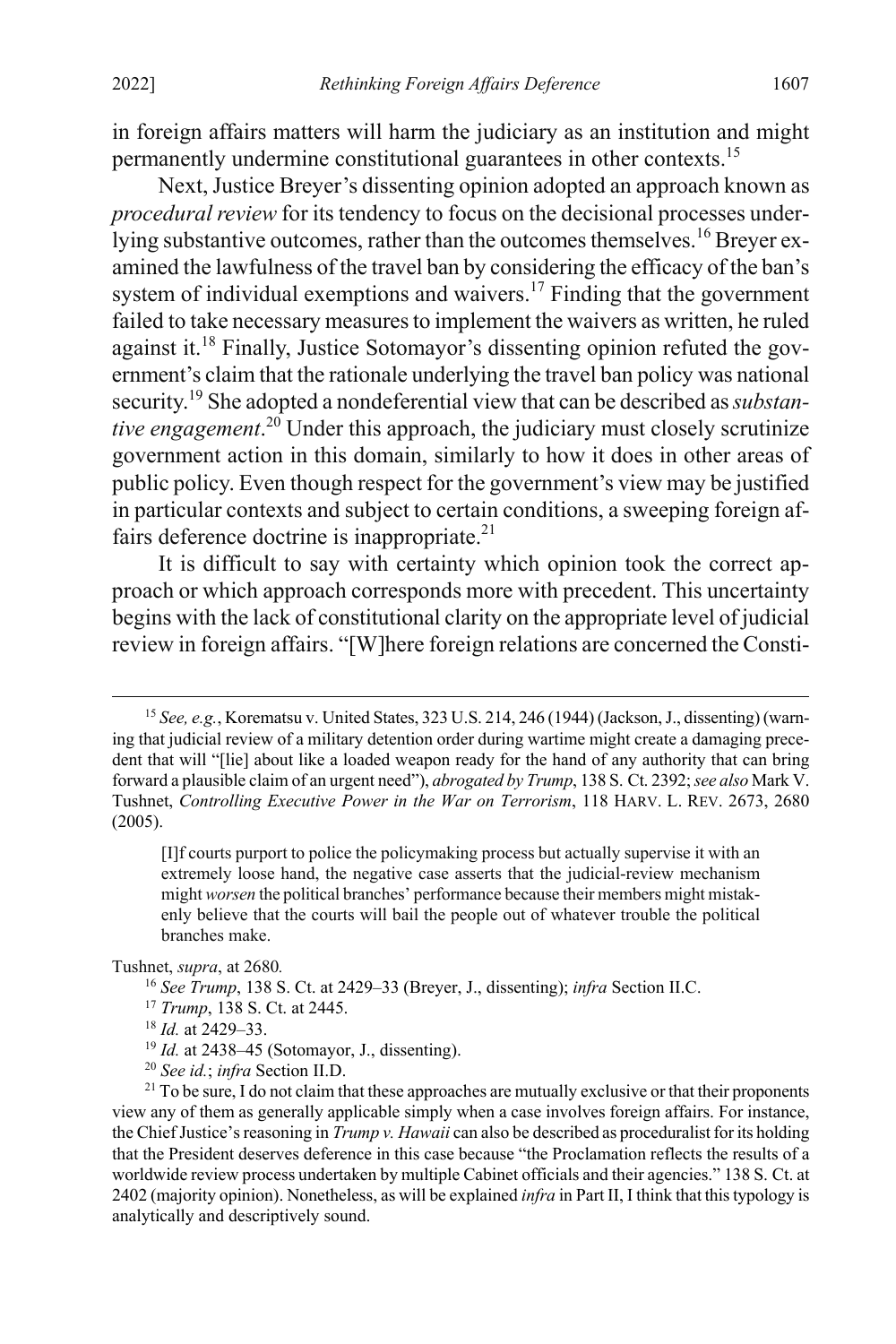<span id="page-6-0"></span>tution seems a strange, laconic document: although it explicitly lodges important foreign affairs powers in one branch or another . . . , many powers of government are not mentioned."22 As nontextualist modalities of constitutional interpretation also fail to bring clarity, $^{23}$  debates over the authority of courts in this domain often take a functionalist character; scholars search for a theory that will make the constitutional scheme work best.<sup>24</sup> But this, in turn, also proves difficult because ascertaining the best structure of the constitutional foreign affairs apparatus largely depends on one's view of the world and America's role in it. $25$ 

<span id="page-6-1"></span>What follows, as *Trump v. Hawaii* illustrated, is jurisprudential disarray. Especially in recent years, judges decide cases with foreign affairs implications without subscribing to a particular approach and without a guiding principle

 <sup>22</sup> LOUIS HENKIN, FOREIGN AFFAIRS AND THE U.S. CONSTITUTION <sup>13</sup>−14 (2d ed. 1996); *see*  HAROLD HONGJU KOH, THE NATIONAL SECURITY CONSTITUTION 67 (1990) (noting the lack of guidance the U.S. Constitution provides for national security issues); H. Jefferson Powell, *The President's Authority Over Foreign Affairs: An Executive Branch Perspective*, 67 GEO. WASH. L.REV. 527, 527 (1999) ("The relevance of constitutional law to the distribution of power over foreign affairs and national security is, unfortunately, clearer than is its content."). *But see* Saikrishna B. Prakash & Michael D. Ramsey, *The Executive Power Over Foreign Affairs*, 111 YALE L.J. 231, 262 (2001) (extracting four foreign affairs principles from the Constitutional text and concluding that "there is no remarkable lacuna in the foreign affairs Constitution").

<sup>&</sup>lt;sup>23</sup> For example, scholars have relied on pre- and post-founding era evidence but reached strikingly different conclusions regarding the scope of the Article II Vesting Clause. *Compare* Prakash & Ramsey, *supra* not[e 22,](#page-6-0) at 234 (inferring from historical analysis that "the Constitution establishes a presumption that the President will enjoy those foreign affairs powers that were traditionally part of the executive power"), *with* Curtis A. Bradley & Martin S. Flaherty, *Executive Power Essentialism and Foreign Affairs*, 102 MICH. L. REV. 545, 551 (2004) (arguing that there is no "direct Founding support" for such a broad reading of the Vesting Clause).

<sup>24</sup> Functionalist arguments pervade in discussions over a broad array of foreign affairs topics. *See generally* ERIC A. POSNER & ADRIAN VERMEULE, TERROR IN THE BALANCE: SECURITY, LIBERTY, AND THE COURTS (2007) (discussing national security law); Daniel Abebe & Eric A. Posner, *The Flaws of Foreign Affairs Legalism*, 51 VA. J. INT'L L. 507 (2011) (explaining the development of international law); Bradley, *supra* note [11](#page-4-0) (discussing statutory interpretation); Adam S. Chilton & Christopher A. Whytock, *Foreign Sovereign Immunity and Comparative Institutional Competence*, 163 U. PA. L.REV. 411 (2015) (discussing foreign sovereign immunity); Derek Jinks & Neal Kumar Katyal, *Disregarding Foreign Relations Law*, 116 YALE L.J. 1230 (2007) (exploring international law and statutory interpretation); Jide Nzelibe, *The Uniqueness of Foreign Affairs*, 89 IOWA L. REV. 941 (2004) (discussing the applicability of the political question doctrine to foreign affairs); Ganesh Sitaraman & David Zionts, *Behavioral War Powers*, 90 N.Y.U. L. REV. 516 (2015) (discussing war powers); John Yoo, *Politics as Law?: The Anti-ballistic Missile Treaty, the Separation of Powers, and Treaty Interpretation*, 89 CALIF. L. REV. 851 (2001) (explaining the separation of powers in treaty interpretation).

 $25$  For example, people who view the international system as anarchic and controlled by state power would likely believe that deference or avoidance best serve American interests as these approaches will typically uphold legal interpretations that permit the greatest use of state power. *See* Daniel Abebe, *Why Comparative International Law Needs International Relations Theory*, *in* COM-PARATIVE INTERNATIONAL LAW 71, 74 (Anthea Roberts, Paul B Stephan, Pierre-Huges Verdier & Mila Versteeg eds., 2018).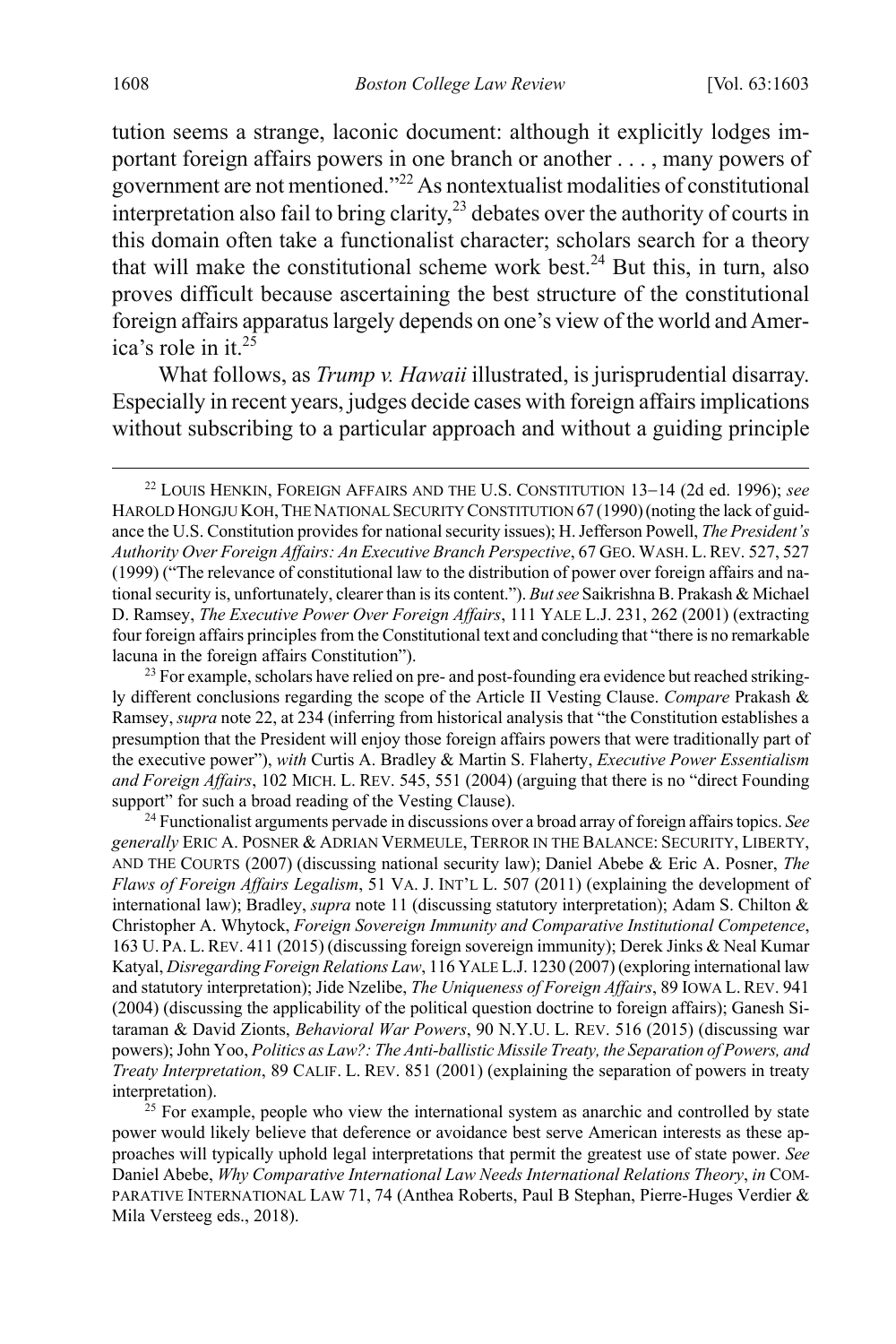for when an approach should prevail.<sup>26</sup> Absent a coherent and unified interpretive framework, current legal doctrine cannot offer litigants or decision-makers predictability, certainty, or stability—all of which are crucial for making informed, rational policy decisions and serve important rule-of-law goals. More significantly, in this state of affairs, judicial errors in the high-stakes domains of foreign affairs and national security are likely to occur.

This Article argues that the Margin of Appreciation (MoA), a doctrine long applied on the other side of the Atlantic, provides a better framework to manage these jurisprudential tensions. The European Court of Human Rights (ECtHR) developed this doctrine to guide judges on how to define the limits between national and supranational authority.<sup>27</sup> Simply put, the MoA is a deference doctrine. It provides criteria for determining when deference to national authorities is warranted and what level of scrutiny the Court should apply when allegations of human rights violations are brought for its judgment.<sup>28</sup> The ECtHR gives member states varying degrees of deference—margin—to decide how to balance the state's protection of fundamental rights and its protection of a public interest. Deference is justified on the basis that national powers may be better suited to determine the content and requirements of national interests and the necessity of any restrictions.<sup>29</sup>

<span id="page-7-0"></span>Much like *Chevron* deference, the MoA helps resolve normative ambiguities: situations in which the application of the law to the facts of a case requires deliberation about its meaning in a way more akin to lawmaking.<sup>30</sup> Unlike *Chevron*, however, the MoA does not assume a delegation of lawmaking pow-

<sup>&</sup>lt;sup>26</sup> One illustration of this doctrinal confusion is the inconsistent application of the political question doctrine in the context of foreign affairs. This is evident, for example, by the expansive treatment it receives from lower courts compared to the Supreme Court. *See* Alex Loomis, *Why Are the Lower Courts (Mostly) Ignoring* Zivotofsky I*'s Political Question Analysis?*, LAWFARE (May 19, 2016), https://www.lawfareblog.com/why-are-lower-courts-mostly-ignoring-zivotofsky-political-questionanalysis [https://perma.cc/7PNM-EVRY].

 $27$  The ECtHR is a supranational tribunal established by the European Convention on Human Rights (ECHR) to ensure state compliance with the Convention and its protocols.

<sup>28</sup> *See infra* Part III.

<sup>29</sup> *See generally* YUTAKA ARAI-TAKAHASHI, THE MARGIN OF APPRECIATION DOCTRINE AND THE PRINCIPLE OF PROPORTIONALITY IN THE JURISPRUDENCE OF THE ECHR(2002) (explaining the origin of the MoA and its deference to member states in certain scenarios); ANDREW LEGG, THE MARGIN OF APPRECIATION IN INTERNATIONAL HUMAN RIGHTS LAW: DEFERENCE AND PROPOR-TIONALITY (2012) (discussing the concept of the margin of appreciation in international affairs); HOWARD C. YOUROW, THE MARGIN OF APPRECIATION DOCTRINE IN THE DYNAMICS OF EUROPEAN HUMAN RIGHTS JURISPRUDENCE (1996) (analyzing leading ECHR case law and the MoA's development); George Letsas, *Two Concepts of the Margin of Appreciation*, 26 OXFORD J.LEGAL STUD. 705 (2006) (discussing how the substantive concept of the margin of appreciation addresses the relation between fundamental freedoms and collective goals).

<sup>&</sup>lt;sup>30</sup> By analogy to the *Chevron* doctrine, the term "normative ambiguities" refers to a situation in which the law "is silent or ambiguous with respect to the specific issue." Chevron, U.S.A., Inc. v. Nat. Res. Def. Council, Inc., 467 U.S. 837, 842–43 (1984).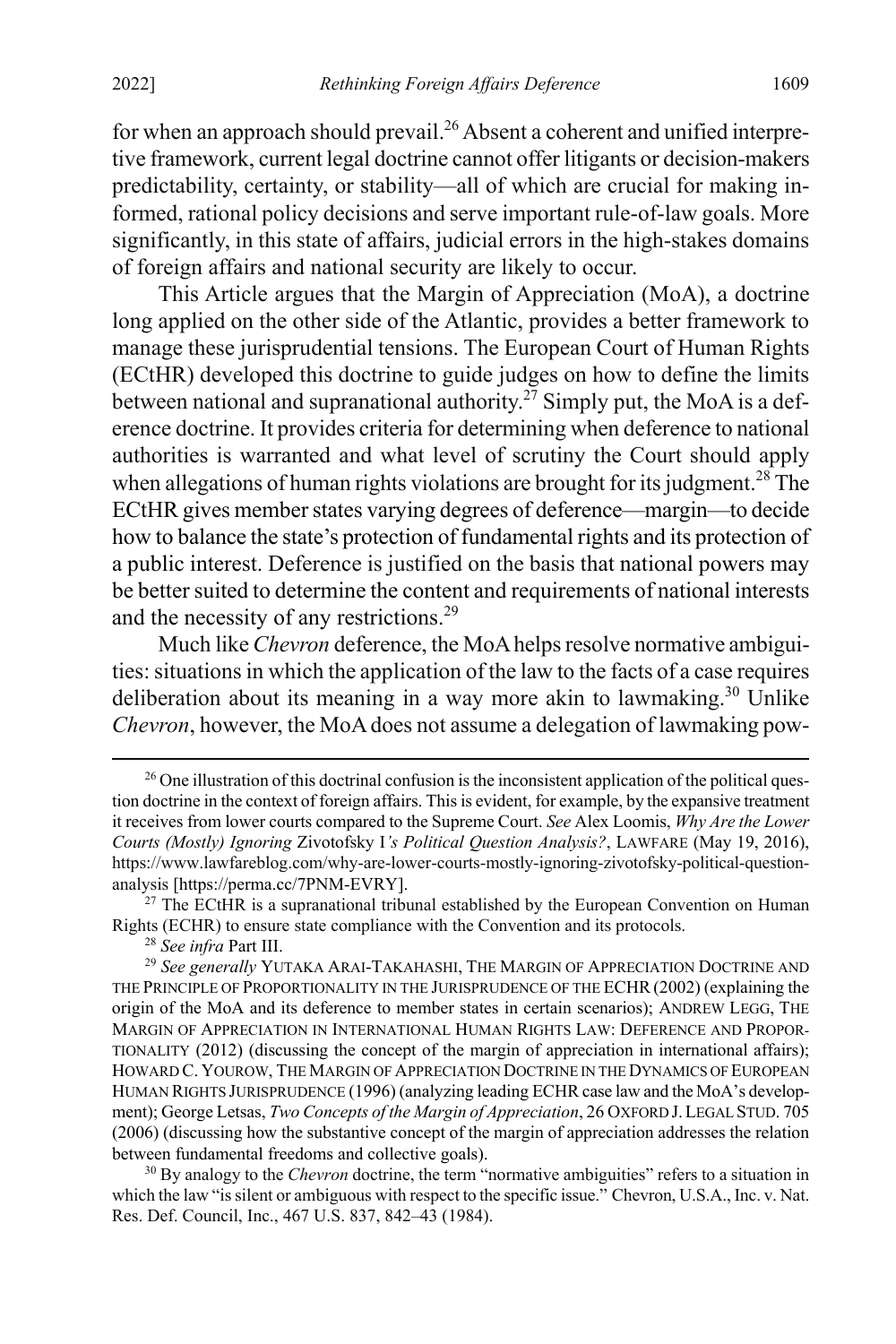<span id="page-8-0"></span>er to the state, or to the executive in the *Chevron* analogy. It posits that although it is a court's responsibility to interpret the law, state authorities having a role in the process itself would be beneficial in terms of its quality and democratic legitimacy.<sup>31</sup> In practice, courts impose limits on states' interpretive discretion but, when appropriate, acknowledge some zone of deference to the national authorities.

The width of the MoA, or the size of the zone of deference, is not fixed.<sup>32</sup> ECtHR judges calibrate it depending on the controlling circumstances of the case at hand.33 Even though the idea that judges have significant discretion to determine the amount of deference owed to policymakers may sound illadvised to proponents of judicial deference, the doctrine as applied in ECtHR jurisprudence is not a form of window dressing. European experience proves that this framework has disciplined judicial decision-making and advanced a stable status quo. Despite criticism by both human rights advocates and state sovereignty sympathizers,<sup>34</sup> both the ECtHR and member states appear more committed to it than ever.<sup>35</sup>

<span id="page-8-1"></span>To be sure, this Article does not suggest adopting the MoAat the national level without necessary modifications. The doctrine has developed as an international law device that functions "to balance the sovereignty of the Contracting States with the need to secure protection of the rights embodied in the

<sup>&</sup>lt;sup>31</sup> The ECtHR's jurisdiction extends "to all matters concerning the interpretation and application of the Convention and the protocols." Protocol No. 11 to the Convention for the Protection of Human Rights and Fundamental Freedoms, Restructuring the Control Machinery Established Thereby art. 32, *ratified* Nov. 1, 1998, C.E.T.S. No. 155 [hereinafter Protocol No. 11 to the ECHR];*see also* Convention for the Protection of Human Rights and Fundamental Freedoms, Nov. 4, 1950, C.E.T.S. No. 5 [hereinafter ECHR]. Its decisions are binding upon all member states. Protocol No. 11 to the ECHR, *supra*, art. 46.

 $32$  The ECtHR frequently emphasizes that the margin of appreciation is not a blank check for national policymaking, but rather a *limited* area in which the ECtHR will defer to the national authorities. *See, e.g.*, Ireland v. United Kingdom, 25 Eur. Ct. H.R. (ser. A) at 91–92 (1978) (noting that the national margin of appreciation is "accompanied by a European supervision").

<sup>33</sup> *See, e.g.*, Schalk & Kopf v. Austria, 2010-IV Eur. Ct. H.R. 409, 437.

<sup>34</sup> *See infra* note[s 155](#page-30-0)[–161](#page-30-1) and accompanying text.

<sup>35</sup> In 2013, the Committee of Ministers of the Council of Europe adopted Protocol 15. *See* Protocol No. 15 Amending the Convention for the Protection of Human Rights and Fundamental Freedoms art. 1, *ratified* Aug. 1, 2021, C.E.T.S. No. 213. Protocol 15 codified the margin of appreciation, which had developed as a judge-made doctrine, in the Preamble of the Convention. *See id*. The Protocol was entered into force upon ratification in 2021. As for the ECtHR, in addition to the pervasive use of the doctrine in its jurisprudence, two of its judges have in recent years published essays in defense of the doctrine and its application by the Court. *See* Dean Spielmann, *Allowing the Right Margin: The European Court of Human Rights and the National Margin of Appreciation Doctrine: Waiver or Subsidiarity of European Review?*, 14 CAMBRIDGE Y.B.EUR. LEGAL STUD. 381, 398 (2012); Robert Spano, *Universality or Diversity of Human Rights? Strasbourg in the Age of Subsidiarity*, 14 HUM. RTS. L. REV. 487, 491–502 (2014).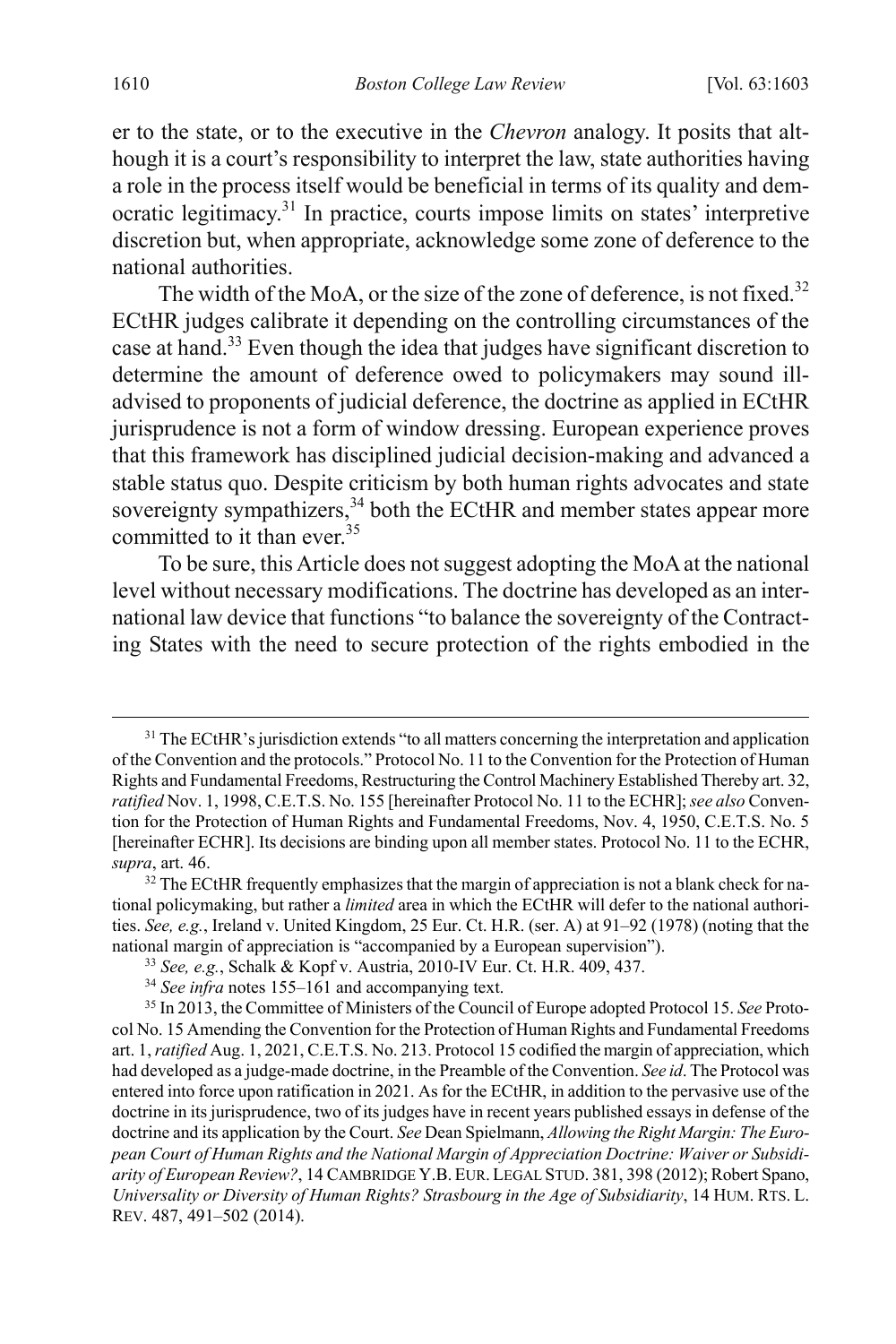Convention."36 It thus applies *vertically*, similarly to federalism doctrines. By contrast, the problem this Article addresses concerns the *horizontal* allocation of authority between the federal executive and judiciary.37 The latter gives rise to somewhat different issues and should be adapted accordingly.<sup>38</sup> Moreover, the doctrine in its European form has not fully lived up to its envisioned role, as the factors determining the scope of the margin are not sufficiently specified in the case law and the ECtHR does not always clarify how giving the state a margin of appreciation bears on its analysis.<sup>39</sup> The framework suggested in this Article seeks to avoid these deficiencies.<sup>40</sup>

<span id="page-9-0"></span>Rather than proposing adoption of the MoA, this Article draws on its rationale—well-suited to the unique problems arising in horizontal separation of powers disputes, particularly in foreign affairs and national security—and reconstructs it as a domestic law doctrine.

This Article proceeds in four parts. Part I describes the four theoretical approaches to the role of courts in foreign affairs and explores the relationship between them.<sup>41</sup> Part II explains the MoA and examines the functions it serves in the case law of the ECtHR.<sup>42</sup> Part III turns to reconstructing the MoA as a foreign relations law doctrine.<sup>43</sup> My analysis takes two parts. First, I identify the factors that justify giving the executive a degree of deference in interpreting various types of foreign relations laws and consider how those factors determine the proper scope of the margin. This analysis incorporates elements from the four theoretical approaches identified above and considers their prop-

 <sup>36</sup> Letsas, *supra* not[e 29,](#page-7-0) at 720.

 $37$  To be sure, national courts across the world have loosely applied the MoA in cases involving deference claims by executive agencies. Neither court judgments nor other literature, however, has thus far considered the difficulties in application of the doctrine in the horizontal context. *Cf.* DEFER-ENCE TO THE ADMINISTRATION IN JUDICIAL REVIEW: COMPARATIVE PERSPECTIVES (Guobin Zhu ed., 2019) (providing examples to horizontal application of the MoA in China, Denmark, Hong Kong and France).

<sup>&</sup>lt;sup>38</sup> Some scholars have warned against what they have called "warped" application of the MoA to the domestic context. *See* Margit Cohn, Legal Transplants, A Theoretical Framework, and Case Study: The Birth and Life of the Margin of Appreciation Doctrine 10 (2022) (unpublished manuscript) (on file with author).

<sup>39</sup> *See* Dudgeon v. United Kingdom, 45 Eur. Ct. H.R. (ser. A) at 21 (1981) (failing to articulate a margin of appreciation analysis).

<sup>&</sup>lt;sup>40</sup> There are questions that may arise concerning the competence of the ECtHR, as a supranational tribunal, to deal with matters that may fall outside the scope of the EU Convention. *See, e.g.*, Lord Leonard Hoffmann, The Universality of Human Rights: Judicial Studies Board Annual Lecture 1 (Mar. 19, 2009) (transcript available at the United Kingdom Courts and Tribunals Judiciary), https:// www.judiciary.uk/announcements/speech-by-lord-hoffmann-the-universality-of-human-rights/[https:// perma.cc/2WTV-PYRX]) (speaking to the universality of human rights). These difficulties do not arise at the national level and, therefore, need not be addressed in the context of this article.

<sup>41</sup> *See infra* note[s 46–](#page-10-0)[136](#page-26-0) and accompanying text.

<sup>42</sup> *See infra* note[s 137](#page-28-0)[–192](#page-36-0) and accompanying text.

<sup>43</sup> *See infra* note[s 193](#page-36-1)[–260](#page-49-0) and accompanying text.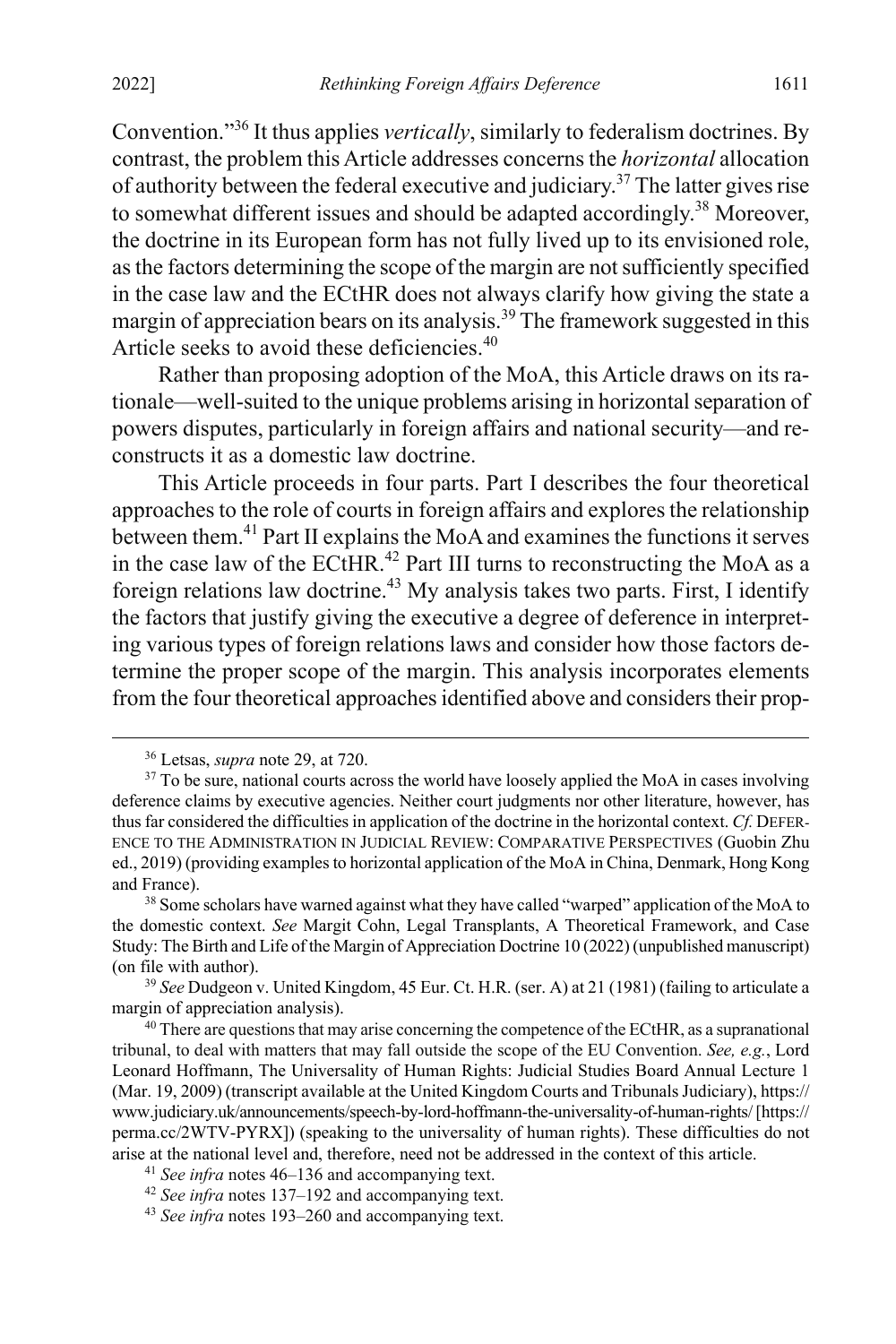er weight in different contexts. Second, I clarify the practical effect of the MoA on judicial analysis. The most significant contribution of this framework is that it avoids the pitfalls of current debates about the proper role of courts in this domain. As this Article will explain, at a high level of abstraction, each of the four approaches referenced in *Trump v. Hawaii* prioritizes certain values over others *a priori*. <sup>44</sup> But since these risks and values are not equally implicated in all cases, insisting dogmatically on one particular approach yields suboptimal results. The domestic MoA provides an analytically rigorous method for identifying what risks arise in a given case, and then tailors the level of deference and mode of analysis accordingly. In so doing, the framework promotes efficiency, narrows the area of disagreement between the four approaches, and promotes uniformity in law. Finally, Part IV considers potential objections to the approach proposed.45

A note on the scope of application of the theoretical framework presented in this Article: my analysis focuses on the United States. The core thesis, while borrowing the MoA framework from Europe, corresponds with the particular substantive and institutional challenges posed by U.S. foreign affairs jurisprudence and engages primarily with American constitutional scholarship. Nonetheless, at a higher level of abstraction, the risks and underlying values this Article considers are not country-specific. The theory of judicial review I lay forth here can readily be applied to other law systems that accept the basic premises of judicial review and share the democratic commitment to the rule of law.

### <span id="page-10-0"></span>I. A TYPOLOGY OF JUDICIAL REVIEW OF FOREIGN AFFAIRS

Over the years, judges and scholars have developed a wide array of descriptive and normative arguments to address the tension between judicial review and foreign affairs. The Sections within this Part categorize these arguments into four distinct theoretical approaches: (1) avoidance;<sup>46</sup> (2) deference;<sup>47</sup> (3) procedural engagement;<sup>48</sup> and (4) substantive engagement.<sup>49</sup> To a certain degree, this typology constitutes a continuum of judicial deference to the executive branch, where avoidance is viewed as virtually an *absolute deference* regime and substantive engagement is viewed as a *no deference* regime. Yet, these approaches vary not only in the level of deference they demand, but

<sup>&</sup>lt;sup>44</sup> For example, the deference approach seeks to reduce judicial error costs and maximize efficacy by giving greater weight to foreign affairs expertise, and it is willing to tolerate the risks associated with executive bias. The substantive engagement approach prioritizes the opposite values.

<sup>45</sup> *See infra* note[s 261](#page-50-0)[–272](#page-53-0) and accompanying text.

<sup>46</sup> *See infra* note[s 51–](#page-11-0)[80](#page-16-0) and accompanying text.

<sup>47</sup> *See infra* note[s 81–](#page-16-1)[102](#page-20-0) and accompanying text.

<sup>48</sup> *See infra* note[s 103](#page-20-1)[–119](#page-23-0) and accompanying text.

<sup>49</sup> *See infra* note[s 120](#page-24-0)[–136](#page-26-0) and accompanying text.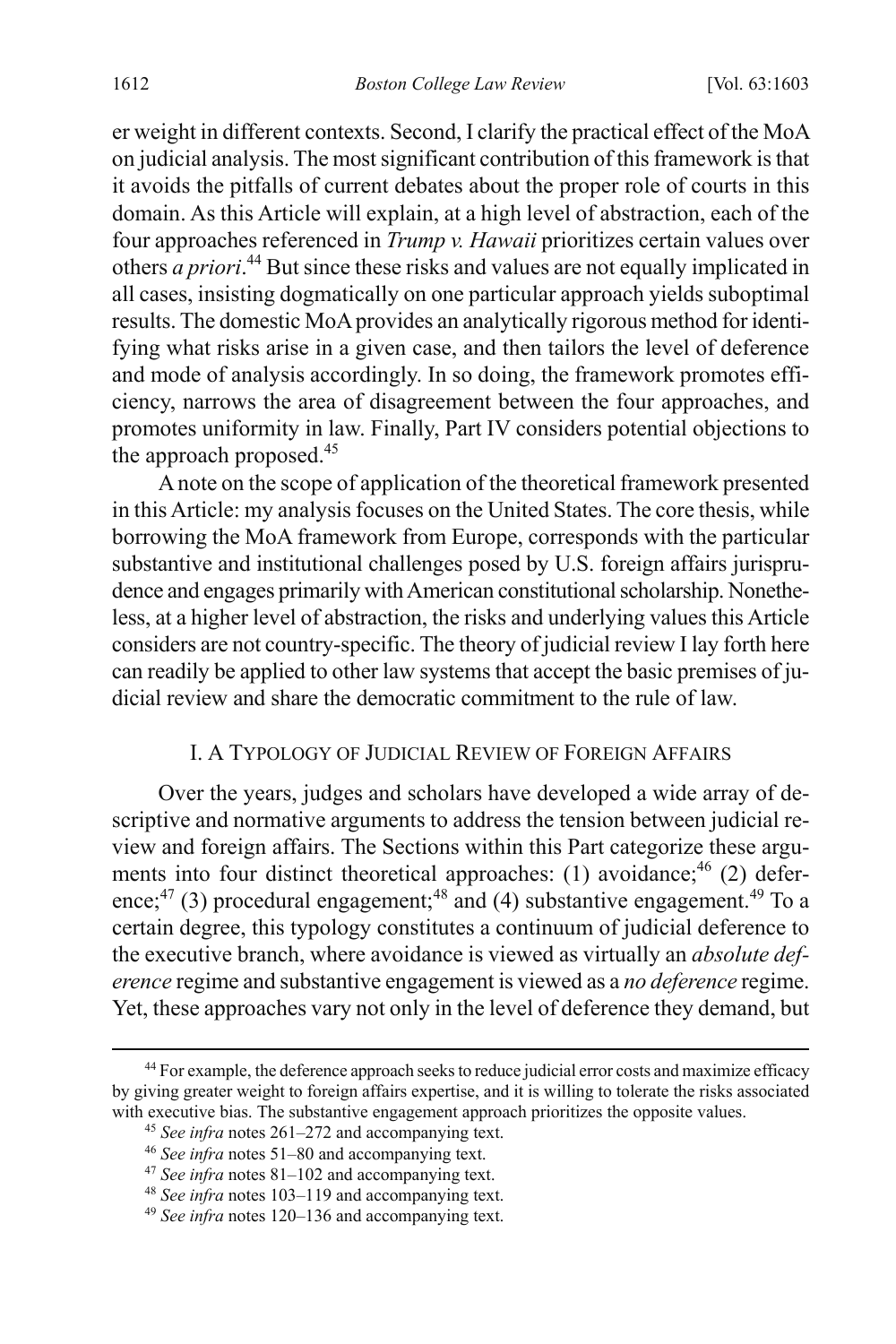also in their social values (and those they are willing to compromise), their underlying judicial philosophy, and their practical effects.

After describing the four approaches, I will demonstrate that the conflict between them stems from the different relative importance they attach to a set of competing constitutional values.50 In that sense, commentators debating the "best" approach are frequently talking past each other. This Part concludes that the right way forward is not to choose between these approaches, but rather to create a framework that mediates the tensions between them.

#### <span id="page-11-0"></span>*A. Avoidance*

As used in this Article, the term *avoidance* encompasses approaches that call for courts to refrain from intervening in matters that touch upon national security and foreign affairs. The call for virtually absolute judicial deference is unconditioned by *substance* (the tradeoffs underlying the challenged executive action) or *process*(whether the legislature has authorized the executive to take that action). Instead, judicial involvement is discouraged precisely on the basis that the case implicates national security or foreign relations.

A few notable Supreme Court decisions have attempted to articulate a theoretical rationale for such treatment of foreign affairs cases. The signature case in this series is *United States v. Curtiss-Wright Export Corp*. <sup>51</sup> In 1936, in *Curtiss-Wright*, the Supreme Court rejected a claim that President Roosevelt's imposition of an arms embargo on the parties in the Chaco War violated the nondelegation doctrine.<sup>52</sup> Writing for the Court, Justice George Sutherland reasoned that "[t]he President [is] the sole organ of the federal government in the field of international relations."53 This assertion rested on two propositions. First, the powers to conduct foreign relations derive not from the Constitution, but instead are vested in the federal government "as necessary concomitants of nationality."54 Second, because effective exercise of power in international relations requires certain institutional characteristics that only the President possesses—secrecy, unity, and knowledge of "the conditions which prevail in foreign countries"—it is necessary for Congress to accord him or her "a degree of discretion and freedom from statutory restriction."55

Although *Curtiss-Wright* did not directly consider the relationship between the executive and the judiciary, these two propositions offer a formal

<sup>54</sup> *Id.* at 318; *see also id.* ("It results that the investment of the federal government with the powers of external sovereignty did not depend upon the affirmative grants of the Constitution.").

<sup>55</sup> *Id.* at 320.

 <sup>50</sup> *See infra* Section I.E.

<sup>51</sup> 299 U.S. 304, 311 (1936).

<sup>52</sup> *Id.* at 329.

<sup>53</sup> *Id.* at 320.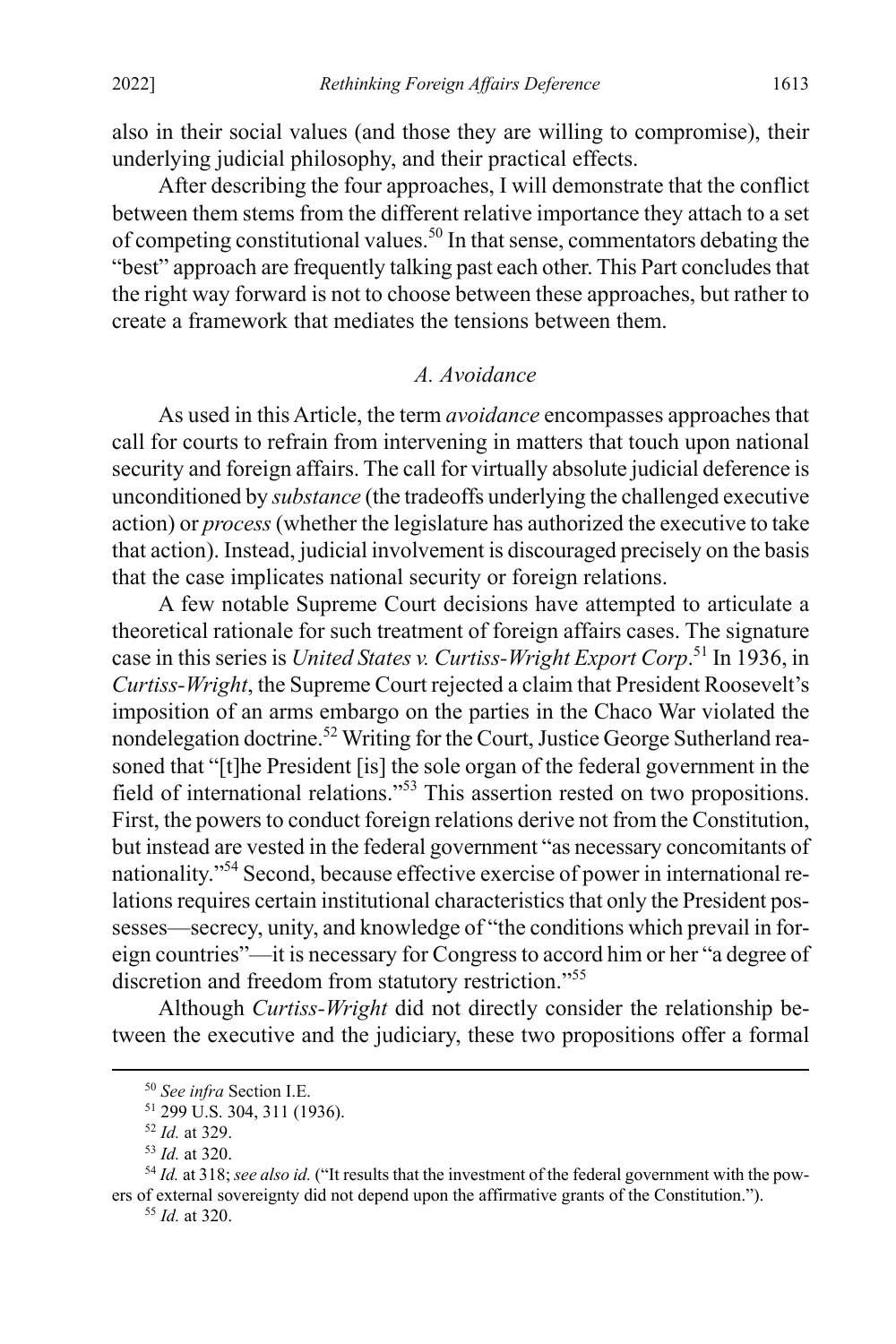and a practical justification for avoidance, respectively. As a formal matter, if foreign affairs powers are indeed extra-constitutional, then they are beyond the reach of judicial power. Judicial power extends only to cases arising under the Constitution and the laws of the United States.<sup>56</sup> As a practical matter, courts are even less knowledgeable than Congress on global affairs. Thus, the rationale for granting the President freedom from *statutory* restriction seems at least equally valid with respect to freedom from *judicial* restriction.<sup>57</sup>

The ideas underlying avoidance are not limited to the sweeping view of presidential foreign affairs authority expressed in the *Curtiss-Wright* decision.<sup>58</sup> Statements reflecting skepticism about the propriety and practicability of judicial checks on the executive's conduct of foreign policy are deeply rooted in U.S. jurisprudence.<sup>59</sup> Courts give this skepticism practical effect in various ways, including denials of certiorari by the Supreme Court;<sup>60</sup> invocation of justiciability barriers such as standing, ripeness, and the political question doc-

<sup>59</sup> *See, e.g.*, Chi. & S. Air Lines v. Waterman S.S. Corp., 333 U.S. 103, 111 (1948).

[T]he very nature of executive decisions as to foreign policy is political, not judicial. Such decisions are wholly confided by our Constitution to the political departments of the government, Executive and Legislative. . . . They are decisions of a kind for which the Judiciary has neither aptitude, facilities nor responsibility and have long been held to belong in the domain of political power not subject to judicial intrusion or inquiry.

*Id.*; *see also* Hamdi v. Rumsfeld, 542 U.S. 507, 579 (2004) (Thomas, J., dissenting) ("I do not think that the Federal Government's war powers can be balanced away by this Court. Arguably, Congress could provide for additional procedural protections, but until it does, we have no right to insist upon them."); Dep't of Navy v. Egan, 484 U.S. 518, 530 (1988) ("[U]nless Congress specifically has provided otherwise, courts traditionally have been reluctant to intrude upon the authority of the Executive in military and national security affairs." (citations omitted)). For the reluctance of federal courts to review national security matters on the merits, see Oona A. Hathaway, *National Security Lawyering in the Post-War Era: Can Law Constrain Power?*, 68 UCLA L. REV. 2, 15−20 (2021).

<sup>60</sup> *See* Stephen I. Vladeck, *The Passive-Aggressive Virtues*, 111 COLUM. L. REV. SIDEBAR 122, 125−26 (2011), https://columbialawreview.org/wp-content/uploads/2016/05/Vladeck.pdf [https:// perma.cc/N3LZ-K5B9] (providing examples of national security issues that the Supreme Court has consistently refused to consider in the aftermath of the Court's 2008 decision in *Boumediene v. Bush*, 553 U.S. 723).

<span id="page-12-0"></span> <sup>56</sup> U.S. CONST. art. III, § <sup>1</sup> (setting rules for the United States judicial branch).

<sup>57</sup> *See, e.g.*, Boumediene v. Bush, 553 U.S. 723, 797 (2008) ("Unlike the President and some designated Members of Congress, neither the Members of this Court nor most federal judges begin the day with briefings that may describe new and serious threats to our Nation and its people.").

<sup>58</sup> *See* Zivotofsky *ex rel.* Zivotofsky v. Kerry, 576 U.S. 1, 21 (2015) ("In a world that is ever more compressed and interdependent, it is essential the congressional role in foreign affairs be understood and respected. . . . The Executive is not free from the ordinary controls and checks of Congress merely because foreign affairs are at issue." (citations omitted)); *see also* Michael D. Ramsey, *The Myth of Extraconstitutional Foreign Affairs Power*, 42 WM. & MARY L. REV. 379, 382 (2000) ("The truly radical part of *Curtiss-Wright* is not its emphasis on presidential power, but rather its claim that that power arose outside the Constitution.").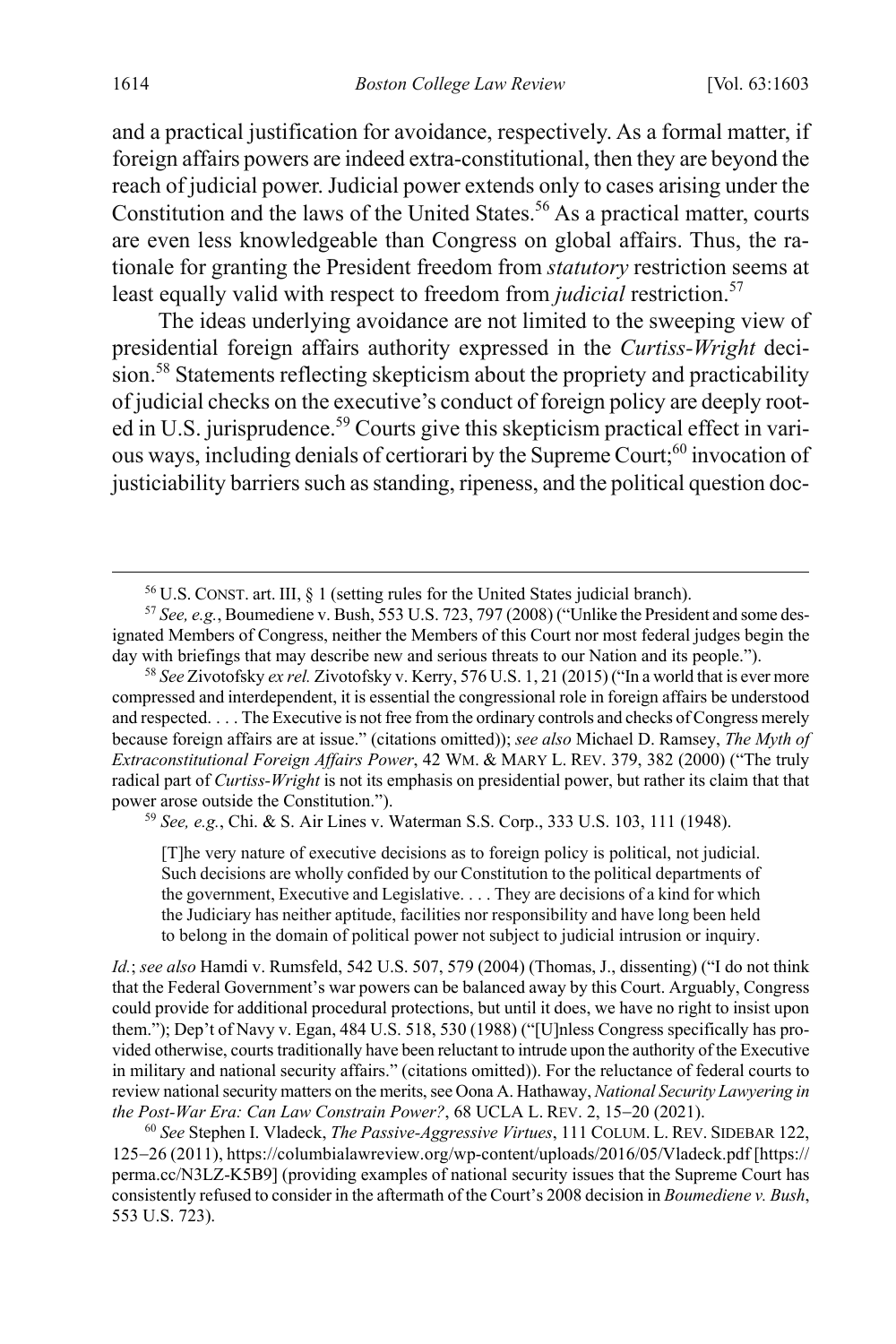<span id="page-13-1"></span>trine;<sup>61</sup> deferential treatment of "state secrets" claims by the government;<sup>62</sup> refusal to apply the Freedom of Information Act in national security related litigation;<sup>63</sup> and application of various international comity doctrines.<sup>64</sup>

<span id="page-13-0"></span>Among legal academics, scholars who support broad executive authority, such as Professors John Yoo, Eric Posner, and Adrian Vermeule, and more narrowly by others such as Professor Mark Tushnet, have expressed views consistent with avoidance. Yoo's work, relying on textual, historical, and functional arguments, offers support for executive unilateralism in issues such as warmaking, international law, and statutory foreign relations law interpretation.<sup>65</sup> In the national security context, Posner and Vermeule champion executive primacy in national security decision-making, noting that "because the executive is the only organ of government with the resources, power, and flexibility to respond to threats to national security, it is natural, inevitable, and desirable

<sup>63</sup> *See* Ctr. for Nat'l Sec. Stud. v. U.S. Dep't of Just., 331 F.3d 918, 937 (D.C. Cir. 2003).

<sup>64</sup> *See* William S. Dodge, *International Comity in American Law*, 115 COLUM. L. REV. 2071, 2099−119 (2015) (describing various comity doctrines); Posner & Sunstein, *supra* note [11,](#page-4-0) at 1179−81 (explaining the *Chevron* doctrine in connection to foreign relations law). For a critique on the invocation of comity by U.S. courts, see generally Maggie Gardner, *Abstention at the Border*, 105 VA. L. REV. 63 (2019).

<sup>65</sup> For example, Professor Yoo argued not only that historical evidence suggests that the treatyinterpretation power was constitutionally conferred upon the President but, further, that a "proposed delegation of authority to interpret treaties to the judiciary runs counter to the original understanding and violates modern Article III jurisprudence." John C. Yoo, *Rejoinder: Treaty Interpretation and the False Sirens of Delegation*, 90 CALIF. L. REV. 1305, 1307−08 (2002) (summarizing the argument advanced in Yoo, *supra* note [24\)](#page-6-1). In the wake of the 2006 case *Hamdan v. Rumsfeld*, in which the Supreme Court set aside the President's interpretation of the Geneva Conventions, Yoo and Professor Julian Ku published a critique that focused on the functional deficiencies of the judiciary as an interpreter of foreign affairs statutes. Julian Ku & John Yoo, Hamdan v. Rumsfeld*: The Functional Case for Foreign Affairs Deference to the Executive Branch*, 23 CONST. COMMENT. 179, 199 (2006); Hamdan v. Rumsfeld, 548 U.S. 557, 567 (2006). They contended that "as a matter of institutional competence, the federal judiciary suffers significant disadvantages in resolving ambiguities in laws relating to foreign affairs when compared to the Executive Branch." Ku & Yoo, *supra*, at 199*. See generally* JOHN YOO,THE POWERS OF WAR AND PEACE:THE CONSTITUTION AND FOREIGN AFFAIRS AFTER 9/11 (2005) (discussing the ambiguities in the Constitution's approach to war powers and foreign policy). For specific applications, see, for example, Jide Nzelibe & John Yoo, *Rational War and Constitutional Design*, 115 YALE L.J. 2512, 2519–26 (2006) (discussing war powers); John C. Yoo, *Judicial Review and the War on Terrorism*, 72 GEO. WASH. L. REV. 427, 430–40 (2003) (discussing war powers vis-à-vis the limited role of the judiciary); Julian G. Ku & John Yoo, *Beyond Formalism in Foreign Affairs: A Functional Approach to the Alien Tort Statute*, 2004 SUP. CT. REV. 153, 176–99 (analyzing customary international law); Yoo, *supra* not[e 24](#page-6-1) (describing the treaty interpretation power).

 <sup>61</sup> *See* CURTIS A.BRADLEY &JACK L.GOLDSMITH, FOREIGN RELATIONS LAW:CASES AND MA-TERIALS 45−68 (6th ed. 2017).

<sup>62</sup> *See, e.g.*, Mohamed v. Jeppesen Dataplan, Inc*.*, 614 F.3d 1070, 1092−93 (9th Cir. 2010) (en banc) (dismissing a suit brought by a former Guantánamo detainee who alleged that the government tortured him because continuing with litigation would likely reveal state secrets and undermine national security).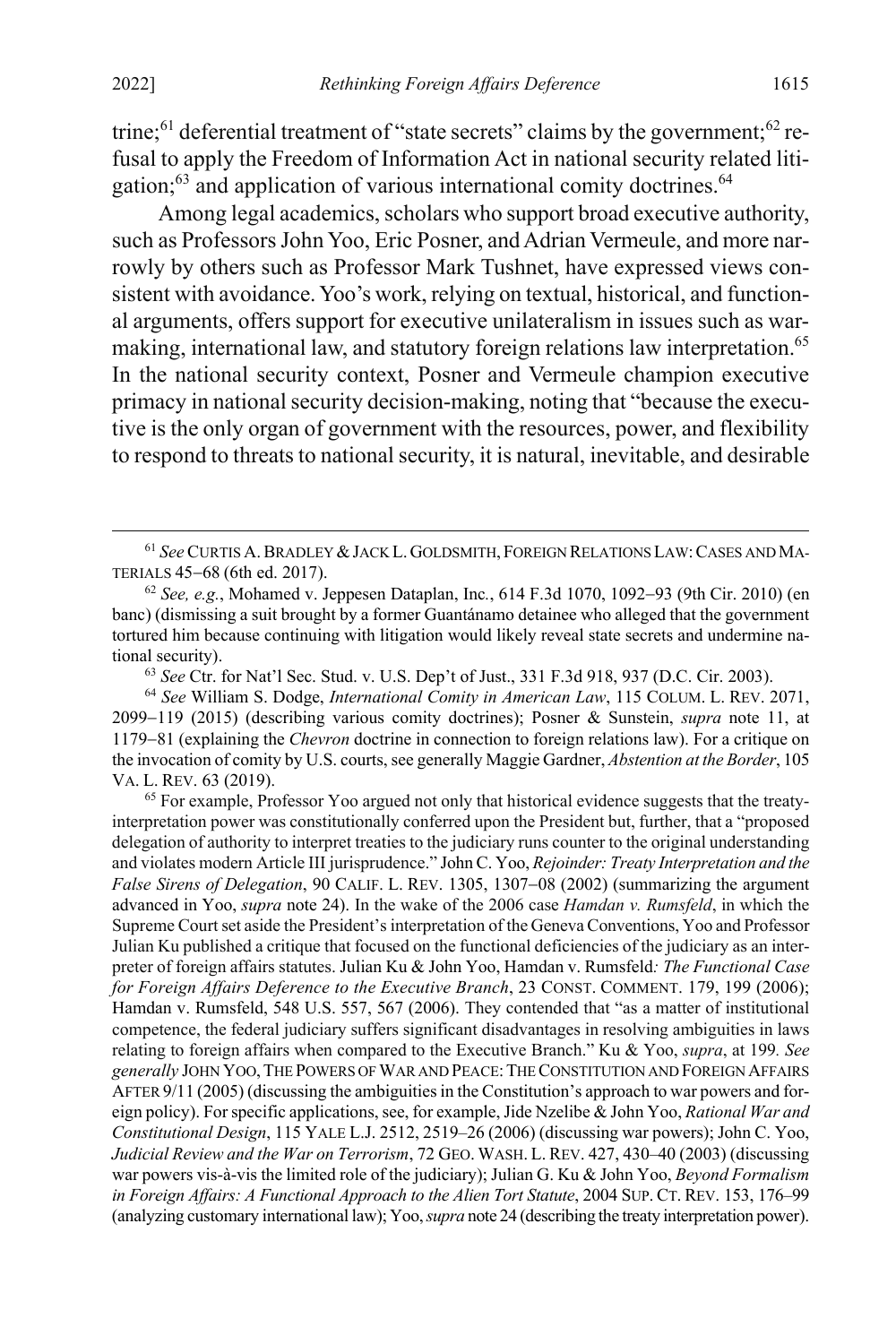for power to flow to this branch of government."<sup>66</sup> Based on this conclusion, they insist that the judicial role must be limited and deferential to tradeoffs made by the executive. Although not sharing their underlying conviction that executive primacy is desirable, Tushnet nonetheless agrees that judicial intervention would likely make things worse.<sup>67</sup>

<span id="page-14-0"></span>The avoidance approach aspires to maximize the executive's ability to promote national interests in the international arena. Its premise—that judicial involvement will likely impede the effective pursuit of foreign policy goals rests on a Realist view of international relations. Under this view, the outside world is dangerous and anarchic, and states must wield power to ensure their survival.<sup>68</sup> Courts lack the resources to identify threats and the institutional capacity to assess how to utilize state power effectively. Moreover, the judiciary might also impose unnecessary limits on state power by enforcing international law<sup>69</sup> or domestic law.<sup>70</sup> It is thus appropriate that courts refrain from deciding matters of foreign affairs and that, when such cases do require judicial resolution, courts defer to the executive nearly unconditionally.

[I]f courts purport to police the policymaking process but actually supervise it with an extremely loose hand, the negative case asserts that the judicial-review mechanism might *worsen* the political branches' performance because their members might mistakenly believe that the courts will bail the people out of whatever trouble the political branches make.

#### *Id.*

<sup>68</sup> *See, e.g.*, KENNETH N.WALTZ,THEORY OF INTERNATIONAL POLITICS 102–28 (1979) (discussing his realist formulation of international politics and the anarchic state).

 $69$  Using international law to constrain presidential decision-making, under this view, is inappropriate because international law is, at best, a political device. According to the Realist view, international law is merely a reflection of the balance of powers in the world. States—especially powerful states—make, interpret, and enforce international law to promote their self-interest, and so only the organ of government who is responsible to direct the state's foreign affairs may properly engage with international law. *See* Anne-Marie Slaughter & Thomas Hale, *International Relations: Principal Theories*, *in* MAX PLANCK ENCYCLOPEDIA OF PUBLIC INTERNATIONAL LAW ¶ 7 (Anne Peters ed., 2013), https://opil.ouplaw.com/view/10.1093/law:epil/9780199231690/law-9780199231690-e722?print=pdf [https://perma.cc/ZH4B-QUQ9].

States may create international law and international institutions, and may enforce the rules they codify. However, it is not the rules themselves that determine why a State acts a particular way, but instead the underlying material interests and power relations. International law is thus a symptom of State behaviour, not a constraint upon it.

*Id.*

<sup>70</sup> Using domestic law to constrain presidential decision-making, under this view, is legally erroneous. The President, as the single representative of the nation in the international arena, should be the ultimate interpreter of the law governing the conduct of foreign affairs.

 <sup>66</sup> POSNER & VERMEULE, *supra* note [24,](#page-6-1) at 4.

<sup>67</sup> *See* Tushnet, *supra* note [15,](#page-5-0) at 2680.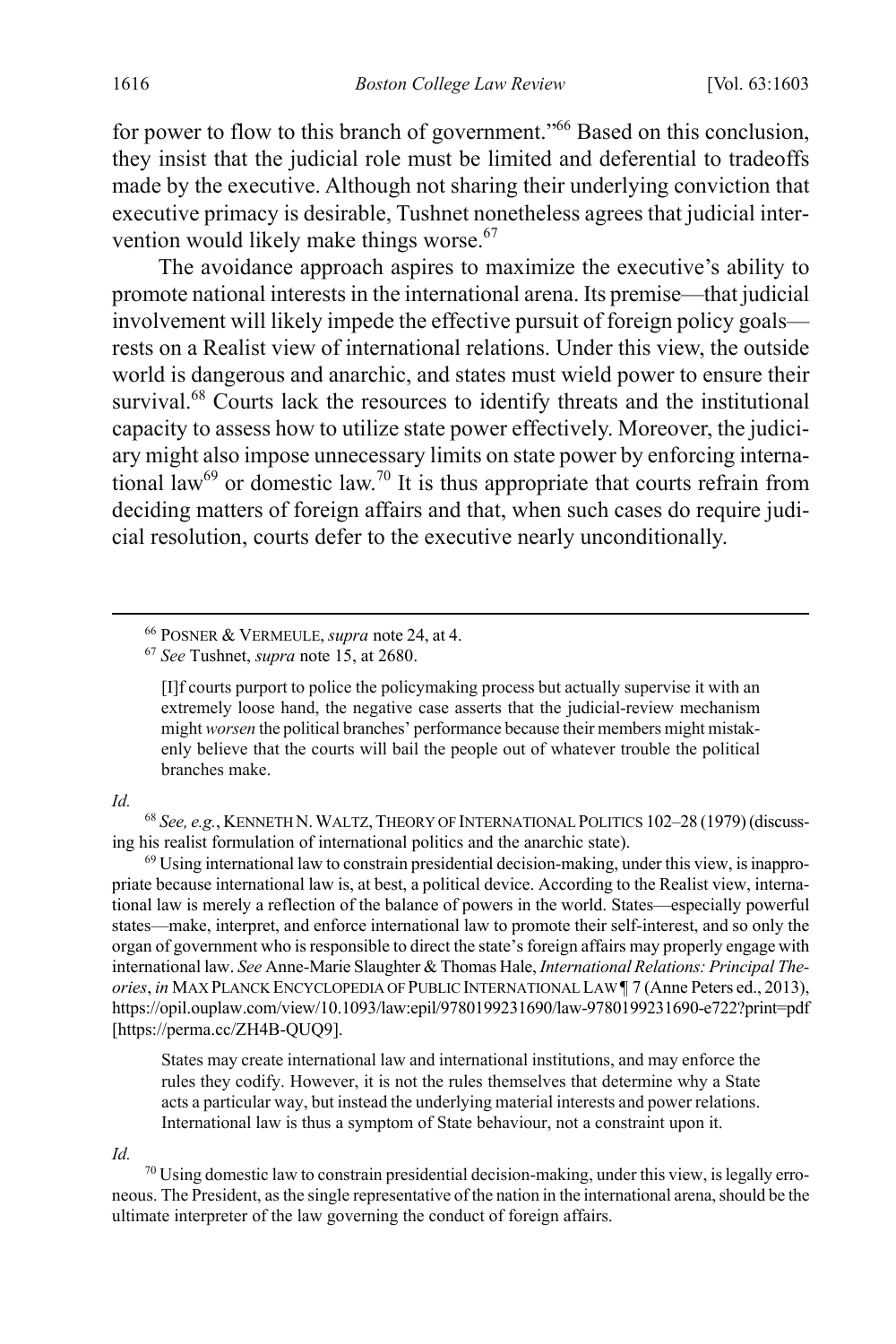Most of the objection to avoidance stems from the doctrine's underlying assumption that constitutionalism does not constrain foreign affairs and national security matters. Avoidance doctrines rest on a sharp distinction between the (lawless) outside world and the domestic domain. As critics have pointed out, this stark dichotomy has always been questionable. It is especially unconvincing today, when "[g]lobalization and economic integration and advances in transportation, technology, and communications have fundamentally transformed foreign relations, so that it now engages with basic economic issues traditionally understood to be part of domestic affairs."71 Indeed, as cases like *Rumsfeld v. Padilla*, <sup>72</sup> *Medellín v. Texas*, <sup>73</sup> and *Zivotofsky* ex rel. *Zivotofsky v. Clinton*<sup>74</sup> illustrate, the government regularly takes actions that have foreign policy implications and that simultaneously affect domestic legal rights.<sup>75</sup> Suggesting that normal constitutional constraints ought to be relaxed simply because a case implicates foreign affairs might become the exception that swallows the rule.

<span id="page-15-2"></span><span id="page-15-0"></span>Moreover, the functionalist argument for absolute deference is too simplistic.<sup>76</sup> It is true that the executive has unique institutional virtues that enable it to exercise power rapidly, efficiently, and uniformly.<sup>77</sup> But executives are also vulnerable to multiple forms of bias and their incentive structure is suboptimal.<sup>78</sup> Constitutionalism presupposes that elected officials will be tempted to pursue short-term goals at the expense of long-term public interests or fun-

<sup>75</sup> *See* Sitaraman & Wuerth, *supra* not[e 71,](#page-15-0) at 1942; Jack L. Goldsmith, *Federal Courts, Foreign Affairs, and Federalism*, 83 VA. L.REV.1617, 1672 (1997) ("[A]s the world becomes more interconnected, domestic law and activity increasingly have foreign consequences, and vice versa.").

<sup>76</sup> By referring to *functionalist* reasoning, I mean the process of constructing a law by asking what meaning would best realize its underlying purpose. *See* Curtis A. Bradley, *Introduction: The Irrepressible Functionalism in U.S. Foreign Relations Law*, *in* 1 FOREIGN RELATIONS LAW, at ix, ix (Curtis A. Bradley ed., 2019).

<sup>77</sup> Yoo, *supra* not[e 24,](#page-6-1) at 872.

<sup>78</sup> *See, e.g.*, Paul F. Diehl & Tom Ginsburg, *Irrational War and Constitutional Design: A Reply to Professors Nzelibe and Yoo*, 27 MICH.J.INT'L L. 1239, 1254–58 (2006) (drawing on political science literature to challenge the executive-centric approach to war powers); Deborah N. Pearlstein, *Form and Function in the National Security Constitution*, 41 CONN.L.REV. 1549, 1586–89 (2009) (invoking organization theory to demonstrate the costs of unitary decision-making in national security policy); Sitaraman & Zionts, *supra* not[e 24,](#page-6-1) at 90 (analyzing various behavioral biases in the context of war powers); Cass R. Sunstein, *Minimalism at War*, 2004 SUP. CT. REV. 47, 69−72 (describing various forms of biased decision-making in unitary bodies).

<span id="page-15-1"></span> <sup>71</sup> Ganesh Sitaraman & Ingrid Wuerth, *The Normalization of Foreign Relations Law*, 128 HARV. L. REV. 1897, 1942 (2015).

 $72\,542\,$  U.S. 426, 433–34 (2004) (evaluating the designation of a U.S. citizen who was detained in Chicago as an enemy combatant).

<sup>73</sup> 552 U.S. 491, 497–99 (2008) (evaluating a presidential determination that a state court must comply with a ruling of the International Court of Justice).

 $74$  566 U.S. 189, 191 (2012) (analyzing the refusal to list the birthplace of a U.S. citizen born in Jerusalem as "Israel").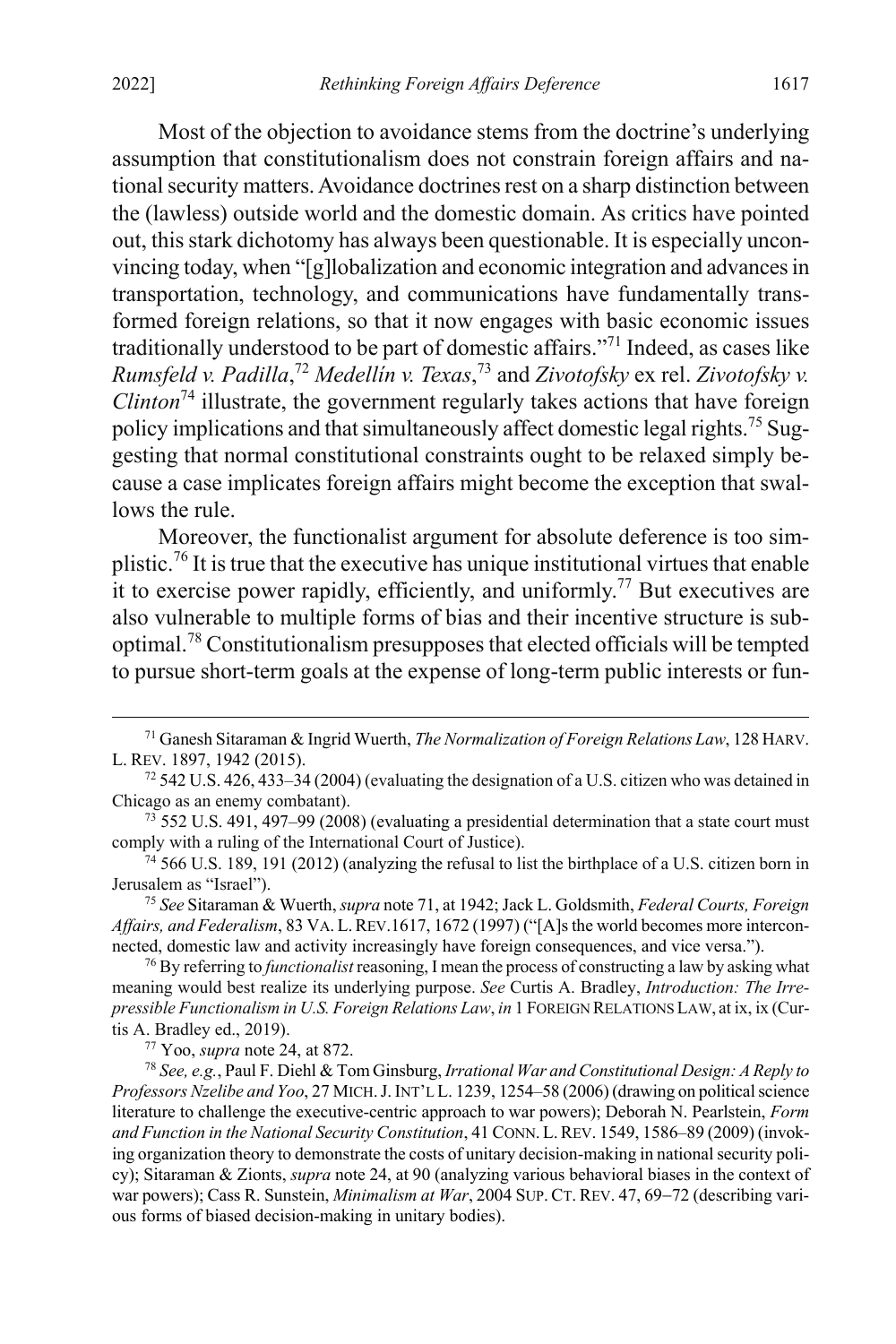damental beliefs, and seeks to check political decision-making.<sup>79</sup> As events such as the internment of Japanese-Americans during World War II and the use of coercive interrogation techniques during the War on Terror illustrate, executives' tendency to favor short-term objectives motivates disregard of legal boundaries and individual rights.<sup>80</sup>

All in all, avoidance might be appropriate in some extreme situations where the benefits of unitary action outweigh the enormous democratic costs. But this approach's definitive denial of any role for the judiciary in foreign affairs seems to ignore the important function this branch serves in a constitutional democracy.

#### <span id="page-16-1"></span><span id="page-16-0"></span>*B. (*Chevron*-Style) Deference*

A more moderate approach to foreign affairs deference draws upon the principles of the administrative law doctrine that the Supreme Court adopted in 1984 in *Chevron U.S.A., Inc. v. Natural Resources Defense Council, Inc*. <sup>81</sup> Under *Chevron*, judicial review of federal agency action should accord a considerable, and typically conclusive, weight to an agency's interpretation of the statutes it administers. The *Chevron* test comprises a two-step inquiry. <sup>82</sup> Courts first consider whether Congress has directly spoken on the matter at issue. If Congress has not, then the second question for the court is whether the agency's position is an appropriate interpretation of the law.<sup>83</sup> If the agency's interpretation is reasonable, the court will defer to the agency rather than enforcing its own construction.

*Chevron*'s formal and functional justifications for interpretive deference have made the doctrine appealing to foreign relations law scholars. As a formal matter, *Chevron* rests on the theory that when Congress enacts laws that leave certain issues open, it intends to delegate authority to the executive agency to resolve those issues.<sup>84</sup> In such circumstances, therefore, deferring to executive discretion essentially follows the commands of Congress. From a functional perspective, underlying *Chevron* isthe recognition that the construction of am-

 <sup>79</sup> *See, e.g.*, District of Columbia v. Heller, 554 U.S. 570, 636 (2008) ("[T]he enshrinement of constitutional rights necessarily takes certain policy choices off the table.").

<sup>&</sup>lt;sup>80</sup> As generally recognized today, both Japanese-American internment and the interrogation techniques used in the War on Terror were unlawful under domestic and international law and, according to some views, rose to the level of torture.

<sup>81</sup> 467 U.S. 837, 842–44 (1984).

<sup>82</sup> Richard M. Re, *Should* Chevron *Have Two Steps?*, 89 IND. L.J. 605, 610 (2014).

<sup>83</sup> *Chevron*, 467 U.S. at 843.

<sup>&</sup>lt;sup>84</sup> *Id.* at 865. As judges and commentators have noted, however, this theory is rooted in a legal fiction and, therefore, it is impossible to understand—and justify—the doctrine without its functional dimension. *See, e.g.*, Bradley, *supra* not[e 11,](#page-4-0) at 671−72; Stephen Breyer, *Judicial Review of Questions of Law and Policy*, 38 ADMIN. L. REV. 363, 377–79 (1986) (discussing the *Chevron* doctrine's applicability to an immigration case).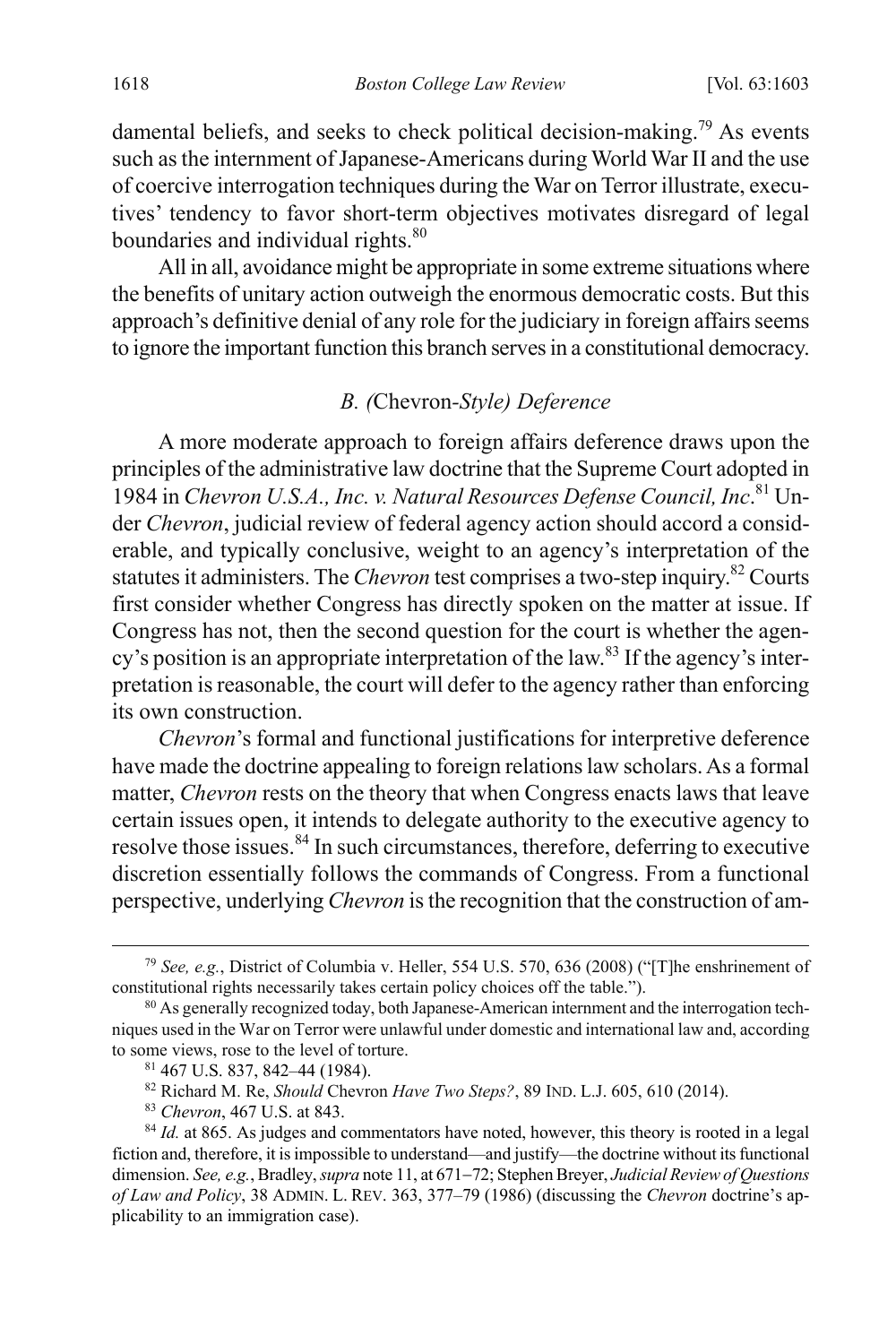biguous statutes in the administrative state frequently involves professional judgments and assessments of competing social values.<sup>85</sup> In those situations, legal interpretation becomes nearly tantamount to policymaking. Because judges generally lack specialized knowledge in the field in question and are not democratically accountable, they appropriately accept the agency's statutory construction when the case necessitates both specialized knowledge and policy-based discretion. On this account, the doctrine "importantly guards against the Judiciary arrogating to itself policymaking properly left, under the separation of powers, to the Executive."<sup>86</sup>

This theory of deference in administrative law fits neatly into the field of foreign relations law for several reasons. First, interpreting different types of foreign relations laws involves, in varying degrees, similar engagement with legal ambiguities that require professional judgments, factual assessments, and the expression of value preferences.<sup>87</sup> Second, centralizing interpretive authority in the executive branch promotes two important values in foreign policymaking: uniformity across the federal government and flexibility for the executive (i.e., allowing the executive, the de facto ultimate interpreter of the law, authority to deviate from its own precedent when deemed appropriate).<sup>88</sup> Third, the *Chevron* framework articulates rationales for established judicial practices in foreign relations law, such as according "great weight" to the executive's treaty interpretations.<sup>89</sup> Finally, adopting the *Chevron* framework accepts some limitations on foreign affairs deference, thereby mitigating the risks associated with avoidance.<sup>90</sup>

The *Chevron* doctrine applies to laws that the executive branch is charged with administering, but not to laws that regulate agency action.<sup>91</sup> It requires

<sup>89</sup> *See, e.g.*, Medellín v. Texas, 552 U.S. 491, 513 (2008) (noting that it is "well settled that the United States' interpretation of a treaty 'is entitled to great weight'" (quoting Sumitomo Shoji Am., Inc. v. Avagliano, 457 U.S. 176, 184–85(1982)); Bradley, *supra* not[e 11,](#page-4-0) at 702−04 (discussing treaty deference in the United States and how it is analogous to the *Chevron* framework).

<sup>90</sup> Recall that under *Chevron*, deference is owed only to *reasonable* executive constructions of *ambiguous* laws. 467 U.S. at 843.

91 United States v. Mead Corp., 533 U.S. 218, 226–27, 238 (2001) (reasoning that "different statutes present different reasons for considering respect for the exercise of administrative authority or deference to it" depending on whether the statute grants executive agencies specific authority to carry out certain imperatives or whether the agency action falls within its generally conferred authority).

 <sup>85</sup> *Chevron*, 467 U.S. at 865.

<sup>86</sup> City of Arlington v. F.C.C., 569 U.S. 290, 327 (2013) (Roberts, C.J., dissenting).

<sup>87</sup> *See, e.g.*, Cass R. Sunstein, *Administrative Law Goes to War*, 118 HARV. L. REV. 2663, 2665−68 (2005) (applying the *Chevron* framework to the Authorization for Use of Military Force of 2001, which was a joint Congressional resolution allowing military force against those responsible for the September 11 terrorist attacks).

<sup>88</sup> Bradley, *supra* not[e 11,](#page-4-0) at 673;*see also* David H. Moore, *Beyond One Voice*, 98 MINN.L.REV. 953, 954 (2014) ("[T]he United States must be able to speak with one voice in order to achieve its  $interests \ldots$ ").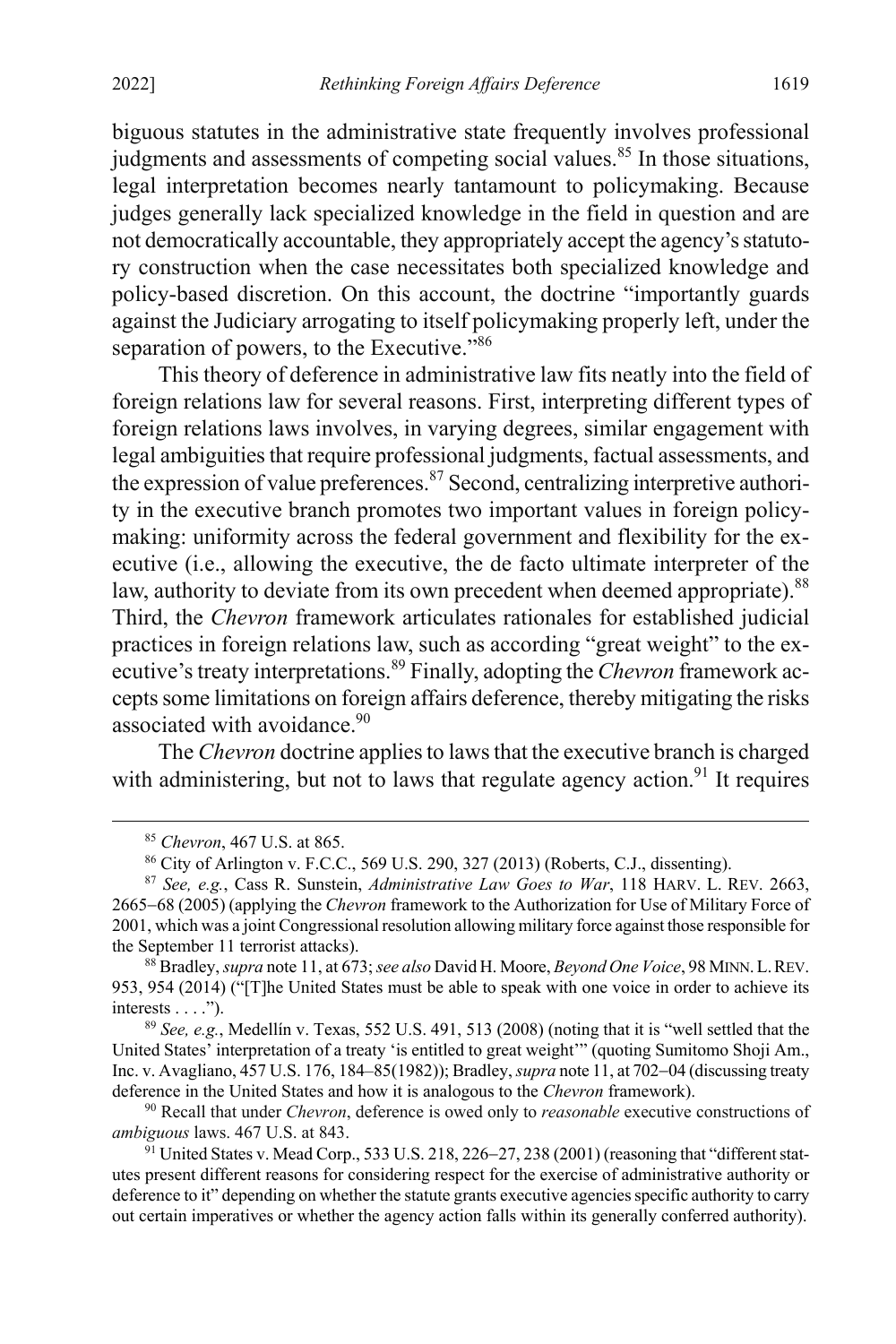courts to defer to the executive agency only when the law is vague (step one) and the agency's construction is reasonable (step two). In some situations, it may be overridden by other canons of statutory construction, such as the constitutional avoidance canon. As a result, power is distributed rationally between the three branches: Congress maintains the final authority to decide how much discretion it is willing to delegate to the executive; if it so chooses, Congress may enact specific laws and limit any legal uncertainty that could trigger *Chevron* deference. The judiciary formally preserves some interpretive power by deferring to the executive branch only in supposedly limited circumstances. And the executive is sufficiently empowered to direct foreign policy. In this respect, *Chevron* seems to offer a well-structured middle ground between the two extreme choices of avoidance on the one hand, and judicial supremacy on the other.

Despite these advantages, the *Chevron* framework has several limitations as an overarching foreign relations law doctrine. *Chevron* advances a trade-off between Congressional and judicial control of executive action. To a significant degree, the courts agree to step back from their constitutional role as final arbiters of the law on the theory that doing so will motivate Congress to clearly delineate when it intends to limit executive discretion. Indeed, scholars who champion the *Chevron* perspective in foreign affairs specifically invoked this argument. Professor Curtis Bradley notes that "to the extent that Step One of *Chevron* encourages Congress to be more specific in its enactments, it may actually reduce Executive power over time."<sup>92</sup> Professors Eric Posner and Cass Sunstein were even more conclusive, contending that "if the national legislature distrusts the President, it has every reason to legislate clearly, so as to reduce his room to maneuver."<sup>93</sup> Neither Bradley nor Posner and Sunstein, however, have tested their hypotheses. There are good reasons to question the notion that judicial deference to the executive in foreign affairs will encourage congressional action. Political science literature suggests that Congress is poorly structured to assert its power in the foreign affairs domain for several reasons, none of which concerns the level of judicial deference.<sup>94</sup>

 <sup>92</sup> Bradley, *supra* note [11,](#page-4-0) at 674.

<sup>93</sup> Posner & Sunstein, *supra* not[e 11,](#page-4-0) at 1199.

<sup>&</sup>lt;sup>94</sup> In brief, members of Congress, whose main focus during their term in office is improving their reelection prospects, tend to invest large portions of their time and labor in topics serving that end. As neither individual constituents nor organized interest groups generally rank foreign policy as a high priority, the costs to the individual members of legislatures in this fraught area would often outweigh any benefits. Moreover, Congress as an institution faces collective action problems. Legislation is a costly and difficult process that must navigate countless roadblocks before, during, and even after enactment. To overcome these obstacles and gather enough votes, it is sometimes inevitable that a statute will leave some loose ends. *See generally* Elad D. Gil, *Totemic Functionalism in Foreign Af-*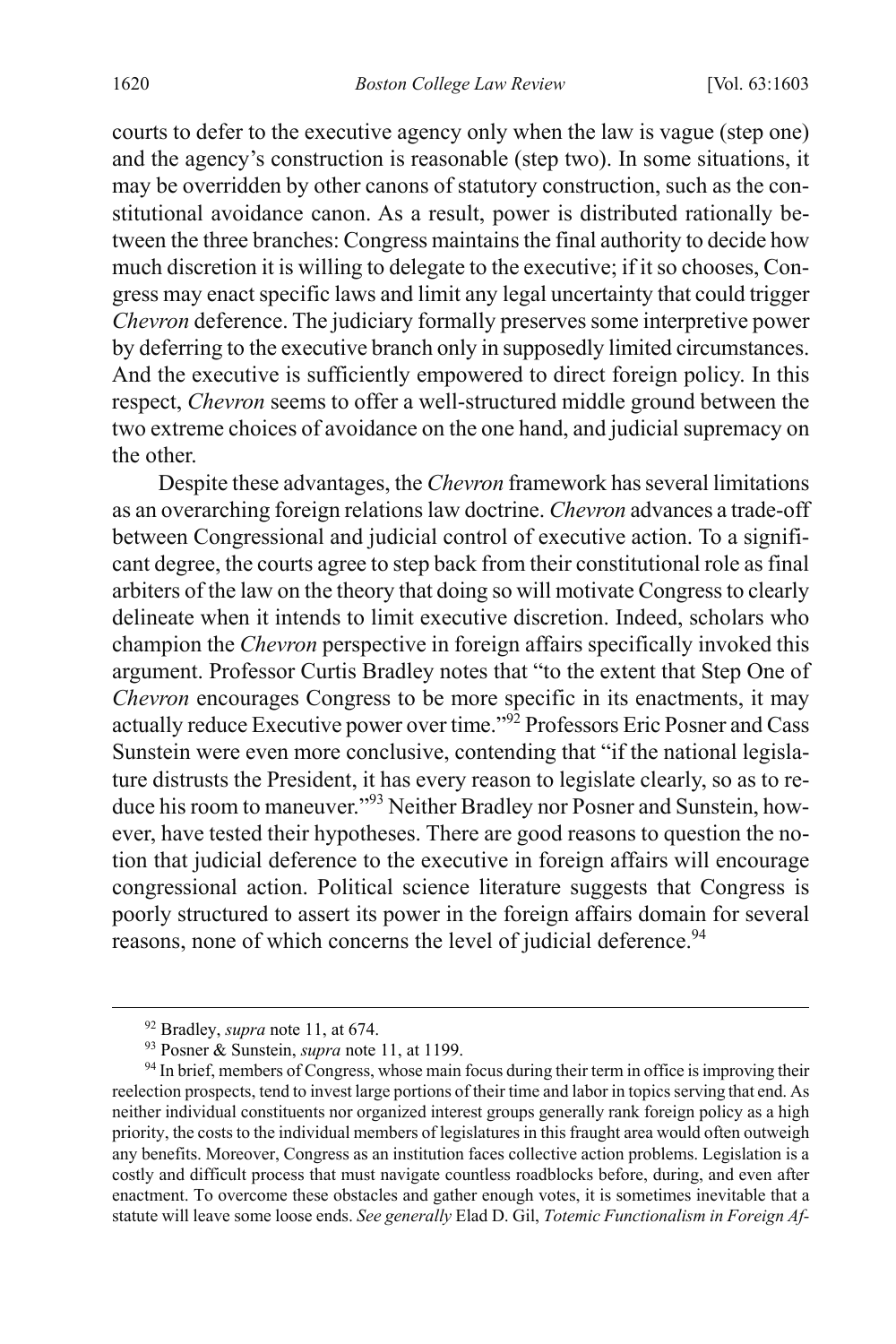Another drawback of importing the *Chevron* rationale into the field of foreign affairs is the uncertain future of the original *Chevron* decision.<sup>95</sup> Although it is premature to pronounce a formal abrogation of the doctrine, the Supreme Court has substantially limited its scope in recent years. The Court has voiced skepticism about its constitutionality, its compatibility with the Administrative Procedure Act, and its applicability in cases that otherwise appear to fall within its scope.96

The Supreme Court's actions cast doubt about the efficacy of *Chevron* as an overarching framework for deference in administrative law and question its capacity to serve as a framework for deference in foreign relations law that features additional complexities. Perhaps aware of this puzzle, Posner and Sunstein suggest releasing *Chevron* deference from its doctrinal roots and applying it in foreign affairs cases even in situations in which the original doctrine would not apply.<sup>97</sup> On this account, however, foreign affairs deference is far less controlled and structured than thought to be.<sup>98</sup> This broad conception of *Chevron* "triggers deference in a vast, potentially unacceptable, range of circumstances."<sup>99</sup> In particular, Professors Jinks and Katyal stress that under this expansive view of foreign affairs deference, the doctrine departs from its functional rationales. <sup>100</sup> *Democratic accountability* is irrelevant for policies that are made in secret and concern the liberty of foreigners who take no part in the political process, and *bureaucratic expertise* cannot be assumed to apply in

 $\overline{a}$ 

*fairs Law*, 10 HARV. NAT'L SEC. J. 316, 317 (2019) (assessing "the conceptual underpinnings of totemic functionalism and critically analyz[ing] its pervasive effect in foreign affairs law").

<sup>95</sup> *See* Deborah N. Pearlstein, *After Deference: Formalizing the Judicial Power for Foreign Relation Law*, 159 U. PA. L. REV. 783, 787, 817–21 (2011) ("As a growing set of empirical studies has shown, *Chevron* has exerted anything but a defining hold on Supreme Court treatment of agency interpretation of federal laws.").

<sup>96</sup> *See* Michigan v. E.P.A., 576 U.S. 743, 762 (2015) (Thomas,J., concurring) (noting that *Chevron* deference is "in tension with Article III's Vesting Clause"); King v. Burwell, 576 U.S. 473, 474 (2015) (denying *Chevron* deference to an agency reading of the Internal Revenue Code that raised a question of "economic and political significance" (quoting Util. Air Regul. Grp. v. E.P.A., 573 U.S. 302, 324 (2014))); Perez v. Mortg. Bankers Ass'n, 575 U.S. 92, 109 (2015) (Scalia, J., concurring) ("Heedless of the original design of the APA, we have developed an elaborate law of deference to agencies' interpretations of statutes and regulations."). Claims that *Chevron* is in decline preceded this series of cases. *See* Linda Jellum, Chevron*'s Demise: A Survey of* Chevron *from Infancy to Senescence*, 59 ADMIN. L. REV. 725, 730, 772 (2007) (arguing that "*Chevron* is becoming less relevant").

<sup>97</sup> Posner & Sunstein, *supra* not[e 11,](#page-4-0) at 1199, 1203. Professor Bradley does not seem to share this view. *See* Bradley, *supra* not[e 11,](#page-4-0) at 675 (arguing that the *Chevron* framework is not particularly helpful in the context of foreign affairs).

<sup>98</sup> *See* Posner & Sunstein, *supra* not[e 11,](#page-4-0) at 1195−98 (discussing the canonical constraints on executive discretion in the foreign affairs context).

<sup>99</sup> *See* Jinks & Katyal, *supra* note [24,](#page-6-1) at 1258, 1257−62 (contending that Posner and Sunstein have failed to define the limits of their approach to foreign affairs deference).

<sup>100</sup> *Id.* at 1246−47.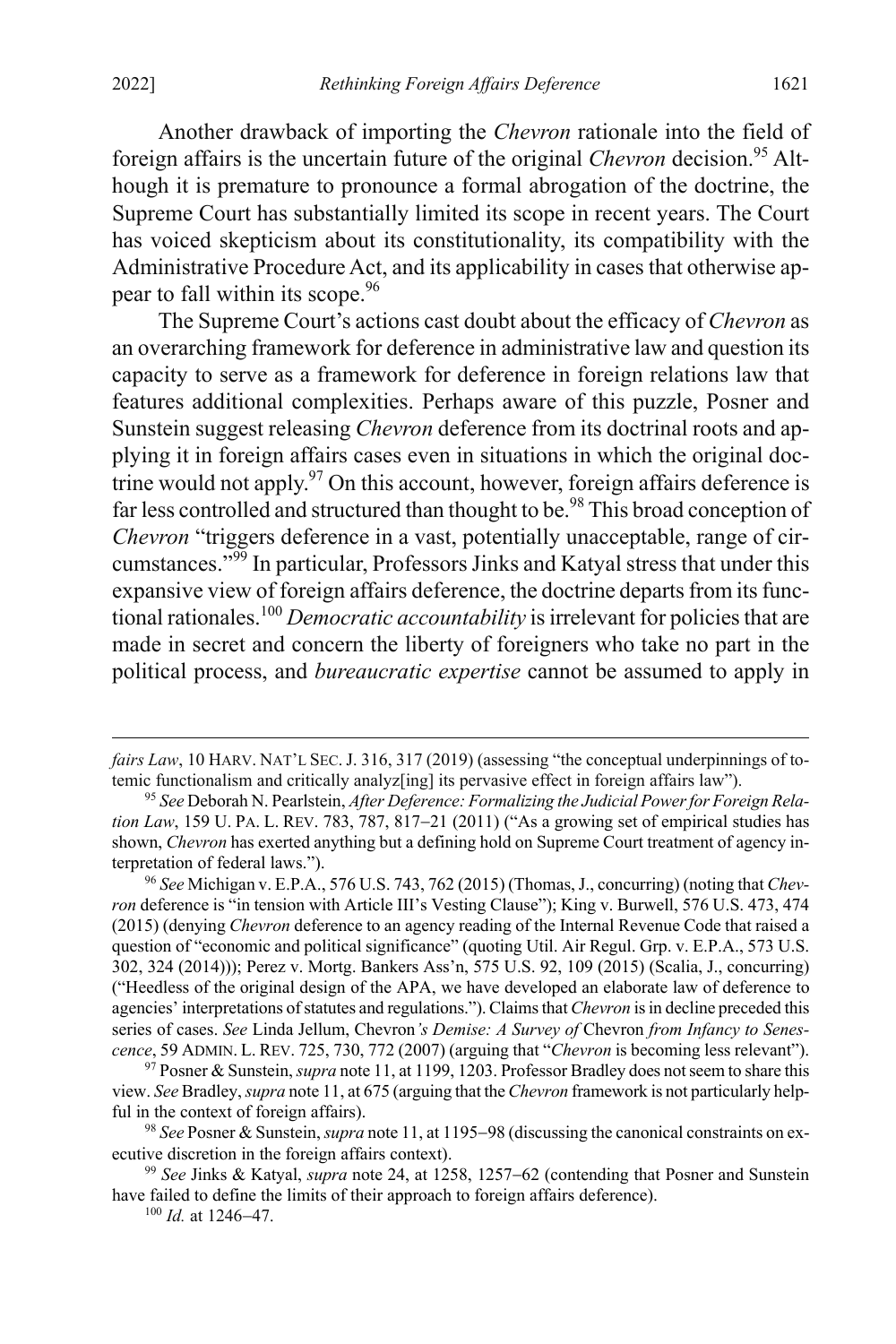each instance requiring judicial deference, but rather must be examined on a case-by-case basis.<sup>101</sup>

Finally, on its own terms, a *Chevron*-style deference approach does not extend to all aspects of foreign relations law that a court may encounter. For example, *Chevron* cannot explain how much deference is due to the executive when it interprets the Constitution's grants of foreign affairs powers.<sup>102</sup> So even if one accepts the rationale underlying the *Chevron*-style deference approach, the proper form of judicial review in relation to cases where this approach does not apply remains uncertain.

#### <span id="page-20-2"></span><span id="page-20-0"></span>*C. Procedural Engagement*

Theories of judicial review of foreign affairs do not always focus directly on deference as the standard for defining the judicial-executive relationship. Proceduralist approaches, as termed here, are theories that direct courts to consider the decisional processes underlying substantive outcomes rather than the outcomes themselves. A court may invalidate a government action if it was not taken according to "duly established procedures" or by the appropriate political actor.<sup>103</sup> But, as a general principle, proceduralist judges avoid decisions that rely on their own balancing of social values and resolution of moral questions.

<span id="page-20-1"></span>Proceduralism as a method for constitutional inquiry is mostly attributed to the Legal Process, a school of thought that came to dominate academic legal thinking in the post-World War II era and reemerged in the 1980s and 1990s–– albeit as a less coherent movement than it once was.<sup>104</sup> Legal Process theorists

 <sup>101</sup> *Id.*

<sup>102</sup> Bradley, *supra* not[e 11,](#page-4-0) at 679. Critics have also taken issue with the suitability of the *Chevron* framework to treaty interpretation. *Compare id.* at 702 (grounding *Chevron* deference to an agency's treaty interpretation in the theory that "the United States treatymakers have delegated interpretive power to the executive branch because of its special expertise in foreign affairs"), *with* Evan J. Criddle, Comment, Chevron *Deference and Treaty Interpretation*, 112 YALE L.J. 1927, 1930 (2003) (arguing that a unilateralist approach to treaty interpretation "unnecessarily invite[s] inconsistency between domestic and foreign treaty constructions; draw U.S. treaty law into conflict with international law; and provoke reciprocal, self-serving interpretations by foreign treaty partners").

<sup>103</sup> HENRY M. HART,JR. & ALBERT M. SACKS, THE LEGAL PROCESS: BASIC PROBLEMS IN THE MAKING AND APPLICATION OF LAW 4 (William N. Eskridge, Jr. & Philip P. Frickey eds., Foundation Press 1994) (1951).

<sup>104</sup> *See generally* ALEXANDER M. BICKEL, THE LEAST DANGEROUS BRANCH: THE SUPREME COURT AT THE BAR OF POLITICS (2d ed. 1986); HENRY M. HART, JR. & HERBERT WECHSLER, THE FEDERAL COURTS AND THE FEDERAL SYSTEM (1953); HART &SACKS,*supra* not[e 103](#page-20-1) (collecting materials that were developed in the 1950s); Lon L. Fuller, *The Forms and Limits of Adjudication*, 92 HARV. L.REV. 353 (1978); Herbert Wechsler, *Toward Neutral Principles of Constitutional Law*, 73 HARV. L. REV. 1 (1959). Process-based theories have begun to reemerge in the 1980s, at least partly in recognition of John H. Ely's groundbreaking book. *See* JOHN HART ELY, DEMOCRACY AND DISTRUST: A THEORY OF JUDICIAL REVIEW *passim* (1980); *see also* William N. Eskridge, Jr. & Gary Peller, *The New Public Law Movement: Moderation as a Postmodern Cultural Form*, 89 MICH. L. REV. 707,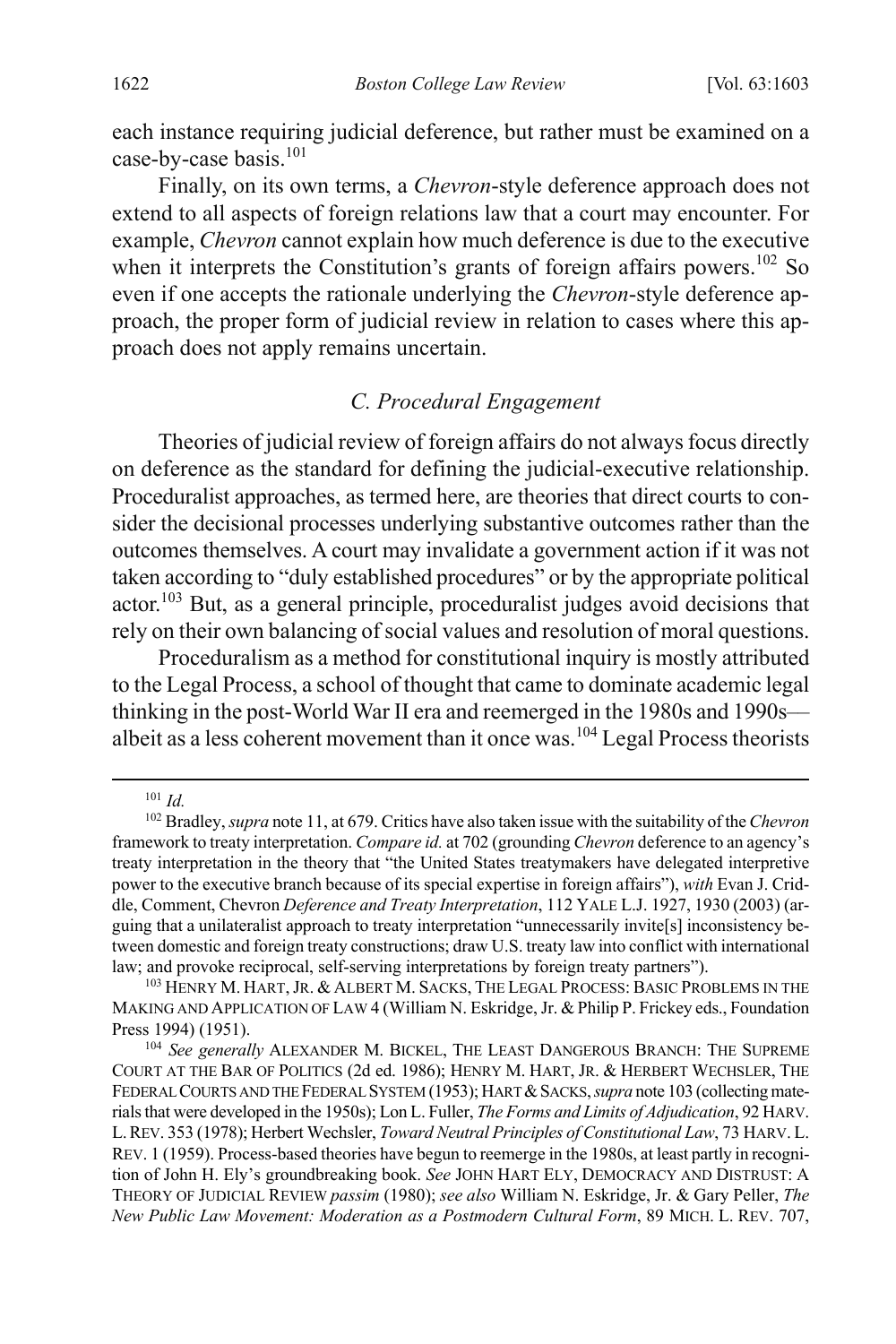sought to reconcile judicial review with the counter-majoritarian difficulty: the difficulty posed by unelected judges striking down decisions of democratically accountable institutions.105 This effort toward reconciliation generated a number of significant insights about the nature of law and legal institutions.<sup>106</sup> One key insight, for present purposes, is that deliberative and reasoned decisions reached in good faith by the most competent institutional actor are more likely to generate good outcomes, and thus carry a strong claim for deference.<sup>107</sup> From this logic, it follows that courts should police the political system by focusing on the public policymaking processes. Procedural review encourages policymakers to follow established procedures for the enactment and creation of public policy, promising that if they do so, their decisions will be upheld. Moreover, this form of judicial review emphasizes the institutional strengths of the judiciary. Whereas courts have no comparative institutional advantage in making substantive moral or political judgments, they have expertise on "the processes by which issues of public policy are fairly determined" and a unique perspective when the political system malfunctions.<sup>108</sup>

Against this backdrop, the contention for process-oriented adjudication might be especially strong in foreign affairs. Matters of foreign affairs often require expert perspectives on foreign nations and security threats. The constitutional mandates are notoriously open-ended, the consequences of error are often especially serious, and the informational deficit of courts is nearly always greater compared to other matters. It should therefore come as no surprise that federal courts have favored proceduralism in many instances impli-

<sup>107</sup> See HART & SACKS, *supra* not[e 103,](#page-20-1) at 695 (suggesting that "the best criterion of sound legislation is the test of whether it is the product of a sound process of enactment"); Eskridge & Peller, *supra* not[e 104,](#page-20-2) at 721–22 (1991) (explaining why, under the Legal Process tradition, process is crucial for making good policy).

 <sup>726–37</sup> (1991); Daniel B. Rodriguez, Review Essay, *The Substance of the New Legal Process*, 77 CALIF. L. REV. 919, 940–46 (1989).

<sup>105</sup> BICKEL, *supra* not[e 104,](#page-20-2) at 16−23; *see also* Barry Friedman, *The History of the Countermajoritarian Difficulty, Part One: The Road to Judicial Supremacy*, 73 N.Y.U. L.REV. 333, 335 (1998) ("[T]o the extent that democracy entails responsiveness to popular will, how [does one] explain a branch of government whose members are unaccountable to the people, yet have the power to overturn popular decisions?"). Since posed by Bickel in 1962, the problem has framed the central debates in American constitutional law and became an "obsession" for legal scholars. *See* Friedman, *supra*, at 334–36 & nn.1–10.

<sup>106</sup> *See generally* Richard H. Fallon, Jr., *Reflections on the Hart and Wechsler Paradigm*, 47 VAND. L.REV. 953 (1994) (summarizing the core assumptions of the Legal Process School); Anthony J. Sebok, *Reading* The Legal Process, 94 MICH. L. REV. 1571 (1996) (reviewing HART & SACKS, *supra* not[e 103\)](#page-20-1).

<sup>108</sup> ELY, *supra* not[e 104,](#page-20-2) at 102, 102−03; Fuller & Winston, *supra* not[e 104,](#page-20-2) at 363−64. Later process-based accounts have developed additional justifications for procedural review. *See, e.g.*, CASS R. SUNSTEIN, ONE CASE AT A TIME: JUDICIAL MINIMALISM ON THE SUPREME COURT 3–75 (1999); Matthew C. Stephenson, *The Price of Public Action: Constitutional Doctrine and the Judicial Manipulation of Legislative Enactment Costs*, 118 YALE L.J. 2, 4 (2008).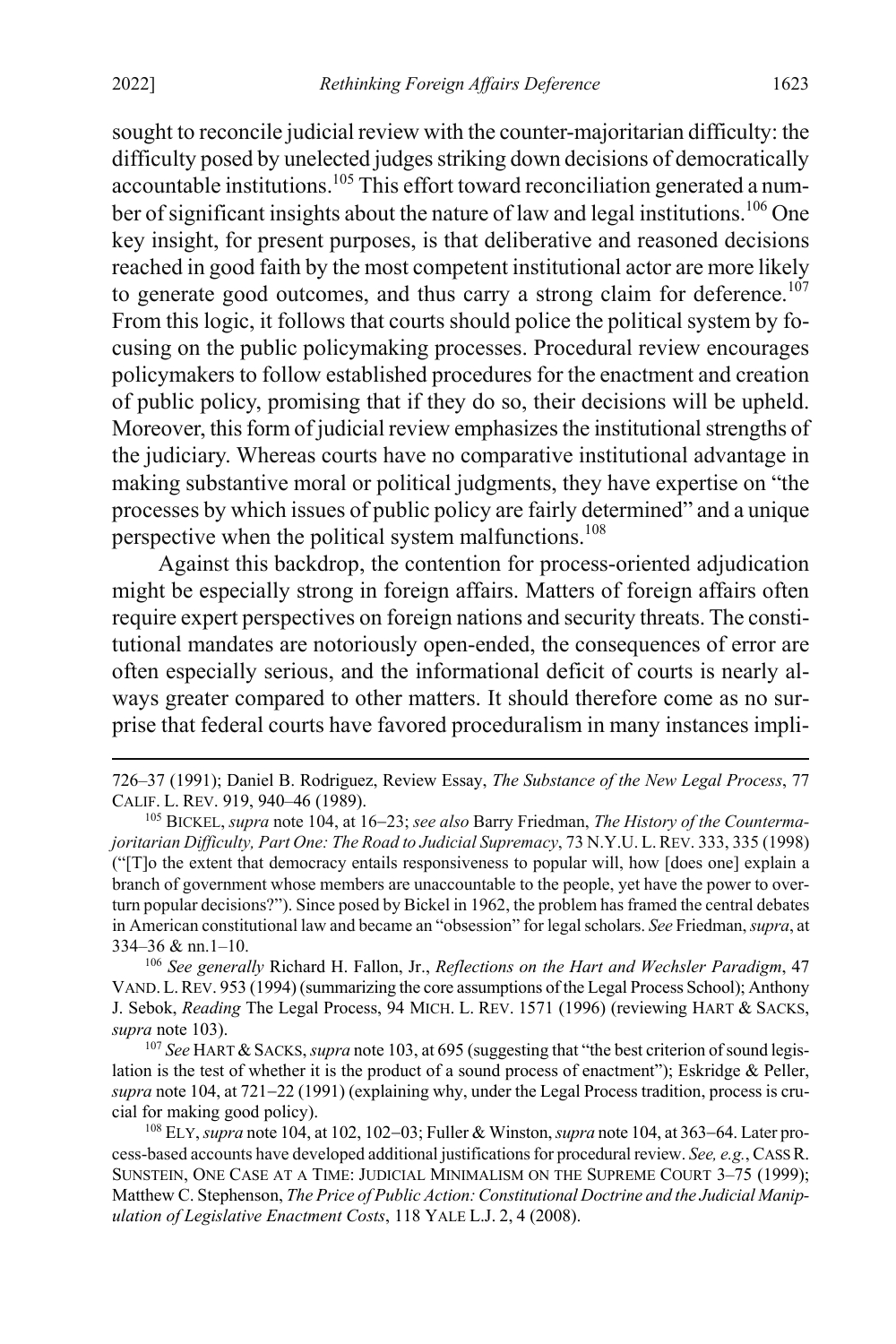<span id="page-22-0"></span>cating national security. From the Civil War to the War on Terror, challenges to executive security policies in times of war and exigency have generally followed a process-based framework.<sup>109</sup> In this framework, the court assesses whether the policy in question conforms to separation-of-powers principles whether it has been properly authorized—and whether the process adopted for limiting individual rights is proper in a given circumstance.<sup> $110$ </sup> Arguably, focusing on these questions has ensured proper democratic deliberation and offered a procedural safeguard against excessive deprivation of individual rights.<sup>111</sup>

<span id="page-22-1"></span>Over the years, proceduralism has provoked criticism from both supporters and skeptics of judicial review. Critics have questioned the distinction between process and substance, insisting that substantive value judgments are essential to any recognition of process failures.<sup>112</sup> Hence, the appearance of neutrality is all but ingenuine and obscures the underlying value choices of the judges.<sup>113</sup> A judge considering a challenge to executive policy, for example, might insist on legislative authorization in various degrees of specificity based

<sup>111</sup> Issacharoff & Pildes, *supra* note [109,](#page-22-0) at 36−44; Sunstein, *supra* not[e 78,](#page-15-1) at 77−103; *see also* Hamdi v. Rumsfeld, 542 U.S. 507, 545 (2004) (Souter, J., concurring).

In a government of separated powers, deciding finally on what is a reasonable degree of guaranteed liberty whether in peace or war (or some condition in between) is not well entrusted to the Executive Branch of Government . . . . A reasonable balance is more likely to be reached on the judgment of a different branch . . . .

#### *Hamdi*, 542 U.S. at 545.

<sup>112</sup> *See, e.g.*, Paul Brest, *The Substance of Process*, 42 OHIO ST. L.J. 131, 140 (1981) (contending that procedural assessments must involve judicial value choices); Gary Peller, *Neutral Principles in the 1950's*, 21 U. MICH. J.L. REFORM 561, 615 (1988) ("There was no neutral way to distinguish between substance and process because the very same controversial substantive issues that made a theory of procedural neutrality attractive were always potentially implicated in determining the procedural legitimacy of any particular institutional decision."); Laurence H. Tribe, *The Puzzling Persistence of Process-Based Constitutional Theories*, 89 YALE L.J. 1063, 1064 (1980) ("The process theme by itself determines almost nothing unless its presuppositions are specified, and its content supplemented, by a full theory of substantive rights and values . . . .").

<sup>113</sup> *See* Daniel R. Ortiz, *Pursuing a Perfect Politics: The Allure and Failure of Process Theory*, 77 VA.L.REV. 721, 722 (1991) ("Although the Court invokes process theory, it often does so dishonestly in order to legitimate a wholly substantive approach.").

 <sup>109</sup> *See* Samuel Issacharoff & Richard H. Pildes, *Between Civil Libertarianism and Executive Unilateralism: An Institutional Process Approach to Rights During Wartime*, 5 THEORETICAL INQUIRIES L. 1, 3–45 (2004) (describing some of the landmark wartime cases in U.S. history from a proceduralist perspective); Jenny S. Martinez, *Process and Substance in the "War on Terror*,*"* 108 COLUM.L.REV. 1013, 1016–17 (2008) (analyzing the War on Terror jurisprudence in the U.S. Supreme Court and lower courts and concluding that nearly all of the judicial activity in this context has been around procedural issues); Sunstein, *supra* note [78,](#page-15-1) at 58−65, 83−98 (describing how judicial minimalism pervaded in wartime cases but also giving examples of cases that adopted a maximalist pro-executive approach).

<sup>110</sup> Issacharoff & Pildes, *supra* not[e 109,](#page-22-0) at 5−6; Sunstein, *supra* not[e 78,](#page-15-1) at 53−54. For a critique of the process-based framework, see Aziz Z. Huq, *Structural Constitutionalism as Counterterrorism*, 100 CALIF. L. REV. 887, 904–29 (2012).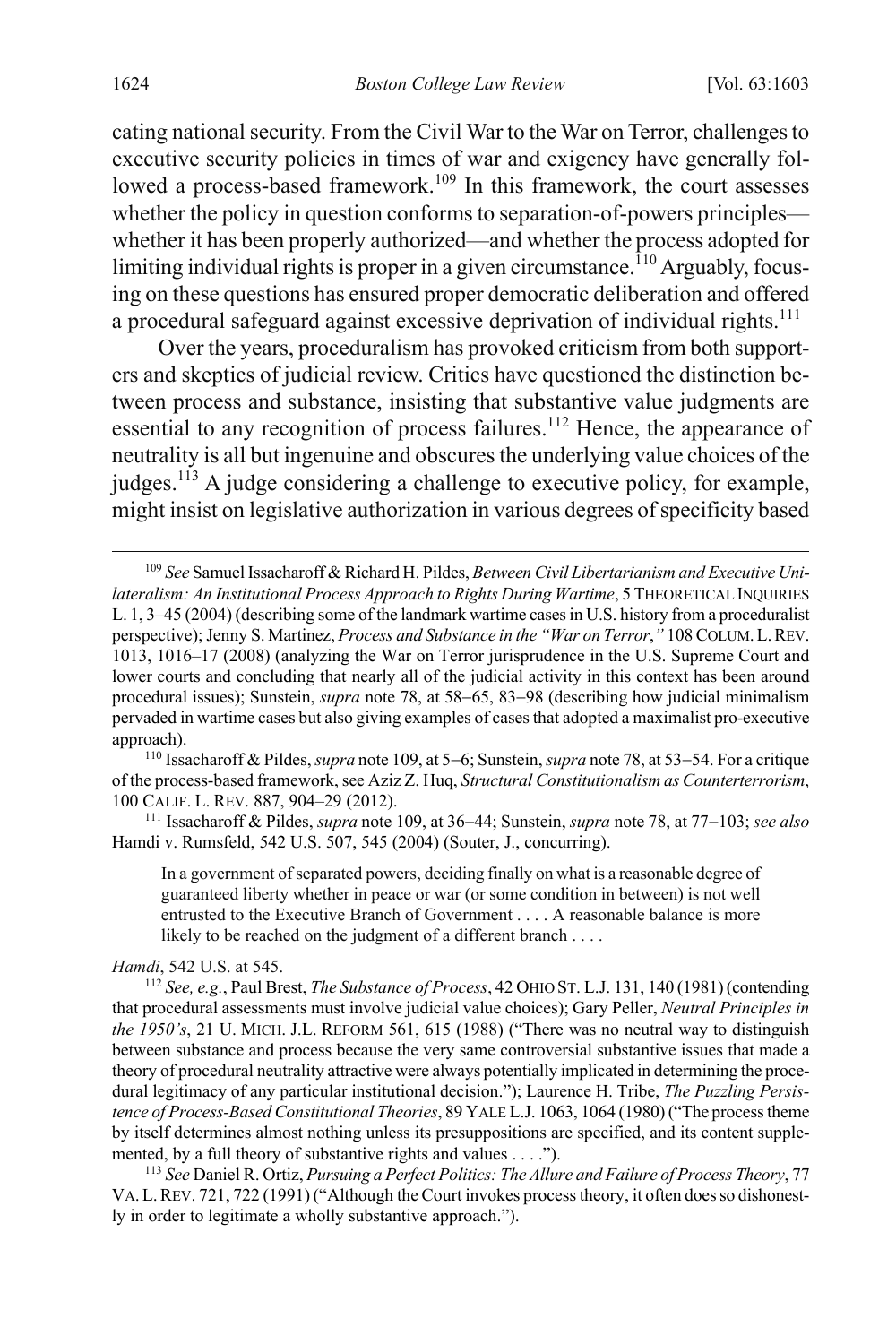on her own view of the merits of the policy.<sup>114</sup> So, although the ruling is informed by substantive judgments, those judgments are not transparent, and the judge need not defend her position.

<span id="page-23-1"></span>Moreover, proceduralism has been criticized as ineffective in preventing illegality and unnecessary limitation of liberty. Critics have noted, for example, that the series of process-oriented decisions issued in the wake of the September 11 attacks had very little effect on governmental conduct and provided scarce protection for individual rights.<sup>115</sup> Forcing the government to jump through additional procedural hoops does arguably little to create meaningful change in how security and liberty are balanced. Insisting on legislative approval, for instance, is typically a very weak check on executive power as legislators often delegate broad authority to the executive in this area.<sup>116</sup> Professor David Dyzenhaus describes such delegations as "grey holes"—domains in which there appear to be constraints on executive action, however, these constraints are trivial and ineffective at preventing certain government action.<sup>117</sup> According to Dyzenhaus, grey holes are ultimately worse than bare unlawful governmental acts because they create a façade of legality.118

<span id="page-23-0"></span>Proponents of proceduralist theories acknowledge that sometimes this form of judicial review will not sufficiently prevent unwarranted deprivations of rights.119 Yet they do not explain in which circumstances, if at all, courts should abandon this mode of review and what approach courts should adopt instead.

 <sup>114</sup> *See, e.g.*, Martinez, *supra* not[e 109,](#page-22-0) at 1076 ("[W]hen a court wants to uphold the substance of government action, it does so by pushing the case into *Youngstown* categories one or two (finding congressional authorization), and when it wants to strike an action down, it pushes the case into category three." (citing Youngstown Sheet & Tube Co. v. Sawyer (*Steel Seizure*), 343 U.S. 579, 635−38 (1952) (Jackson, J., concurring)).

<sup>115</sup> *See, e.g.*, Vladeck, *supra* not[e 60,](#page-12-0) at 127 (arguing that the Supreme Court's War on Terror jurisprudence "reflect[s] general substantive acquiescence in most of the government's counterterrorism policies, whether or not the Justices intend to do so"); Martinez, *supra* not[e 109,](#page-22-0) at 1015; Aziz Z. Huq, *Against National Security Exceptionalism*, 2009 SUP. CT. REV. 225, 238–39 ("Final judgments in habeas cases were thus directly and proximately linked to relief in less than two percent of actual releases from Guantánamo."). *But see* Ashley S. Deeks, *The Observer Effect: National Security Litigation, Executive Policy Changes, and Judicial Deference*, 82 FORDHAM L.REV. 827, 864–69, 889– 93 (2013) (arguing that even such limited judicial involvement generates an "observer effect" and indirectly constrains executive power).

<sup>116</sup> *See, e.g.*, Laura K. Donohue, *The Perilous Dialogue*, 97 CALIF. L. REV. 357, 370–73 (2009) (providing historical examples of over-broad national security legislation).

<sup>&</sup>lt;sup>117</sup> DAVID DYZENHAUS, THE CONSTITUTION OF LAW: LEGALITY IN A TIME OF EMERGENCY 42 (2006) (noting that these grey holes, or apparent restraints on executive action, "are so insubstantial that they pretty well permit government to do as it pleases").

<sup>&</sup>lt;sup>118</sup> *Id.* at 42–47 ("[G]rey holes permit government to have its cake and eat it too . . . .").

<sup>119</sup> *See* Issacharoff & Pildes, *supra* not[e 109,](#page-22-0) at 36−40 (analyzing the judiciary's focus on process-based review of executive action that may seem to ignore the importance of the constitutional rights at stake); Sunstein, *supra* not[e 78,](#page-15-1) at 52−56 (discussing tensions between national security risks and civil liberties, as well as procedural protections to prevent undue deprivation of rights).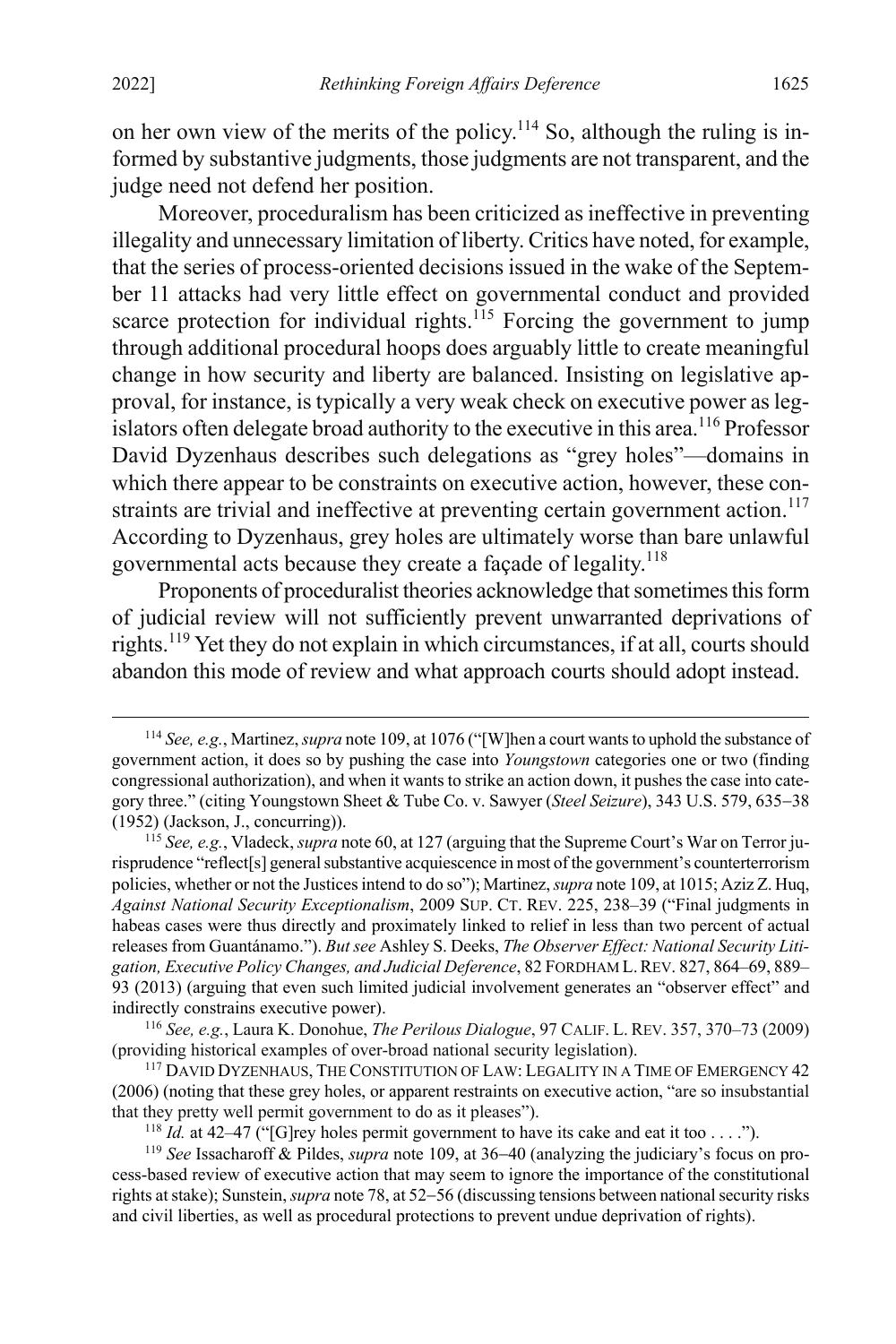#### <span id="page-24-0"></span>*D. Substantive Engagement*

Substantive engagement theories suggest a straightforward answer to the question of how courts should decide cases about national security and foreign affairs: just as they decide any other case.<sup>120</sup> Courts should use ordinary tools of construction and fact-finding and apply the law to the facts of the case. Proponents of substantive judicial review do not deny that foreign affairs raise challenging separation of powers issues. Nor do they suggest that deference to policy determinations of the political branches is always unwarranted. They do, however, insist on a sharp distinction between law and policy, and assert that it is the duty of the courts to pronounce the  $law$ .<sup>121</sup>

Scholars advance a variety of justifications in support of such an undeferential judicial posture in foreign affairs. Most basically, in systems where adjudication is the primary vehicle for legal recourse, limiting—let alone, foreclosing—judicial review might permit, encourage, and ultimately legitimize illegal exercises of executive power.<sup>122</sup> Judicial review is, therefore, crucial for ensuring the lawful exercise of official authority. Furthermore, some advocates of substantive engagement challenge the functional basis for judicial deference in matters of foreign-affairs.<sup>123</sup> One of this argument's central points is that in the globalized and interconnected world of the twenty-first century, it is impossible to draw a bright-line distinction between foreign and domestic affairs. Giving the executive a free hand simply because an issue involves some "for-

<sup>&</sup>lt;sup>120</sup> For examples of substantive engagement approaches, see THOMAS M. FRANCK, POLITICAL QUESTIONS/JUDICIAL ANSWERS: DOES THE RULE OF LAW APPLY TO FOREIGN AFFAIRS? 5 (1992) ("[I]n our system *only* courts can end disputation, thereby helping the nation to find its single voice."); MICHAEL J. GLENNON, CONSTITUTIONAL DIPLOMACY 316 (1990)(affirming that the "courts have a core responsibility under the Constitution to resolve disputes"); KOH, *supra* note [22,](#page-6-0) at 3 ("[H]istory should remember the Iran-Contra affair not as an aberration, an error on the part of certain individuals within a particular administration, but as a fundamental failure of the legal structure that regulates the relations among the president, Congress, and the courts in foreign affairs."); Aharon Barak, *The Supreme Court 2001 Term––Foreword: A Judge on Judging: The Role of a Supreme Court in a Democracy*, 116 HARV. L. REV. 19, 27–28 (2002) (exploring the lead of the U.S. Supreme Court among courts in modern democracies); Sitaraman & Wuerth, *supra* not[e 71,](#page-15-0) at 1897 ("[S]cholars and courts should embrace normalization as the new paradigm for foreign relations law.").

<sup>121</sup> *See, e.g.*, FRANCK,*supra* not[e 120,](#page-24-0) at 5 ("When courts speak in cases and thereby incidentally affect some aspect of foreign relations, they do not make foreign policy. They make judicial policy."); *see also* Marbury v. Madison, 5 U.S. (1 Cranch) 137, 177 (1803) (emphasizing that it is the duty of the judiciary "to say what the law is").

<sup>122</sup> *See, e.g.*, KOH, *supra* not[e 22,](#page-6-0) at 134−49 (describing the contribution of judicial deference to the Iran-Contra scandal).

<sup>123</sup> *See* FRANCK, *supra* not[e 120,](#page-24-0) at 45−59 (disproving several prudential reasons for judicial deference in foreign affairs law); Diehl & Ginsburg, *supra* note [78,](#page-15-1) at 1251 (criticizing an executivecentric national security policy); Pearlstein,*supra* not[e 78,](#page-15-1) at 1586−1618 (criticizing executive unilateralism in national security law and policy from a functionalist perspective); Sitaraman & Wuerth, *supra* not[e 71,](#page-15-0) at 1935−49 (making a case against executive essentialism with regards to foreign relations law).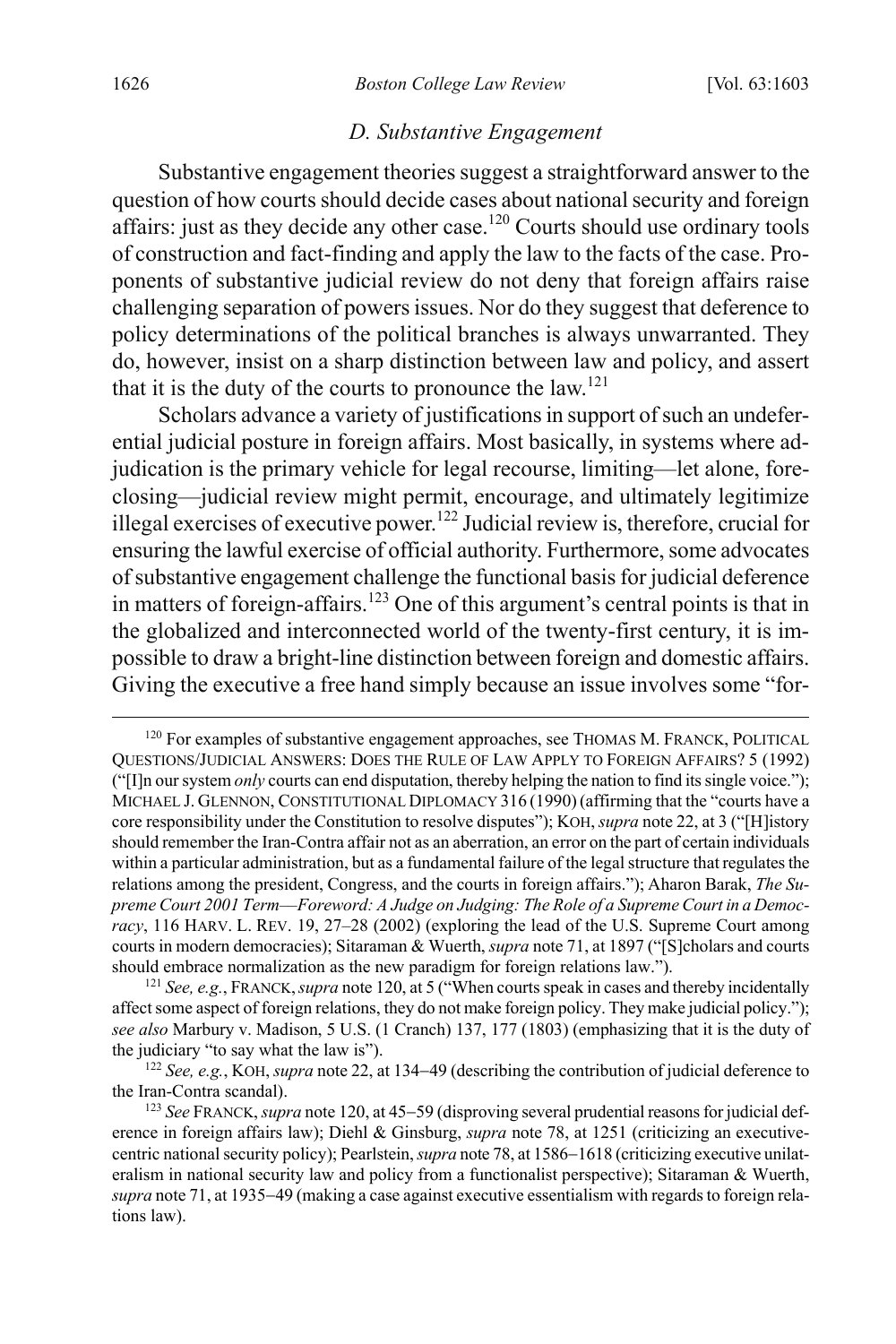eign" components might increase executive power as a whole and compromise civil liberties as a result. 124

<span id="page-25-0"></span>Another set of substantive engagement theories stresses the importance of judicial action to the protection of individual rights, especially during national security crises.<sup>125</sup> This set contends that the judicial process is better structured to balance security and liberty than the political process. "The Constitution is predicated on the idea that democracies and political officials will often be tempted to take actions that appear to offer short-term benefits even if they are contrary to our collective long-term interests."126 The courts, in contrast, "stand above the political fray."127 Their obligation to articulate reasoned opinions and to abide by precedent, or at least harmonize with it, together with their freedom from electoral accountability, afford them unique advantages in assessing the long-term effects of security measures on constitutional law.<sup>128</sup> Citing notorious examples in which the Court, deferring to the political process, upheld race-based detention,<sup>129</sup> criminalization of speech,<sup>130</sup> and other deprivations of civil rights and liberties, many scholars conclude that judicial deference undermines the crucial role of the judiciary as the protector of civil liberties.<sup>131</sup>

<sup>126</sup> David Cole, *No Reason to Believe: Radical Skepticism, Emergency Power, and Constitutional Constraint*, 75 U. CHI. L. REV. 1329, 1341 (2008) (book review).

<sup>127</sup> Jinks & Katyal, *supra* note [24,](#page-6-1) at 1264 & n.23 (quoting Neal Kumar Katyal, *Judges as Advicegivers*, 50 STAN. L. REV. 1709, 1711–12 (1998)); *see also* Huq, *supra* not[e 110,](#page-22-1) at 894 ("Judges, after all, benefit from a relative insulation from the distortive influences upon the political branches. In consequence, their independent judgment about the fit between a government decision and the law may be particularly telling.").

<sup>128</sup> In a similar line of reasoning, scholars argue that courts are better positioned to interpret and enforce international law protections of human rights. For a U.S.-centric perspective, see Jinks & Katyal, *supra* not[e 24,](#page-6-1) at 1264−65. For other perspectives, see generally Aharon Barak, *International Humanitarian Law and the Israeli Supreme Court*, 47 ISR. L. REV. 181 (2014); Rosalie Silberman Abella, *International Law and Human Rights: The Power and the Pity*, 55 MCGILL L.J. 871 (2010); Eyal Benvenisti & George W. Downs, *National Courts, Domestic Democracy, and the Evolution of International Law*, 20 EUR. J. INT'L L. 59 (2009).

<sup>129</sup> *See* Korematsu v. United States, 323 U.S. 214, 218−19 (1944) (upholding Japanese internment in the United States during World War II), *abrogated by* Trump v. Hawaii, 138 S. Ct. 2392 (2018).

<sup>130</sup> *See* Schenck v. United States, 249 U.S. 47, 48 (1919) (prohibiting individuals from printing and distributing written materials condemning the U.S. draft for World War I).

<sup>131</sup> *See* Cole, *supra* note [126,](#page-25-0) at 1335; *see also* ERWIN CHEMERINSKY, THE CASE AGAINST THE SUPREME COURT 54–88 (2014) (discussing the impact of the Supreme Court's 1944 decision to uphold Japanese internment in *Korematsu v. United States* and how it exemplifies a broader pattern of the Court's failure to uphold individual rights in times of crisis).

<sup>&</sup>lt;sup>124</sup> See generally GORDON SILVERSTEIN, IMBALANCE OF POWERS: CONSTITUTIONAL INTERPRE-TATION AND THE MAKING OF AMERICAN FOREIGN POLICY (1997) (describing how Congress and the courts have ceded power to the President in foreign affairs matters since the Vietnam War).

<sup>125</sup> *See, e.g.*, Barak, *supra* not[e 120,](#page-24-0) at 153−56; David Cole, *Judging the Next Emergency: Judicial Review and Individual Rights in Times of Crisis*, 101 MICH.L.REV. 2565, 2585–94 (2003); Owen Fiss, *The War Against Terrorism and the Rule of Law*, 26 OXFORD J.LEGAL STUD. 235, 239, 253–54 (2006); Jinks & Katyal, *supra* not[e 24,](#page-6-1) at 1264−65.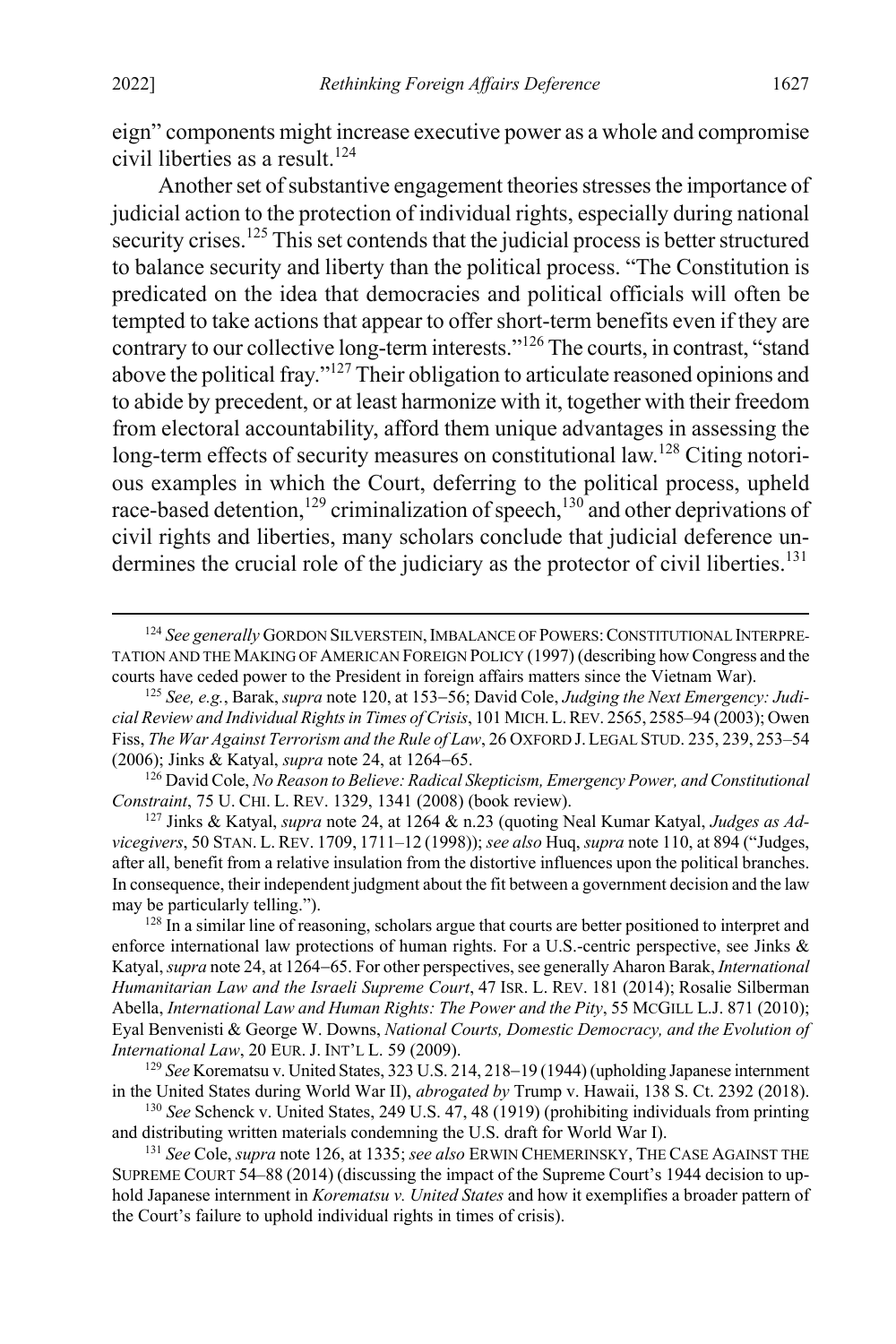A third set of these theories emphasizes the role of courts in enforcing the separation of powers.<sup>132</sup> In disputes concerning the respective constitutional powers of the executive and the legislature, only the courts can offer an impartial, authoritative, and principled resolution.133 Without judicial determination, foundational legal questions will remain unsettled. Some examples of unsettled legal questions are the constitutionality of the War Powers Resolution and the claimed unilateral presidential authority to terminate treaties. And, crucially, when courts leave these disputes unresolved they nearly always rebound to the greater power of the executive, ultimately expanding its authority.<sup>134</sup> In contrast, in episodes such as the *Steel Seizure* case and the controversy over the sovereign status of Jerusalem, the Supreme Court instituted broad, comprehensive resolutions of interbranch disputes regarding foreign affairs powers.<sup>135</sup> These decisions guided future administrations on how to carry out their constitutional duties and clarified important areas of constitutional law.

Most of the criticism against the substantive engagement approach aligns with the rationales and justifications underlying the other approaches. Nonetheless, it is worth noting that U.S. courts have rarely adopted a substantive engagement approach. Particularly in times of exigency, courts hesitate to intrude on sensitive policy issues and are unlikely to invalidate actions that the government finds essential for protecting national security or achieving foreign policy goals.136 If so, then there may be cause for caution. Insisting on direct judicial engagement with these policy issues might lead the courts to adopt

<sup>136</sup> *But see Ex parte* Milligan, 71 U.S. (4 Wall.) 2, 34−35 (1866) (holding that the use of military commissions to try civilians during war is unconstitutional when the civilian courts are open and functioning).

<span id="page-26-0"></span> <sup>132</sup> *See, e.g.*, FRANCK, *supra* not[e 120,](#page-24-0) at 5; GLENNON, *supra* not[e 120,](#page-24-0) at 316−21; KOH, *supra* note [22,](#page-6-0) at 181−84.

<sup>133</sup> *See* FRANCK, *supra* not[e 120,](#page-24-0) at 8 (criticizing the political question doctrine for creating inconsistency in divisions between the political branches and the judiciary); GLENNON, *supra* not[e 120,](#page-24-0) at 314−21 (discussing the political question doctrine); *cf.* JESSE H. CHOPER, JUDICIAL REVIEW AND THE NATIONAL POLITICAL PROCESS 263 (1980) (arguing that the federal courts should not decide separation of powers disputes between the political branches); Jonathan L. Entin, *Separation of Powers, the Political Branches, and the Limits of Judicial Review*, 51 OHIO ST. L.J. 175, 176−77 (1990) ("Excessive reliance upon the Court deceives us into thinking that these disputes are purely constitutional in nature and that only the Justices can resolve them.").

<sup>134</sup> GLENNON, *supra* not[e 120,](#page-24-0) at 320.

<sup>&</sup>lt;sup>135</sup> See Zivotofsky ex rel. Zivotofsky v. Kerry, 576 U.S. 1, 31-32 (2015) (striking down that statute on the grounds that it unconstitutionally usurps the President's power to recognize foreign nations); Zivotofsky *ex rel.* Zivotofsky v. Clinton, 566 U.S. 189, 192−93 (2012) (refusing to apply the political question doctrine to a case involving a claim to enforce a statute requiring the U.S. State Department to record "Israel" as the birthplace of Americans born in Jerusalem who made such requests); Youngstown Sheet & Tube Co. v. Sawyer (*Steel Seizure*), 343 U.S. 579, 634−55 (1952) (Jackson, J., concurring) (setting forth a framework for assessing the constitutionality of presidential assertions of power).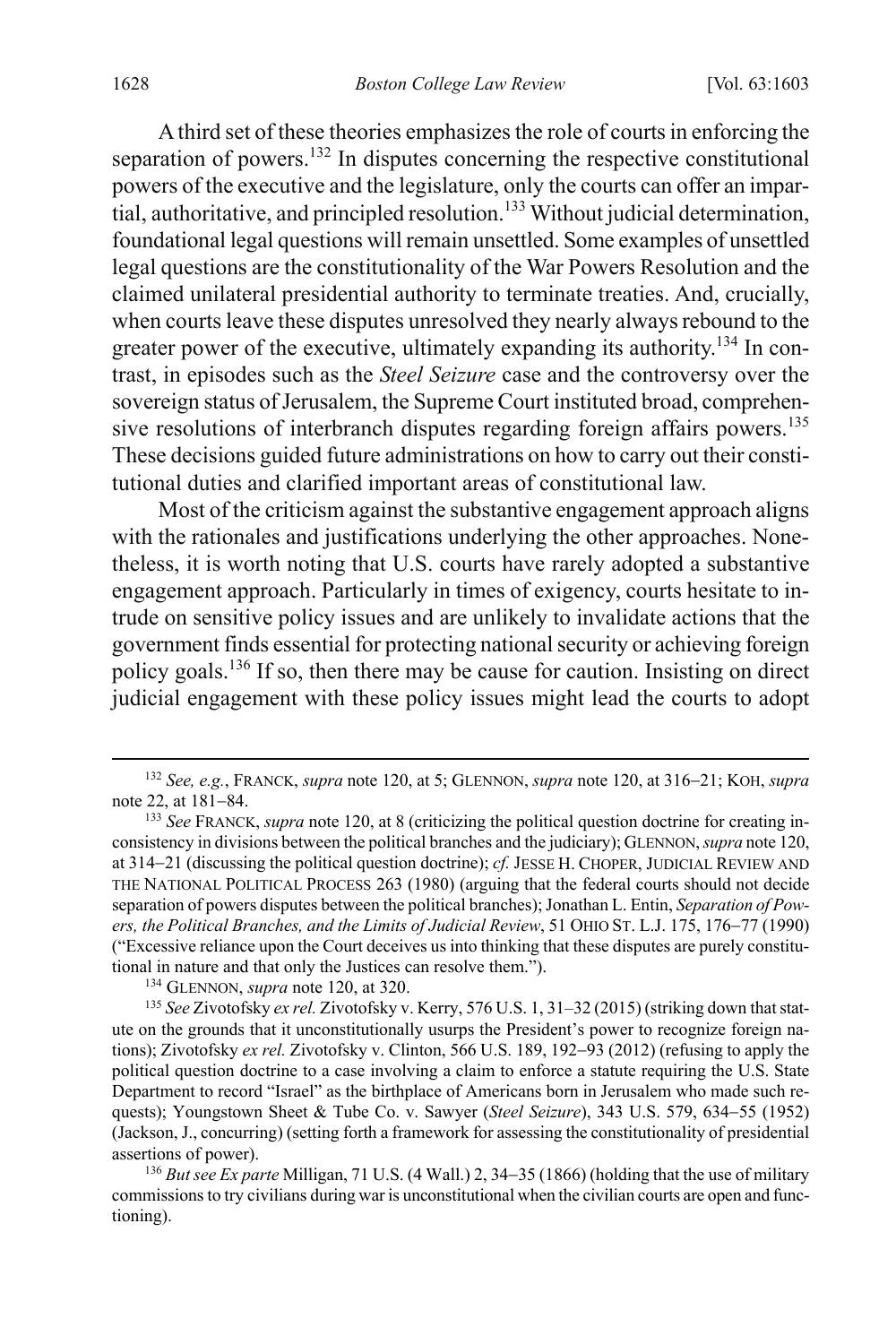pro-executive positions—a result that would further undermine the separation of powers and civil liberties.

### *E. The Result: A Normative Impasse*

Each of the four approaches described in this Part seeks to maximize certain constitutional values and mitigate some of the risks posed by adjudication involving foreign affairs, while also de-emphasizing other constitutional considerations and potential perils. Table 1 below summarizes the variation among the four approaches.

| Approach                                | <b>Values Maximized</b>  | <b>Risks Reduced</b>        | <b>Risks Increased</b>               |
|-----------------------------------------|--------------------------|-----------------------------|--------------------------------------|
| <i><b>Avoidance</b></i>                 | Unitary decision-making  | Judicial error costs        | Executive overreach                  |
|                                         | Institutional competence |                             | Excessive rights limitation          |
| (Chevron-<br>Style)<br><b>Deference</b> | Institutional competence | Judicial error costs        | Executive overreach                  |
|                                         | Democratic legitimacy    |                             | Indeterminacy (boundary<br>problems) |
| <b>Procedural</b>                       | Separation of Powers     | Executive overreach         | Excessive rights limita-<br>tion     |
| Review                                  | Procedural rule of law   |                             | Indeterminacy (boundary<br>problems) |
| <b>Substantive</b><br>Review            | Substantive rule of law  | Executive overreach         | Judicial error costs                 |
|                                         | Protection of rights     | Excessive rights limitation |                                      |
|                                         |                          |                             |                                      |

Table 1: Comparison of the Values/Risks Implicated in Each Theoretical Approach

Insofar as this portrayal of the debate is correct, there seems to be a normative impasse. Those who prefer efficiency and flexibility in the conduct of foreign affairs would be inclined to favor avoidance or deference; those who value deliberative decision-making and separation of powers would likely support procedural theories; those who prioritize protection of individual rights would tend to support substantive engagement theories. Although this Article does not purport to break through this impasse, it will propose a principle of risk management. The key to negotiating the apparent impasse lies in recognizing that: (1) efforts to eliminate risks necessarily create other risks; and (2) cases vary in the degree to which they implicate each of these values and risks. By identifying the factors that differentiate cases in those respects, we can articulate criteria to guide courts in optimizing their treatment of foreign affairs cases—applying substantive engagement when it is desirable, deference when appropriate, and so forth. As Part IV will explain, this is roughly how the MoA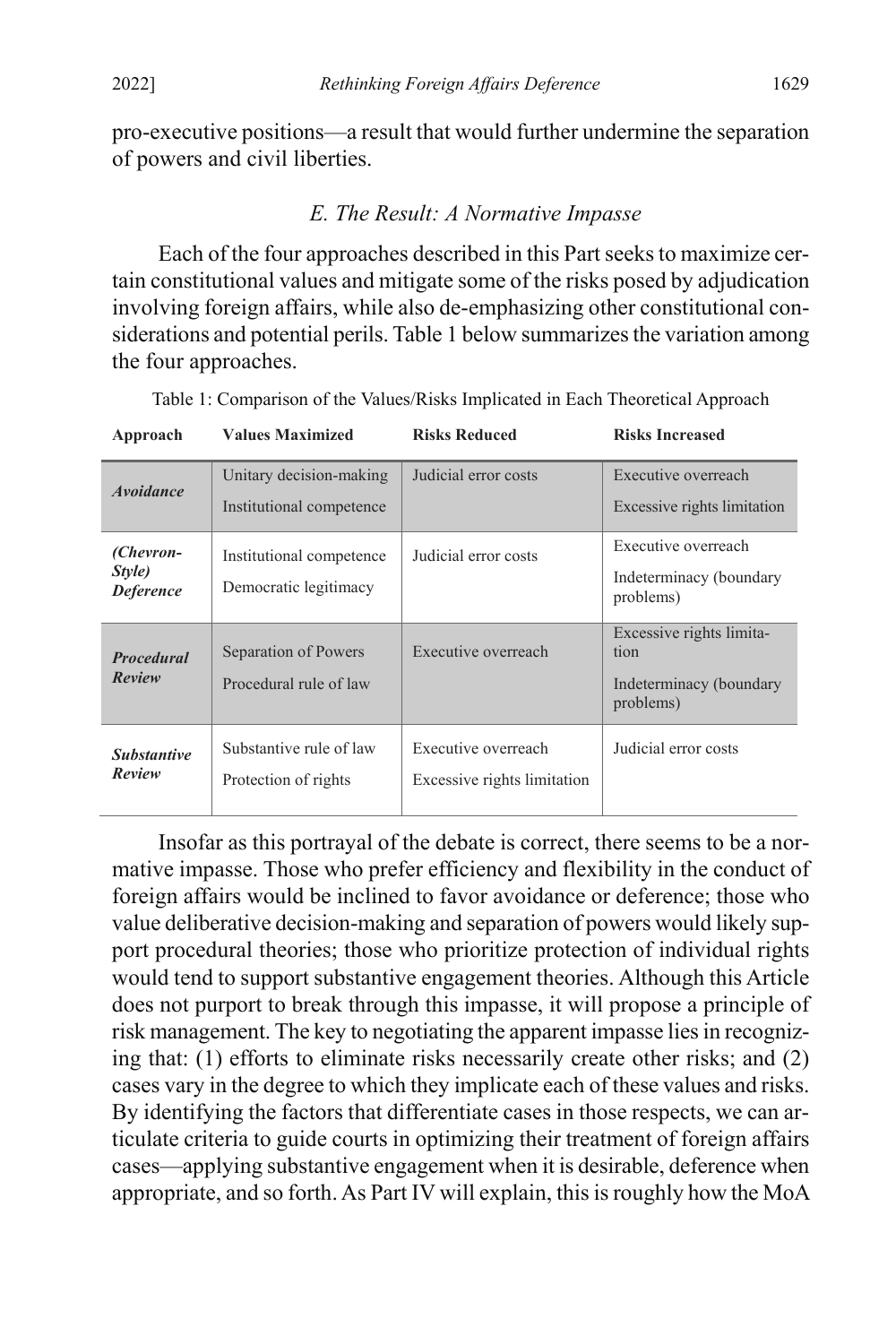approach operates. But before I turn to develop this argument, the next Part introduces the MoA doctrine as it applies in its place of origin.

### <span id="page-28-0"></span>II. THE MARGIN OF APPRECIATION DOCTRINE: ORIGINS AND THEORETICAL FOUNDATIONS

The ECtHR developed the MoAto delimit the lines between national and supranational authority.<sup>137</sup> The term "margin of appreciation" refers to three things. First, it refers to a certain measure of discretion that states retain in interpreting their human rights obligations and balancing rights with other national interests.138 I will later refer to this feature as the allocative function of the MoA.<sup>139</sup> Second, the MoA is a deference doctrine that sets the terms under which deference to national authorities in their application of treaty obligations is appropriate, and to what degree.<sup>140</sup> And third, the MoA refers to a dynamic standard of review, something akin to the levels-of-scrutiny scheme applicable in U.S. law. $141$ 

The ECtHR originally developed the doctrine in response to the implementation of Article 15 of the European Convention on Human Rights(ECHR or Convention),<sup>142</sup> which allows states to derogate from certain Convention provisions during public emergencies, such as war.<sup>143</sup> In considering the conditions under which a state may invoke Article 15, the ECtHR acknowledged:

<span id="page-28-1"></span>By reason of their direct and continuous contact with the pressing needs of the moment, the national authorities are in principle in a better position than the international judge to decide both on the presence of such an emergency and on the nature and scope of dero-

<sup>&</sup>lt;sup>137</sup> While most of the scholarly work on the margin of appreciation focuses on its application under EU law, references to the doctrine and an increasing acceptance of its rationales are evident in the practice of the Inter-American Court of Human Rights and the United Nations Human Rights Committee. LEGG, *supra* not[e 29,](#page-7-0) at 75–80.

<sup>138</sup> YOUROW, *supra* not[e 29,](#page-7-0) at 3–5.

<sup>139</sup> *See infra* Section II.A.

<sup>140</sup> *See infra* Section II.B.

<sup>141</sup> *See infra* Section II.C.

<sup>142</sup> *See, e.g.*, Ireland v. United Kingdom, 25 Eur. Ct. H.R. (ser. A) at 92 (1978) (stating that Article 15 leaves national authorities with a wide margin of appreciation because of their "direct and continuous contact with the pressing needs of the moment"); Greece v. United Kingdom, App. No. 299/57, 1958–59 Y.B. Eur. Conv. on H.R. 174 (Eur. Comm'n on H.R.). For analysis of the margin of appreciation in the context of Article 15, see Oren Gross & Fionnuala Ní Aoláin, *From Discretion to Scrutiny: Revisiting the Application of the Margin of Appreciation Doctrine in the Context of Article 15 of the European Convention on Human Rights*, 23 HUM. RTS. Q. 625, 627−37 (2001).

<sup>&</sup>lt;sup>143</sup> ECHR, *supra* not[e 31,](#page-8-0) art. 15 (stating that nations could deviate from the European Convention "[i]n time of war or other public emergency").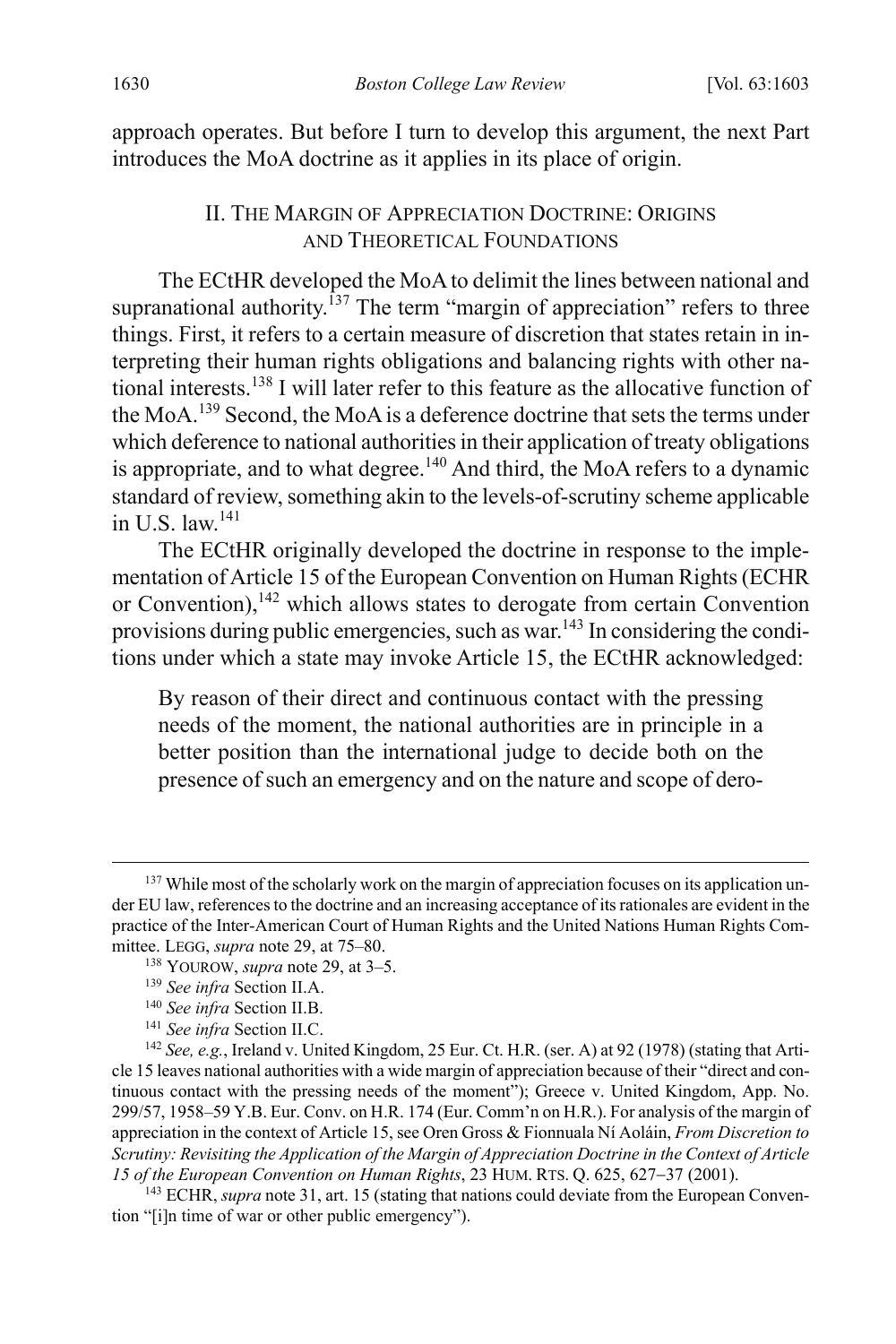gations necessary to avert it. In this matter Article 15 [paragraph 1] leaves those authorities a wide margin of appreciation.<sup>144</sup>

The court nevertheless noted that the permissible "margin" afforded to the national authorities is not unlimited, and, more importantly, that its boundaries are subject to judicial control.<sup>145</sup> Over the years, the doctrine has been extended to other provisions of the Convention and become a fundamental interpretative principle in ECtHR jurisprudence. Importantly, as the ECtHR noted in 2010, in *Schalk v. Austria*, "The scope of the margin of appreciation will vary according to the circumstances, the subject matter and its background  $\dots$ ."<sup>146</sup> The court accords states a wider margin—a greater degree of deference—in situations involving national security, $147$  social and economic policies, $148$  morally or religiously sensitive issues,  $149$  evaluation of facts,  $150$  and matters where there appears to be no European consensus.151 States, however, are typically given a narrower margin in cases where their actions allegedly rest on racial or ethnic discrimination under Article 14,<sup>152</sup> pertain to personal autonomy,<sup>153</sup> involve limitations of political rights under Articles  $8-11$ ,<sup>154</sup> or are in conflict with the consensus view among member states.

<sup>148</sup> *See, e.g.*, Hatton v. United Kingdom, 2003-VIII Eur. Ct. H.R. 189, 217 (holding that states' regulation of night flights in commercial airports is subject to a wide margin of appreciation).

<sup>149</sup> *See, e.g.*, Galan v. Italy, App. No. 63772/16, ¶ 115 (May 18, 2021), https://hudoc.echr.coe.int/ eng?i=002-13309 [https://perma.cc/5DRX-TYM9](granting state authorities a wide margin of appreciation in determining the scope of passive electoral rights); S.A.S. v. France, 2014-III Eur. Ct. H.R. 349, 380–81 (rejecting a challenge to a French law—the so-called Burqa Ban—prohibiting clothing designed to conceal one's face); Handyside v. United Kingdom, 24 Eur. Ct. H.R. (ser. A) at 18 (1976) (granting the national authorities a wide margin of discretion to balance freedom of speech and the public interest in protecting morals).

<sup>150</sup> *See, e.g.*, Winterwerp v. Netherlands, App. No. 6301/73, 2 Eur. H.R. Rep. 387, 403 (1979) ("[T]he national authorities are to be recognised as having a certain discretion, since it is in the first place for the national authorities to evaluate the evidence . . . .").

<sup>151</sup> *See, e.g.*, Petrovic v. Austria, App. No. 20458/92, 33 Eur. H.R. Rep. 307, 320–21 (1998) (noting the lack of consensus among member states with respect to denial of parental leave allowance to fathers).

<sup>152</sup> *See, e.g.*, Dudgeon v. United Kingdom, 45 Eur. Ct. H.R. (ser. A) at 25–26 (1981) (striking down U.K. sodomy law for violating the right to respect for private life).

<sup>153</sup> *Id.*

<sup>154</sup> *See, e.g.*, Redaktsiya Gazety Zemlyaki v. Russia, App. No. 16224/05, ¶ 50 (Feb. 21, 2018), https://hudoc.echr.coe.int/eng?i=001-178714 [https://perma.cc/XL4Y-AEK6] (applying a narrow margin of appreciation in case concerning limitation on the freedom of the press).

 <sup>144</sup> Ireland v. United Kingdom, 25 Eur. Ct. H.R. (ser. A) at 91–92.

<sup>145</sup> *Id.*

<sup>146</sup> Schalk & Kopf v. Austria, 2010-IV Eur. Ct. H.R. 409, 437.

<sup>147</sup> *See, e.g.*, Brannigan & McBride v. United Kingdom, App. Nos. 14553/89 & 14554/89, 17 Eur. H.R. Rep. 539, 569 (1993) (deferring to state authorities on the issue of national emergency); *see also* ARAI-TAKAHASHI, *supra* note [29,](#page-7-0) at 27–29, 105–08, 209 (discussing whether member states have overstepped their margin of appreciation).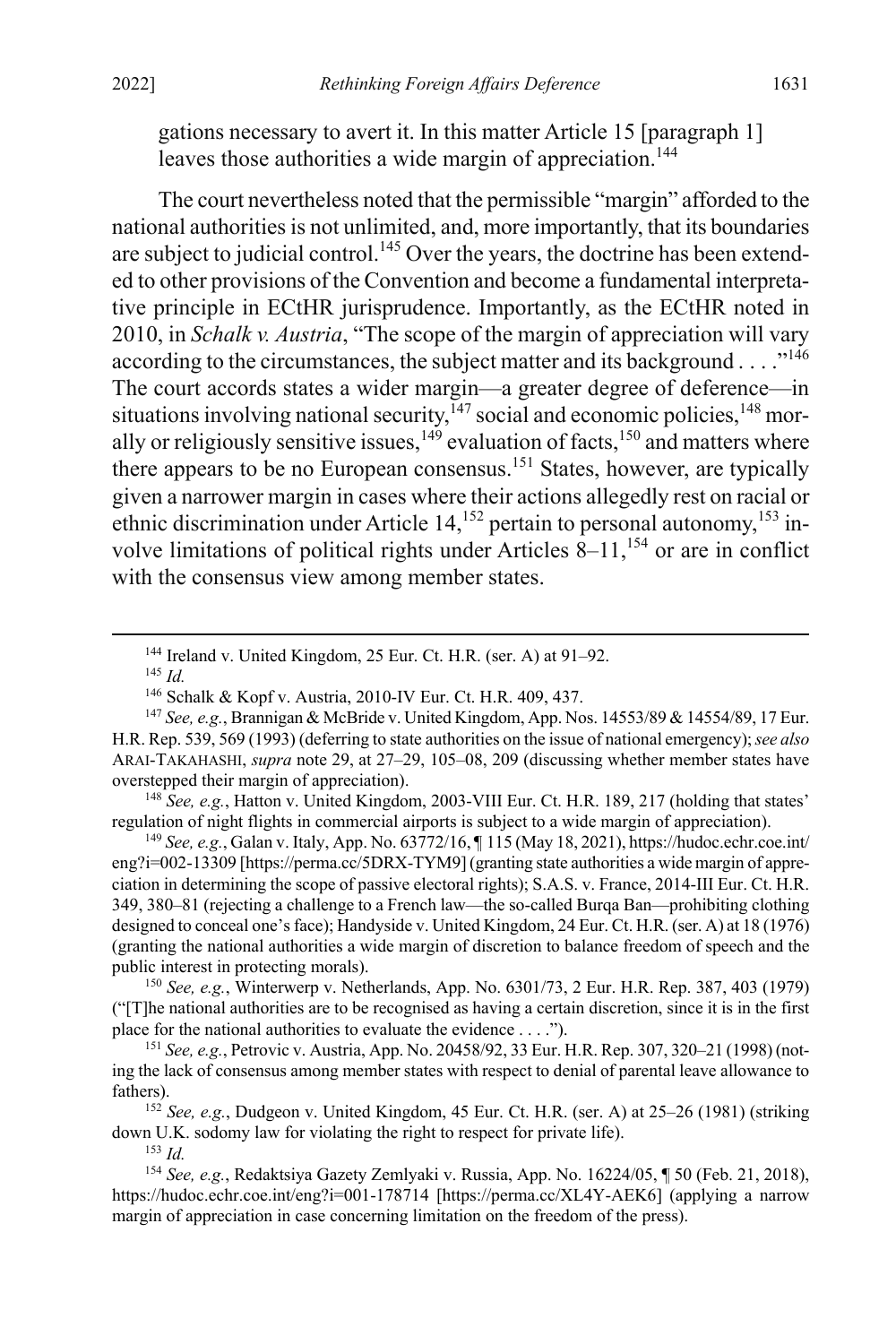<span id="page-30-2"></span><span id="page-30-0"></span>The pervasive use of the MoA in ECtHR jurisprudence has been heavily criticized. Some commentators have criticized the court for what they consider an incoherent and confused application of the doctrine.155 Others view the doctrine itself as a threat to the rule of law,<sup>156</sup> licensing application of a judicial double standard<sup>157</sup> and inviting the abdication of judicial responsibility.<sup>158</sup> Those who demand the ECtHR abandon the doctrine have noted its lack of textual foundation in the Convention. They have also argued that it stands at odds with the plain language of Article 32, which vests in *the court* the power to interpret and apply the Convention. These critics argue that by affording states a loosely-defined room for discretion in their fulfillment of treaty obligations, the court compromises the *raison d'être* of the ECHR: guaranteeing effective enforcement of universally enshrined human rights.<sup>159</sup>

<span id="page-30-3"></span>Still others, on the other hand, bemoan that the court "has not taken the doctrine of the margin of appreciation nearly far enough."160 According to this view, the Strasbourg judges should conceptualize the doctrine as limiting their competence; namely, that with respect to some matters, the states have not surrendered their sovereignty to the authority of the court.<sup>161</sup>

<span id="page-30-1"></span> 155 *See* Jan Kratochvíl, *The Inflation of the Margin of Appreciation by the European Court of Human Rights*, 29 NETH. Q. HUM. RTS. 324, 351 (describing the application of the doctrine as "an eclectic case-by-case analysis by the Court"). Several commentators have described the doctrine, as currently applied, as an empty rhetorical device that obscures the real reasons behind decisions. *See* Ronald St. J. MacDonald, *The Margin of Appreciation*, *in* THE EUROPEAN SYSTEM FOR THE PROTEC-TION OF HUMAN RIGHTS 83, 85 (Ronald St. J. MacDonald, Franz Matscher & Herbert Petzold eds., 1993); Janneke Gerards, *Margin of Appreciation and Incrementalism in the Case Law of the European Court of Human Rights*, 18 HUM. RTS. L. REV. 495, 500–06 (2018). There is, however, no agreement among critics as to the effect of this practice. *Compare* Jeffrey A. Brauch, *The Margin of Appreciation and the Jurisprudence of the European Court of Human Rights: Threat to the Rule of Law*, 11 COLUM.J. EUR. L. 113, 125−47 (2004) (arguing that the ECtHR's failure to formulate an adequately defined standard for the doctrine has resulted in granting states undue deference), *with* ARAI-TAKAHASHI,*supra* not[e 29,](#page-7-0) at 232 (noting that the doctrine sometimes serves as a mere rhetorical tool while, in fact, the ECtHR has reviewed the question presented in the case on the merits).

<sup>156</sup> Brauch, *supra* not[e 155,](#page-30-0) at 125−47.

<sup>157</sup> *See* Eyal Benvenisti, *Margin of Appreciation, Consensus, and Universal Standards*, 31 N.Y.U. J. INT'L L. & POL. 843, 844 (1999) ("Inconsistent applications in seemingly similar cases due to different margins allowed by the court might raise concerns about judicial double standards.").

<sup>158</sup> *See, e.g.*, Gross & Ní Aoláin, *supra* not[e 142,](#page-28-1) at 628 (citing multiple sources expressing this view).

<sup>159</sup> *See* Z v. Finland, 1997-I Eur. Ct. H.R. 323, 357–58 (Meyer, J., dissenting in part) ("But where human rights are concerned, there is no room for a margin of appreciation which would enable the States to decide what is acceptable and what is not."); *see also* Benvenisti, *supra* not[e 157,](#page-30-2) at 844 (asserting that "[m]argin of appreciation . . . is at odds with the concept of the universality of human rights"); Lord Anthony Lester, *Universality Versus Subsidiarity: A Reply*, 1 EUR. HUM.RTS. L.REV. 73, 75−76 (1998) (arguing that the Convention will only be effective if the ECtHR and national courts cooperate to enforce human rights).

<sup>160</sup> Lord Hoffmann, *supra* note [40,](#page-9-0) at 14.

<sup>161</sup> *Id.* at 25−26. For a response to this line of criticism by an acting judge in the ECtHR, see Spano, *supra* note [35,](#page-8-1) at 492−99.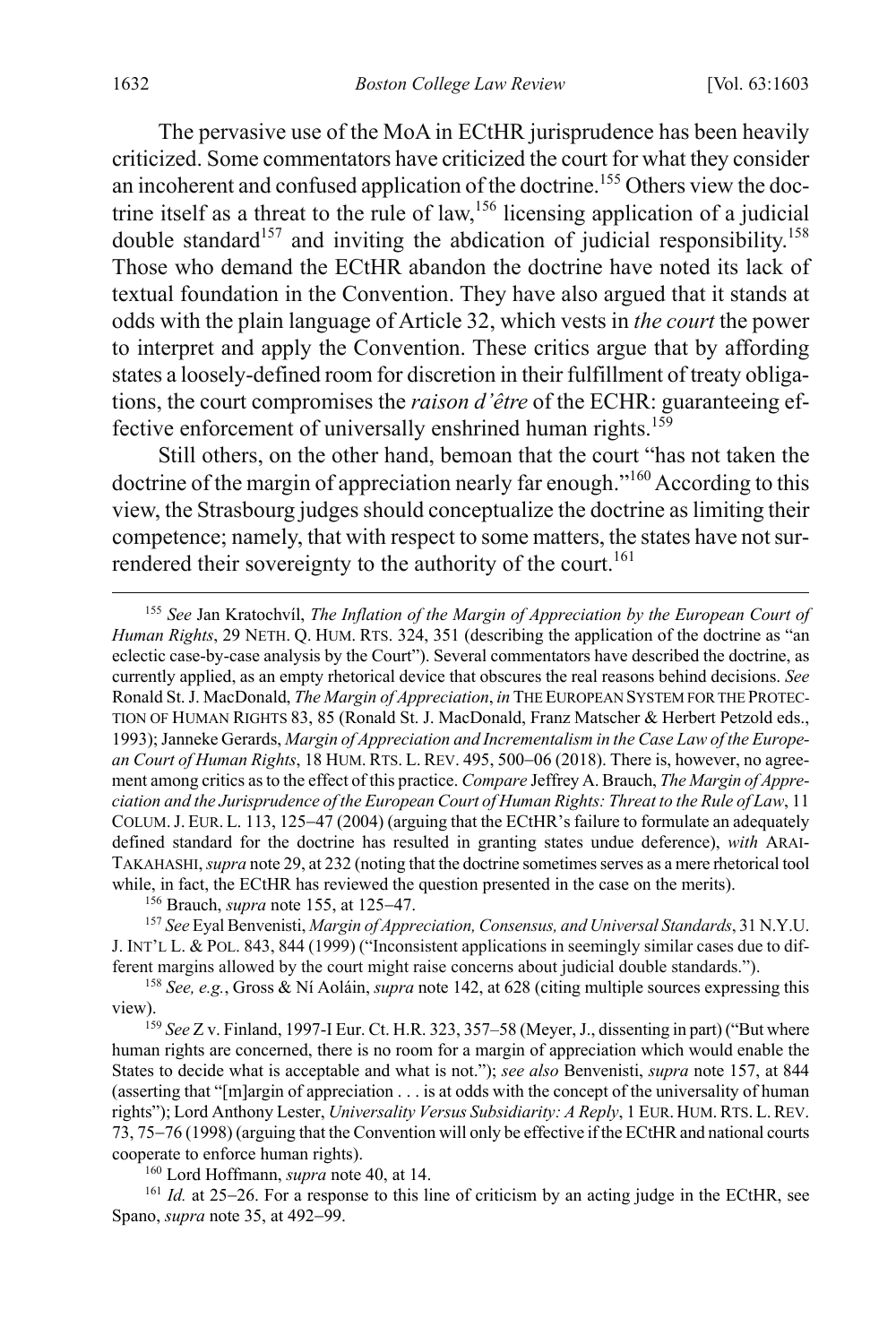Notwithstanding the disapproval of the doctrine by both champions and opponents of supranational human rights adjudication, the ECtHR continues to expand and extend the doctrine and, perhaps more significantly, the contracting states seem to strongly support it. Indeed, the Committee of Ministers of the Council of Europe recently suggested including the doctrine in the text of the Convention.<sup>162</sup> One might reasonably ask how, even with strong opposition from both human rights advocates and state sovereignty supporters, the MoA keeps expanding and growing in significance. The answer, it seems, lies in the way that the doctrine can mediate the tensions between the aspiration to promote EU-wide acceptance and enforcement of certain human rights, and the limited consent of member states to surrender their sovereignty.

The Sections within this Part discuss how the MoA doctrine serves three functions: (1) a device for allocating decision-making authority;<sup>163</sup> (2) a dynamic standard of review;<sup>164</sup> and (3) a qualified deference doctrine.<sup>165</sup>

#### <span id="page-31-0"></span>*A. The MoA as a Device for Allocating Authority*

Like other human rights charters, the ECHR features partly defined concepts and open-textured standards—broad, and often fuzzy, statements of principles that invite tradeoffs between competing values. <sup>166</sup> Giving content to the Convention's abstract terms in practice requires the interpreter to resolve ambiguities pertaining to law, facts, and, inevitably, moral choices. In a legal system built on subsidiarity, some principle must be applied to draw a line between the sphere of national and international supervisory authority. The MoA *is* that principle; the ECtHR retains final authority to define and enforce a minimum standard for the protection of rights while recognizing a residual space of state discretion.<sup>167</sup>

<span id="page-31-1"></span>The allocative function of the doctrine is especially salient in the application of the so-called limitation clauses.<sup>168</sup> The ECHR permits certain excep-

 <sup>162</sup> *See supra* note [35](#page-8-1) and accompanying text (noting the Committee's support of the MoA).

<sup>163</sup> *See infra* notes [166–](#page-31-0)[171](#page-32-0) and accompanying text.

<sup>164</sup> *See infra* notes [172–](#page-32-1)[189](#page-35-0) and accompanying text.

<sup>165</sup> *See infra* notes [190–](#page-35-1)[192](#page-36-0) and accompanying text.

<sup>166</sup> For example, Article 8 of the Convention, covering protection of the rights to privacy and family life, allows member states to interfere with protected rights to the extent "necessary in a democratic society in the interests of national security, public safety or the economic well-being." ECHR, *supra* not[e 31,](#page-8-0) art. 8(2).

<sup>167</sup> Professor Yuval Shany refers to this space as the "zone of legality." Yuval Shany, *Toward a General Margin of Appreciation Doctrine in International Law?*, 16 EUR.J.INT'L L. 907, 910 (2005). In his conception, given the legal and cultural diversity among member states, some of the norms and concepts in the Convention are inexplicit by design. The ECtHR's role is to articulate limits for state discretion while deferring to decisions that fall within these limits. *Id.*

<sup>&</sup>lt;sup>168</sup> Like other modern constitutions, the ECHR follows a model of constitutionalism that draws a distinction between the scope of the right and the limitation of one's ability to exercise it in certain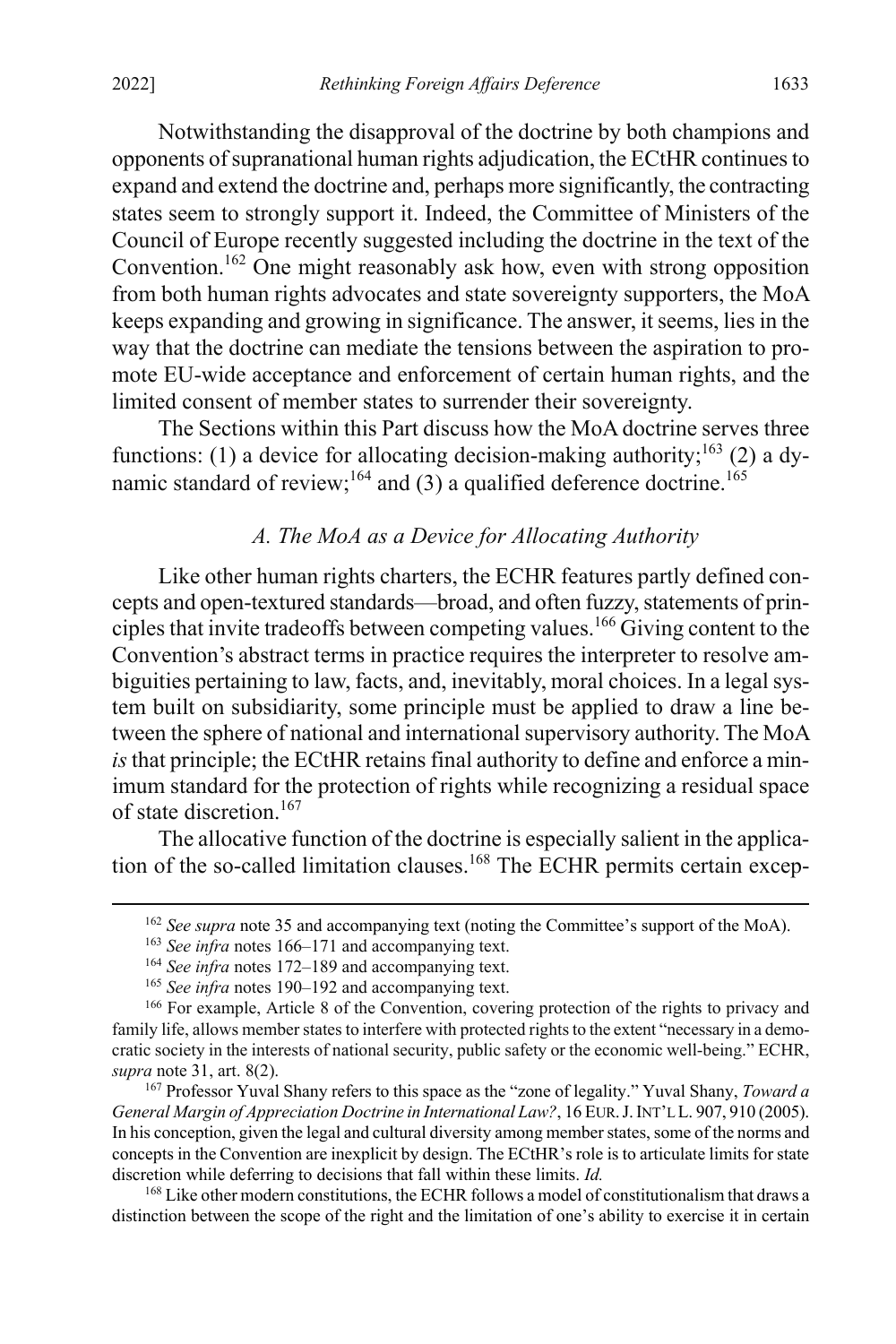tions and allows states to restrict the exercise of rights in order to achieve legitimate ends such as national security, public order, and economic well-being.<sup>169</sup> Assessing the measures taken to advance these goals, as well as a measure's necessity and appropriateness, implicate predictive and value judgments that national authorities are best placed to make. The MoA provides the authorities some latitude to factor in these considerations when deciding the degree to which the right in question may be curtailed.<sup>170</sup> Likewise, when the Convention requires states to take positive measures to guarantee certain rights, the choice as to the proper means is within the MoA.<sup>171</sup> The ECtHR, in turn, refrains from closely scrutinizing their decisions and choices of means out of recognition that the ECHR system allocates these types of decision-making to the member states, subject to certain conditions. The judges will intervene only if they find that the national authorities balanced the competing rights and interests in a way that exceeded the margin afforded to state discretion.

## <span id="page-32-1"></span><span id="page-32-0"></span>*B. The MoA as a Qualified Deference Doctrine*

Judge Robert Spano of the ECtHR has described the MoA as the court's willingness "to defer to the reasoned and thoughtful assessment by national authorities of their Convention obligations."<sup>172</sup> As Judge Spano's statement submits, the MoA is the framework through which the ECtHR calibrates the degree of deference given to the national authorities. Yet unlike the categorical nature of deference regimes applicable in U.S. foreign relations law (such as the sweeping call to accord "great weight" to executive treaty interpretations),  $173$  here the court uses a sliding scale of deference that examines a variety of metrics to determine what degree of deference is due.<sup>174</sup>

circumstances. Narrowing or expanding the scope of the right will typically require a constitutional amendment, while imposing limitations on its application is done at the sub-constitutional level in accordance with constitutional limitation clauses. AHARON BARAK, PROPORTIONALITY:CONSTITU-TIONAL RIGHTS AND THEIR LIMITATIONS 99−100 (2012).

<sup>169</sup> ECHR, *supra* not[e 31,](#page-8-0) arts. 2, 4−6, 8−11, 15.

<sup>170</sup> Gerards, *supra* not[e 155,](#page-30-0) at 498; Letsas, *supra* not[e 29,](#page-7-0) at 710−11.

<sup>171</sup> *See, e.g.*, Taxquet v. Belgium, 2010-VI Eur. Ct. H.R. 145, 175 ("A State's choice of a particular criminal-justice system is in principle outside the scope of the supervision carried out by the Court at European level, provided that the system chosen does not contravene the principles set forth in the Convention." (citation omitted)).

<sup>172</sup> Spano, *supra* note [35,](#page-8-1) at 491.

<sup>173</sup> Sumitomo Shoji Am., Inc. v. Avagliano, 457 U.S. 176, 184−85 (1982). Another example is "political question" deference. *See* Bradley, *supra* note [11,](#page-4-0) at 659−60.

<sup>&</sup>lt;sup>174</sup> For example, in the context of free speech, Judge Dean Spielmann, the ECtHR President between 2012 and 2015, noted that "[t]he appropriate width of margin . . . follows a sliding scale which fixes the boundaries according to the type of speech and the manner in which the ideas are expressed." Spielmann, *supra* note [35,](#page-8-1) at 398.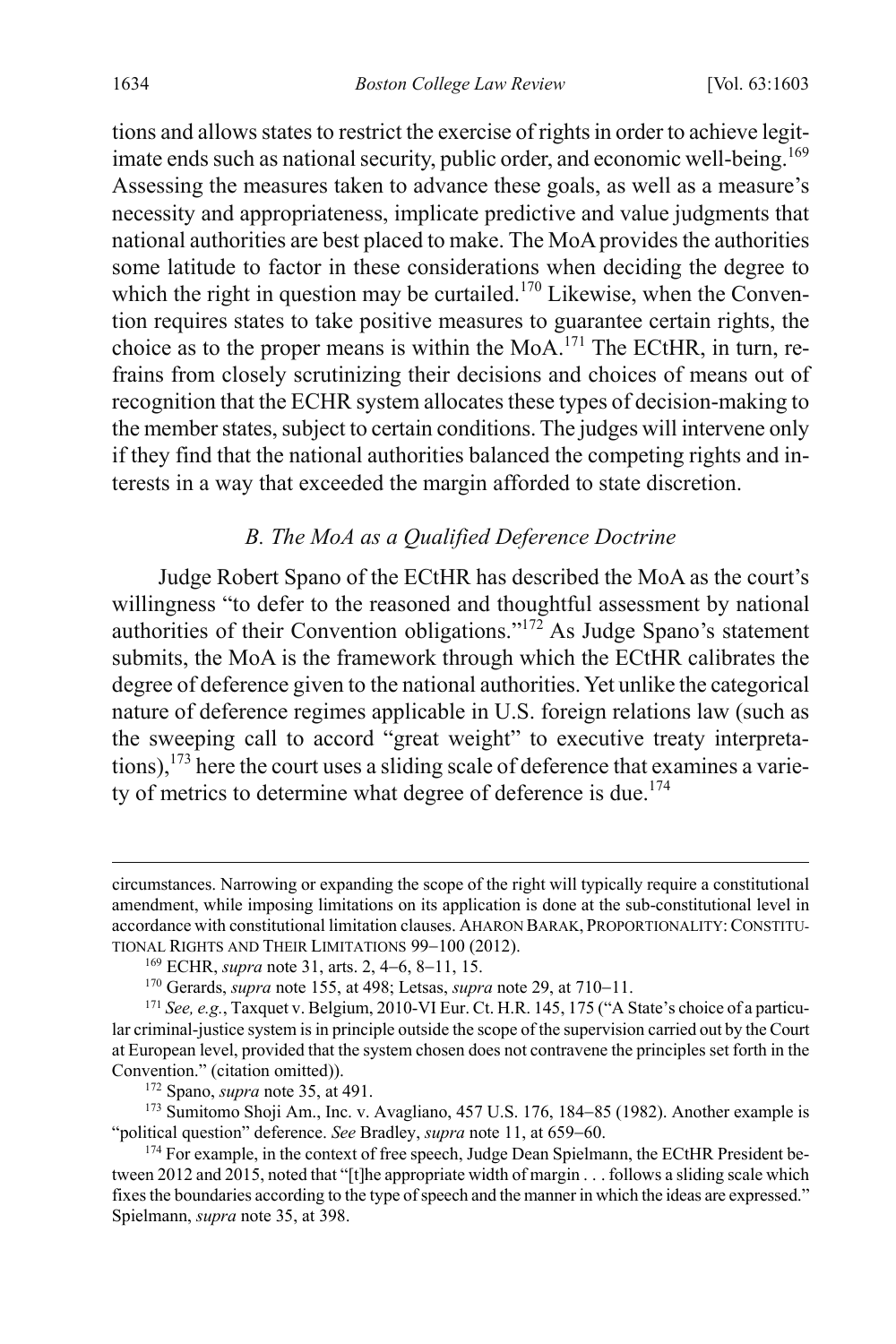Essentially, there are three axes that ECtHR employs to calibrate the degree of deference—the width of the margin—to state authorities. The first axis is the relative institutional advantages of state authorities, also known as the expertise factor.<sup>175</sup> A common justification of the doctrine in ECtHR case law is that the respondent state is in a better position than the international court to assess certain issues.<sup>176</sup> For example, domestic authorities could have a greater capacity to evaluate how a local legal rule affects a protected right, special expertise to predict the outcome of different courses of action (for example, to what degree a national security emergency necessitates derogation from certain treaty provisions),<sup>177</sup> or simply better access to information.<sup>178</sup> When a case involves such factors, the ECtHR will often accept that the national authorities "had greater knowledge . . . in deciding how to deal, in the most appropriate manner, with the case before [the national authorities]" and, therefore, give them considerable deference.<sup>179</sup>

The second axis the ECtHR considers is the level of uniformity among member states. In this practice, commonly called consensus analysis, the judges survey the positions of member states on the topic in question. If the court can identify European consensus, it tends to be less deferential to outlier positions.180 In contrast, when there is greater variance among member states, the

<sup>177</sup> *See generally* Brannigan & McBride v. United Kingdom, App. Nos. 14553/89 & 14554/89, 17 Eur. H.R. Rep. 539 (1993).

 $178$  For example, scholars have argued that decisions made by national authorities in addressing the COVID-19 pandemic should generally be granted a wide margin. *See, e.g.*, Sze Hian Ng, *Should the COVID-19 Pandemic Broaden States' Margin of Appreciation Under the European Convention on Human Rights?*, LONDON SCH. OF ECON. L.REV.BLOG (Nov. 9, 2021), https://blog.lselawreview. com/2021/11/covid-19-pandemic-broaden-states-margin-appreciation-european-convention-humanrights [https://perma.cc/ZS5L-YYZW].

<sup>179</sup> Egeland & Hanseid v. Norway, App. No. 34438/04, 50 Eur. H.R. Rep. 13, 36 (2009) (Rozakis, J., concurring); *see also* Pla & Puncernau v. Andorra, 2004-VIII Eur. Ct. H.R. 215, 234 (noting that domestic courts are "better placed than an international court to evaluate" domestic legislation that involves "an issue of interference with . . . family life").

<sup>180</sup> Other scholars have undertaken a broader analysis of this methodology and its implementation. *See, e.g.*, KANSTANTSIN DZEHTSIAROU, EUROPEAN CONSENSUS AND THE LEGITIMACY OF THE EUROPEAN COURT OF HUMAN RIGHTS 10−71 (2015); LEGG, *supra* not[e 29,](#page-7-0) at 116−27; Clare Ryan, *Europe's Moral Margin: Parental Aspirations and the European Court of Human Rights*, 56 COLUM. J. TRANSNAT'L L. 467, 493−97 (2018).

 <sup>175</sup> *See* LEGG, *supra* not[e 29,](#page-7-0) at 145−<sup>74</sup> (explaining how expertise factors into the margin of appreciation analysis); Shany, *supra* note [167,](#page-31-1) at 918−19 (discussing the weakness of international courts deciding domestic issues due to their lack of expertise).

<sup>176</sup> *See* Handyside v. United Kingdom, 24 Eur. Ct. H.R. (ser. A) at 17–18 (1976) (holding that "State authorities are in principle in a better position than the international judge" to evaluate the necessity of measures restricting free speech). For recent cases invoking this rationale, see, for example, Ilnseher v. Germany, App. Nos. 10211/12 & 27505/14, ¶ 130 (Dec. 4, 2018), https://hudoc.echr.coe. int/eng?i=001-187540 [https://perma.cc/PK4Y-3ZX7]; Dubská & Krejzová v. Czech Republic, App. Nos. 28859/11 & 28473/12, ¶¶ 174−187 (Nov. 15, 2016), https://hudoc.echr.coe.int/eng?i=001- 168066 [https://perma.cc/KG3M-PS2S].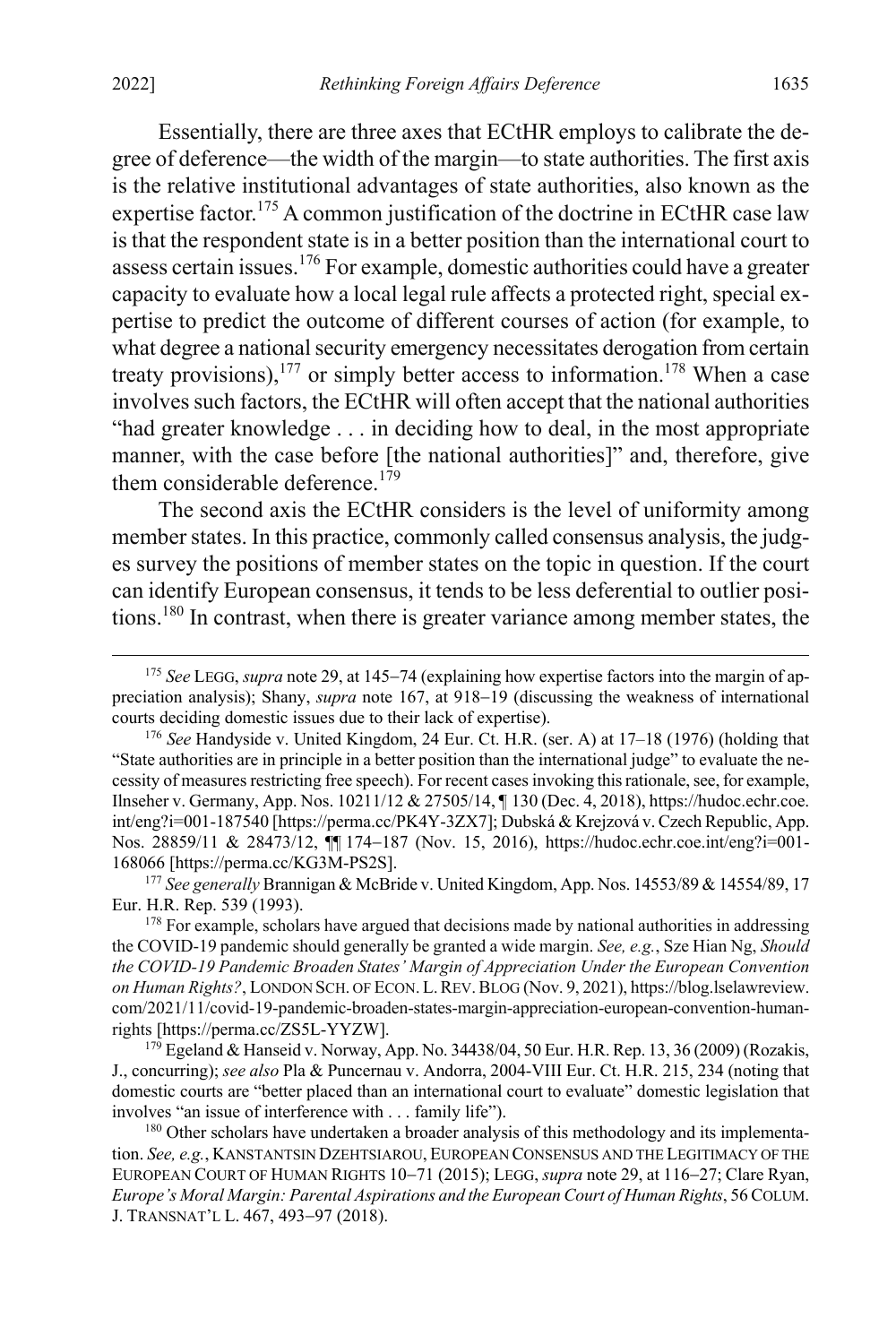court is less likely to insist on uniformity and usually adopts a deferential stance. $181$ 

Third, the ECtHR takes into account the proper operation of the national democratic process. The ECtHR values the role of democratic participation in settling sensitive moral and social issues and in deciding how to allocate national resources. Therefore, it tends to accord a wider margin in these areas.<sup>182</sup> The rationale underlying this ground for deference is democratic legitimacy: the people of every nation have stronger claim than a panel of judges, let alone foreign judges, to authoritatively resolve unsettled moral issues in the legal system that regulates *their* conduct and to choose how to optimally use state resources to promote public welfare.<sup>183</sup> Nonetheless, deference on this ground is context-specific and, more importantly, granted only when the democratic process has functioned properly. For example, in 2013, in *Animal Defenders International v. United Kingdom*, which involved a free-speech challenge to a law banning paid political advertising, the ECtHR noted that "[t]he quality of the parliamentary and judicial review of the necessity of the measure is of particular importance" for allowing the state a margin of appreciation.<sup>184</sup> In another example, the court expressly affirmed that the "procedural safeguards available to the individual will be especially material in determining whether the respondent State has, when fixing the regulatory framework, remained within its margin of appreciation."185 When the measure in question is found to hinder democratic participation or target under-represented groups, the ECtHR seems to be less deferential.<sup>186</sup> In this way, the MoA operates in a similar fashion to procedural models of judicial review, where the court focuses on fostering democratic participation and due process.<sup>187</sup>

<sup>&</sup>lt;sup>181</sup> It is nonetheless possible that the ECtHR will accept the legitimacy of outlier positions even against the backdrop of a common European practice. *See, e.g.*, A, B & C v. Ireland, 2010-VI Eur. Ct. H.R. 185, 242–43 (upholding (partly) Ireland's policy on abortions); Odièvre v. France, 2003-III Eur. Ct. H.R. 51, 72–73 (upholding France's policy on maternal anonymity that burdens children who seek to trace their biological mothers).

<sup>182</sup> *See generally* Lautsi v. Italy, 2011-III Eur. Ct. H.R. 63 (involving the hanging of religious emblems in schools); *A, B & C*, 2010-VI Eur. Ct. H.R. 185 (involving abortion rights); J.A. Pye (Oxford) Ltd. v. United Kingdom, 2007-III Eur. Ct. H.R. 365 (involving the implementation of social and economic policies); Hirst v. United Kingdom (No. 2), 2005-IX Eur. Ct. H.R. 187 (involving voting rights of inmates).

<sup>183</sup> *See generally* JEREMY WALDRON, LAW AND DISAGREEMENT (1999) (analyzing political philosophy regarding legislative integrity and constitutional democracy).

<sup>184</sup> 2013-II Eur. Ct. H.R. 203, 233–34.

<sup>185</sup> Connors v. United Kingdom, App. No. 66746/01, 40 Eur. H.R. Rep. 189, 217 (2004).

<sup>186</sup> LEGG, *supra* not[e 29,](#page-7-0) at 92−94.

<sup>187</sup> *See* ELY,*supra* not[e 104,](#page-20-2) at 102; *see also* Janneke Gerards, *Procedural Review by the ECtHR: A Typology*, *in* PROCEDURAL REVIEW IN EUROPEAN FUNDAMENTAL RIGHTS CASES 127, 127−29 (Janneke Gerards & Eva Brems eds., 2017); Spano, *supra* not[e 35,](#page-8-1) at 497−502.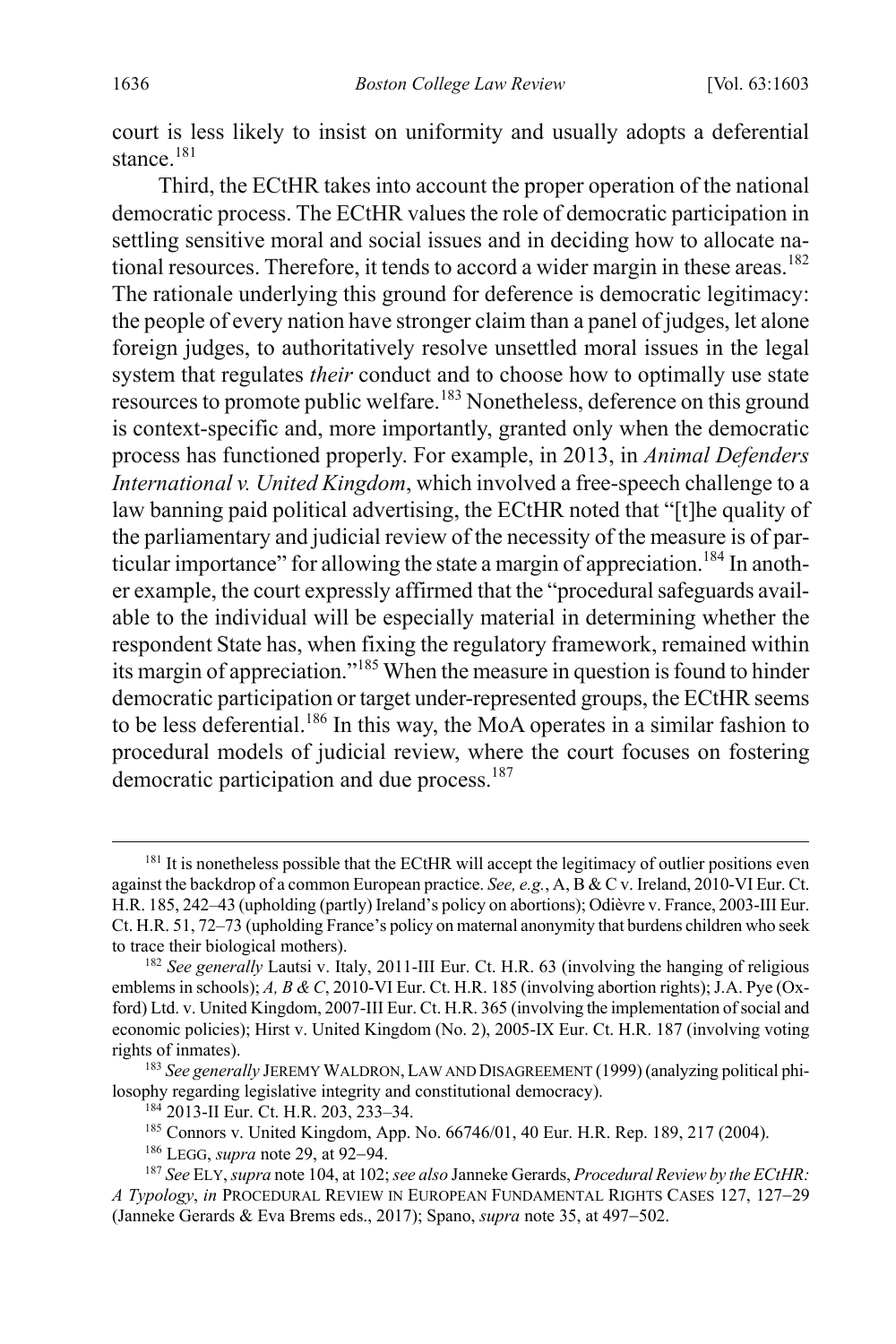Recognizing that the respondent state is due a wider or narrower margin of appreciation is not the end of the analysis. The deference afforded the state serves as a second-order reasoning that informs, rather than preempts, the firstorder reasoning of considering the merits of the case.<sup>188</sup> Often, when the ECtHR affords substantial deference to a state, that is enough to conclude that there is no violation of the Convention. But this conclusion is not automatic. The court may find that some other first-order or second-order reasons override the deference due to the national authorities.<sup>189</sup>

#### <span id="page-35-1"></span><span id="page-35-0"></span>*C. The MoA as a Dynamic Standard of Review*

The flip side of the degree of deference is intensity of review. The ECtHR further invokes the doctrine to modify the intensity of its review process. Operating similarly to the levels-of-scrutiny scheme applicable in U.S. law, the court uses the scope of the margin due to the national authorities to determine the type of analysis a case requires.190 When it finds that the issue merits a wide margin

<sup>&</sup>lt;sup>188</sup> The distinction between first- and second-order reasoning is a fundamental concept in practical philosophy. In short, the core claim is that people do not make decisions simply by assessing the balance of reasons—moral, utilitarian, and others—for and against a particular course of action, but often invoke second-order reasons that are used to decide whether to act or refrain from acting based on first-order reasons. Conceding to higher authority is an example of second-order reasoning, one that philosophers refer to as exclusionary second-order reasoning. Deferring to expertise is another example, one in which the decision-maker may incorporate the expert's advice into the first-order reasoning, but will nonetheless engage in it. The margin of appreciation seems closer to the second example, thus operating as a nonexclusionary second-order reason. *See* JOSEPH RAZ, PRACTICAL REASON AND NORMS 35−39 (Princeton Univ. Press 1999) (1975) (defining exclusionary second-order reason as reason for not acting on the first-order reason); Stephen R. Perry, *Second-Order Reasons, Uncertainty and Legal Theory*, 62 S. CAL. L. REV. 913, 945–52 (1989) (discussing the distinction between first-order and second-order reasoning and how it relates to the philosophy of law); *see also*  LEGG, *supra* note [29,](#page-7-0) at 18−21 (discussing Raz's distinction between first-order and second-order reasoning and arguing that deference involves international tribunals to analyze nonexclusionary second-order reasons).

<sup>189</sup> *See, e.g.*, Fox v. United Kingdom, App. No. 12244/86, 13 Eur. H.R. Rep. 157, 168 (1990). In that case, while the Court recognized the wide margin due to national law enforcement authorities "in taking effective measures to counter organised terrorism," it concluded that the United Kingdom violated Article 5 because it failed to provide any information showing that the arrests of the plaintiffs met a "reasonableness of suspicion" standard as required by the provision. *Id.*

<sup>&</sup>lt;sup>190</sup> Several commentators have identified similarities between the margin of appreciation and the American levels-of-scrutiny scheme. *See, e.g.*, Jennifer M. Westerfield, *Behind the Veil: An American Legal Perspective on the European Headscarf Debate*, 54 AM. J. COMPAR. L. 637, 644 (2006) ("[W]hen the ECHR margin of appreciation is narrowed, the effect is similar to the heightening of an American court's level of scrutiny.");*see also* David Beatty, *Law and Politics*, 44 AM.J.COMPAR.L. 131, 134−35 (1996) (comparing generally the margin of appreciation doctrine with deference tests in the United States and Canada); Douglas Lee Donoho, *Autonomy, Self-Governance, and the Margin of Appreciation: Developing a Jurisprudence of Diversity Within Universal Human Rights*, 15 EMORY INT'L L. REV. 391, 447−49 (2001) (discussing the tiers of scrutiny and deference in U.S. jurisprudence); Koen Lemmens, *The Margin of Appreciation in the ECtHR's Case Law*, 20 EUR.J.L.REFORM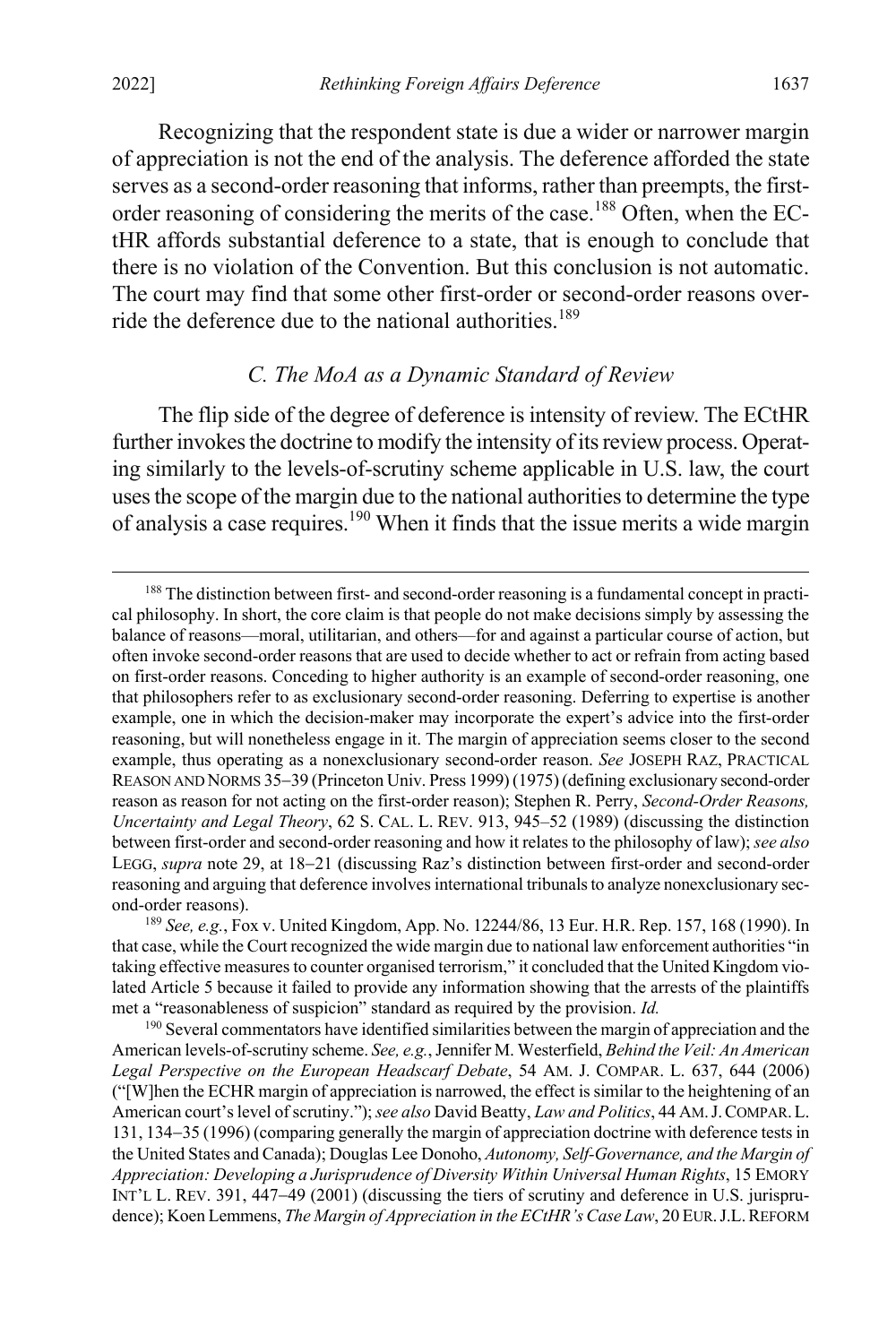of appreciation, the court may consider whether the decision was arbitrary, capricious, or manifestly unreasonable. In contrast, when the margin afforded to state authorities is narrow or zero, the court will scrutinize closely the rationale advanced by the government and the effect of the decision on the right in question.<sup>191</sup> As judges and commentators have noted, the ECtHR has not adequately clarified this aspect of the doctrine; the scope of the margin is not always indicative of the strictness of the scrutiny and, in some cases, is not identified in the first place.<sup>192</sup> Whether or not this critique is justified in the EU context is beyond the scope of this Article. Assuming, *arguendo*, that the critique is correct, the next Part will seek to better guide judges on how to determine the scope of the MoA in the domestic context and what the implications of this practice entail.

#### <span id="page-36-1"></span><span id="page-36-0"></span>III. INCORPORATING THE MARGIN OF APPRECIATION CONCEPT INTO DOMESTIC LAW

At first glance, it may seem that the MoA has nothing to offer to the study of the role of national courts in the field of foreign affairs. Indeed, even if the frameworks are similar, it might be said that there are simply too many uncontrolled variables: the vertical operation of the doctrine in contrast to the horizontal nature of the relationship between the national judiciary and executive branches; the narrow scope of a doctrine that focuses only on human rights law; the centrality of consensus analysis in determining the right margin that has no equivalent in the national context; and the subsidiary role of the EC- $HIR$ , different from the role of a national judiciary.<sup>193</sup>

This Article contends that despite the dissimilarities, there are significant theoretical and practical benefits in conceptualizing the role of courts in foreign affairs through the prism of the MoA. I will describe these benefits at some length in Part IV. But first, I must clarify how the MoA would work as a *domestic* law doctrine. A national court deciding foreign affairs cases confronts somewhat different problems than an international court ruling on state com-

 <sup>78, 93 (2018) (</sup>noting the similarities between the margin of appreciation and American levels of scrutiny approach at a general level).

<sup>&</sup>lt;sup>191</sup> Similarly, the intensity of the proportionality assessment by the ECtHR varies with the width of the margin of appreciation. Costanza Nardocci, *Equality & Non-discrimination Between the European Court of Justice and the European Court of Human Rights. Challenges and Perspectives in the Religious Discourse* 8 (Univ. of Milan-Biocca Sch. of L., Rsch. Paper Series No. 18-12, 2018), https:// ssrn.com/abstract=3301171 [https://perma.cc/MC7K-VNHS].

<sup>&</sup>lt;sup>192</sup> Egeland & Hanseid v. Norway, App. No. 34438/04, 50 Eur. H.R. Rep. 13, 37 (2009) (Rozakis, J., concurring) (observing that despite declaring a wide margin of appreciation, "the Chamber did not confine itself simply to a review of the reasonableness and non-arbitrariness of the national decisions in the case"); Gerards, *supra* not[e 155,](#page-30-0) at 499; Kratochvíl, *supra* not[e 155,](#page-30-0) at 330−43.

<sup>&</sup>lt;sup>193</sup> For additional discussion on the similarities and dissimilarities between the ECtHR and the U.S. Supreme Court, see Donoho, *supra* not[e 190,](#page-35-1) at 447−66.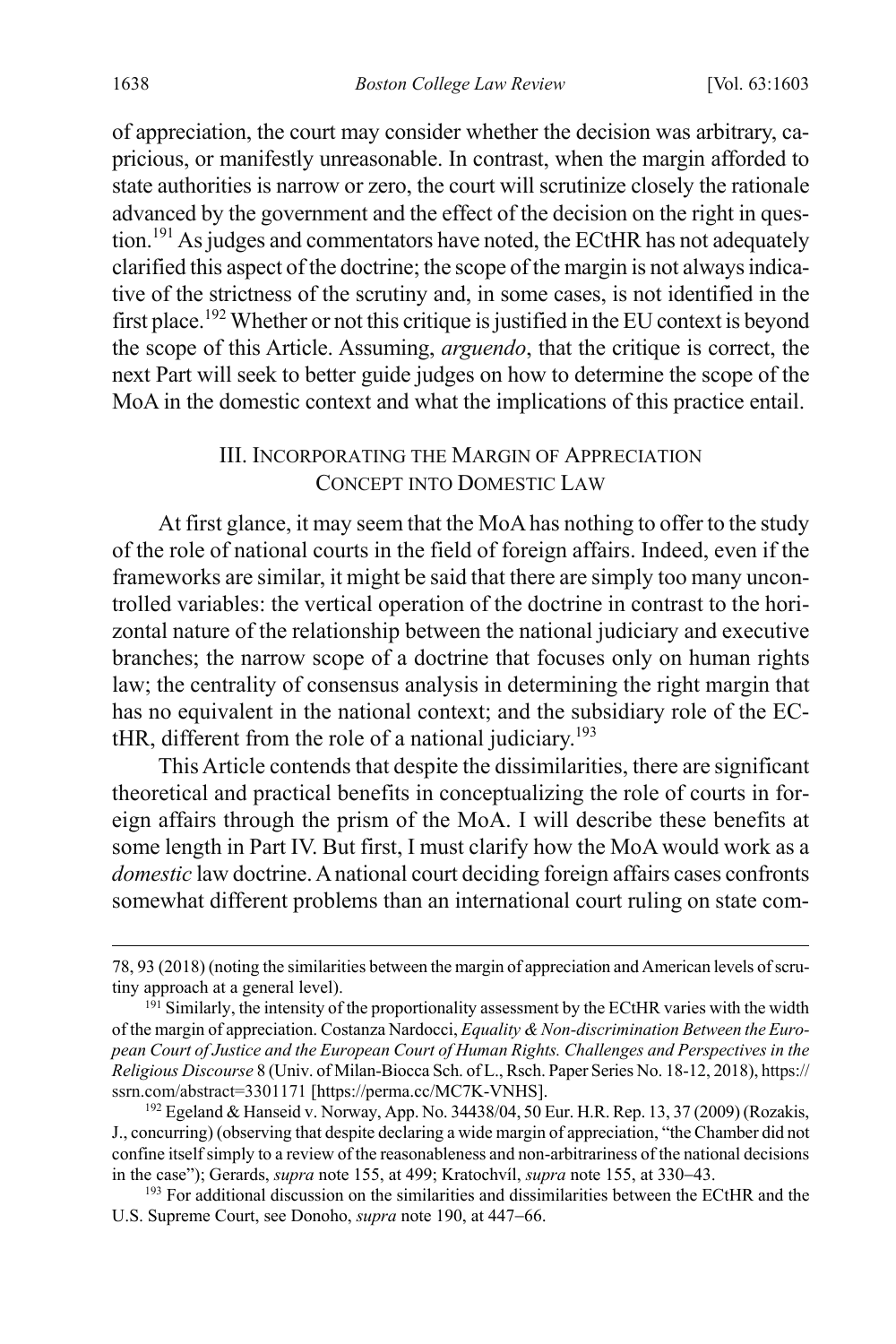pliance with a human rights treaty. It follows that the operation of the doctrine and the factors that the court uses to determine the actual scope of the margin would need to be adapted if the principles of the MoA are to prove useful for tackling the problems that arise in the domestic context.

In this Part, I sketch the general principles of a domestic MoA doctrine. Section A describes the factors that should guide the courts in determining when to grant the government a margin of appreciation and how to determine its scope.<sup>194</sup> Section B then examines how the courts can translate the scope of the margin, once determined, into a relatively clear standard of review.<sup>195</sup>

I focus on the scope of the margin and the consequences it holds for the court's standard of review as these are the two most critical points for the success of the doctrine. Moving successfully from the rather vague concepts often invoked by U.S. judges, such as "zone of deference,"<sup>196</sup> "great weight,"<sup>197</sup> or a "degree of independent authority,"198 to an analytical framework capable of guiding judges and providing clarity and predictability to litigants and policymakers, will require clarifying these two points rigorously.

### <span id="page-37-0"></span>*A. Factors Informing the Scope of the Margin*

The ECtHR views the varying scope of the MoA as one of the doctrine's central features.<sup>199</sup> As one commentator notes, "[W]here no width of the margin was identified, there was no concrete test that the Court used in deciding whether a violation of the Convention had occurred."<sup>200</sup> Nonetheless, identifying the appropriate scope has proven difficult in practice. It has not been rare to find this issue at the heart of the underlying disagreement between majority, dissenting, and concurring opinions.<sup>201</sup> In other cases, the judges simply avoid-

<sup>199</sup> *See, e.g.*, Petrov & X v. Russia, App. No. 23608/16, ¶ 124 (Oct. 23, 2019), https://hudoc.echr. coe.int/eng?i=001-187196 [https://perma.cc/68FG-7AE6]; Schalk & Kopf v. Austria, 2010-IV Eur. Ct. H.R. 409, 437; Fretté v. France, 2002-I Eur. Ct. H.R. 345, 368; *see also* Gerards, *supra* not[e 155,](#page-30-0) at 502−03; Lemmens, *supra* not[e 190,](#page-35-1) at 91−93; Spielmann, *supra* note [35,](#page-8-1) at 392−411.

<sup>200</sup> Kratochvíl, *supra* not[e 155,](#page-30-0) at 346.

<sup>201</sup> *See, e.g.*, Egeland & Hanseid v. Norway, App. No. 34438/04, 50 Eur. H.R. Rep. 13, 38–39 (2009) (Malinverni, J., concurring) (reasoning that it is "essential that the case law establish clear, objective and specific criteria that make it possible to identify in which cases it is appropriate to accord states a wide margin of appreciation or, on the contrary, to limit it" and arguing that the majority was wrong in giving the United Kingdom a wide margin in a case involving the freedom of the press).

 <sup>194</sup> *See infra* notes [199–](#page-37-0)[259](#page-48-0) and accompanying text.

<sup>&</sup>lt;sup>195</sup> See infra not[e 260](#page-49-0) and accompanying text.

<sup>196</sup> Al Bahlul v. United States, 767 F.3d 1, 57, 61 (D.C. Cir. 2014) (Brown, J., concurring in part and dissenting in part).

<sup>&</sup>lt;sup>197</sup> See, e.g., Kolovrat v. Oregon, 366 U.S. 187, 194, 196 (1961) (invoking the term "great weight" in the context of executive treaty interpretation).

<sup>198</sup> Hamdan v. Rumsfeld, 415 F.3d 33, 41 (D.C. Cir. 2005) (quoting Am. Ins. Ass'n v. Garamendi, 539 U.S. 396, 414 (2003)), *rev'd*, 548 U.S. 557 (2006).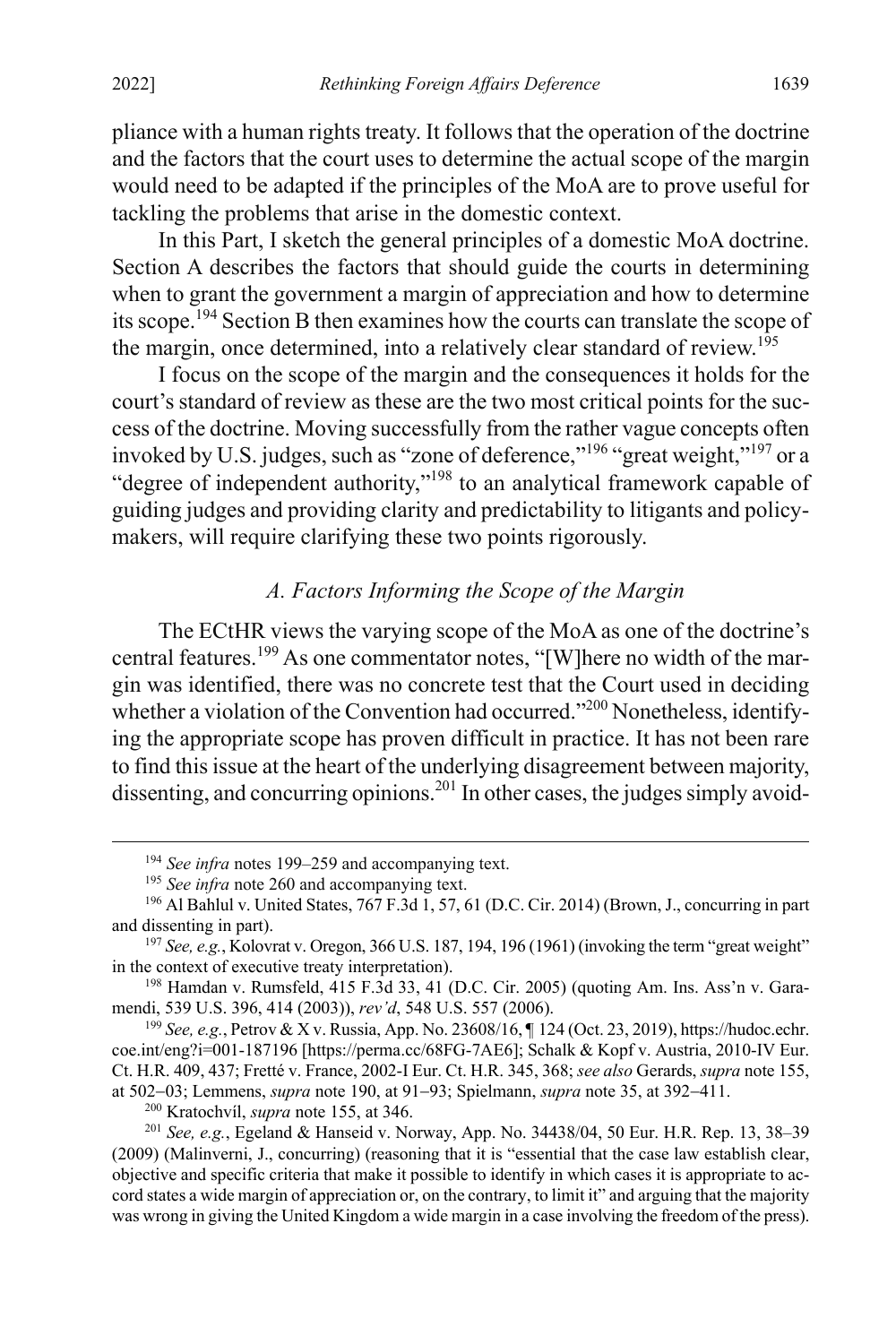ed indicating the scope of the margin or recognized a "certain" margin of appreciation—a term lacking any practical content.202 To overcome these deficiencies in the domestic context, clear criteria must be established for ascertaining the proper scope of the margin.

At the theoretical level, widening and narrowing the margin of appreciation shifts the risks inherent in judicial review of foreign affairs, as identified in Part  $I^{203}$  For example, granting a wide margin of appreciation to the executive decreases judicial error costs, but increases the risk of executive overreach. On the other hand, narrowing or eliminating the margin might reduce the danger of excessive rights limitations, but runs a greater risk that the most competent actor will not be the one making the decisions, and thus, the decisions will be less accurate.

As noted, there may be disagreement about the importance of these values, but the significant point here is that these are not fixed risks. Rather, they fluctuate with identifiable factors featuring to varying degrees in different cases. For example, a case which asks the court to declare a war unconstitutional generates different risks than a controversy over the meaning of a term in the Hague Convention on the Civil Aspects of International Child Abduction.<sup>204</sup> The social costs of erroneous judicial intervention and how such intervention could undermine the principle of democratic governance are amplified in the first case, but seem less threatening in the second. If that observation is generally correct, then the key for assigning the optimal deference in any given case lies in identifying the factors that affect the risks and benefits involved and articulating them as criteria informing the scope of the margin. The following Subsections examine three such factors. At base level, the first factor normative ambiguity—determines whether a margin is appropriate at all.<sup>205</sup> The two other factors—type of law<sup>206</sup> and proceduralism<sup>207</sup>—provide additional guidance for determining the scope of the margin.

<sup>207</sup> Subsection 3.

 <sup>202</sup> Kratochvíl, *supra* not[e 155,](#page-30-0) at 340−<sup>42</sup> (noting that a common practice of the ECtHR is to refer to the MoA doctrine without identifying the margin's width).

<sup>203</sup> *See supra* Table 1.

<sup>204</sup> *Compare* Smith v. Obama, 217 F. Supp. 3d 283, 284–85 (D.D.C. 2016) (seeking declaration that a military campaign against ISIL in Iraq and Syria was illegal), *vacated, appeal dismissed as moot sub nom.* Smith v. Trump, 731 F. App'x 8 (D.C. Cir. 2018) (per curiam), *with* Abbott v. Abbott, 560 U.S. 1, 5 (2010) (seeking an order requiring the plaintiff's son's return to Chile under the Hague Convention).

<sup>205</sup> Subsection 1.

<sup>206</sup> Subsection 2.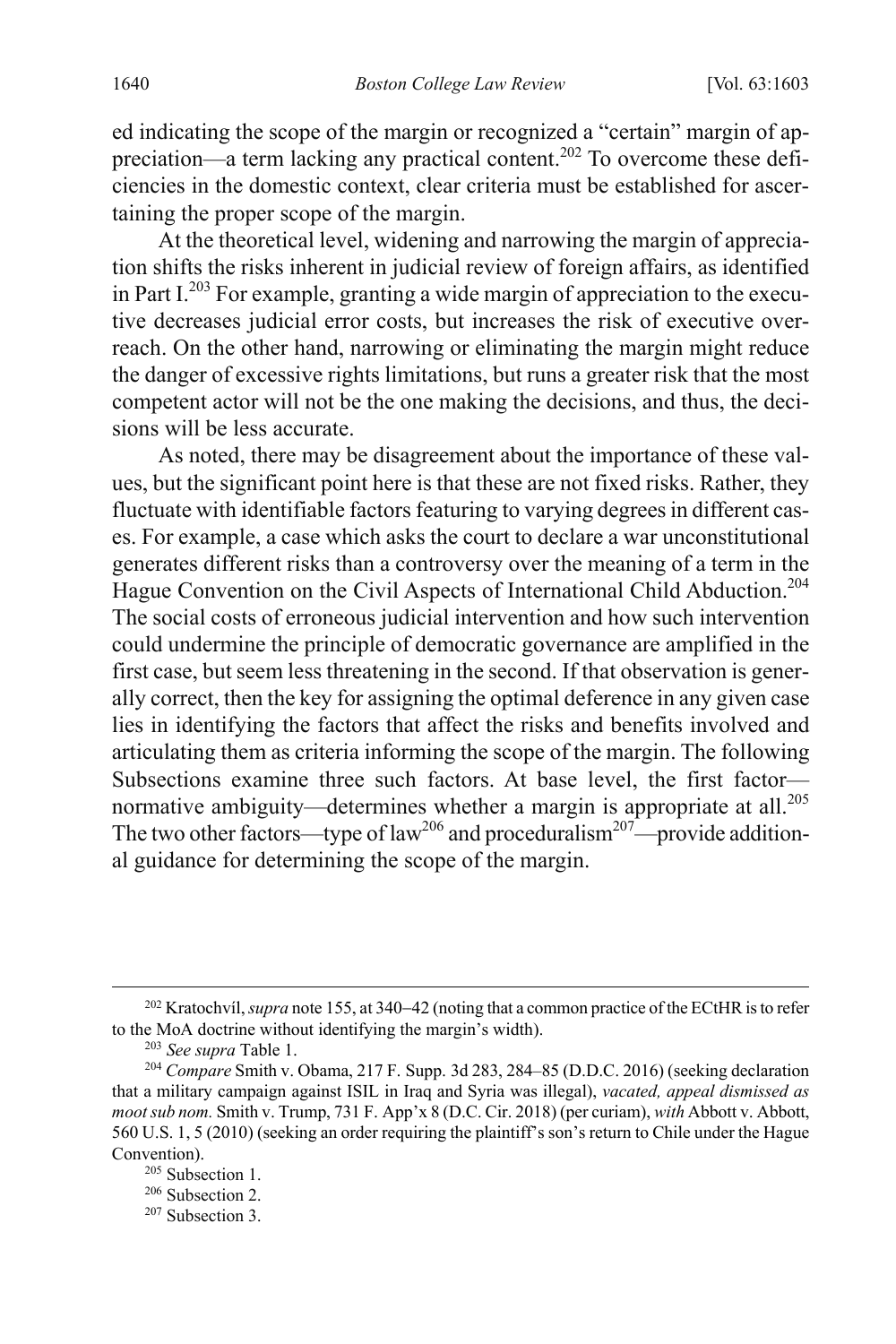#### 1. Normative Ambiguity

Normative ambiguity, or "legal indeterminacy," is an inevitable feature of all law.<sup>208</sup> For every legal norm, there are circumstances in which the appropriate application of the norm will "require[] deliberation about its meaning" and therefore, will be open to dispute.<sup>209</sup> And yet, that fact alone does not mean that a margin of appreciation is appropriate. Normative ambiguity should be viewed as a necessary but not sufficient condition for providing a margin to a government that is applying a given norm. It is critical to further investigate the source of ambiguity and the epistemic tools required for resolving it. A margin might be appropriate when resolving the ambiguity if the law at issue implicates predictive security, foreign policy judgments, or an assessment of foreign affairs that the executive is better positioned to make. In this domain, where judicial decision-making and policymaking converge, there is room for judicial-executive cooperation in resolving normative ambiguities.

Professor Raz's analytical distinction between the deliberative stage and the executive stage in the law can provide further clarification of this point.<sup>210</sup> Raz posits that any form of government decision-making typically has a deliberative component and an executive component. The deliberative component includes an assessment of moral questions and policy reasons for action, and a conclusion is framed in general terms. Meanwhile, the executive component constitutes identifying the particular circumstances and implementing the appropriate action.<sup>211</sup> Judicial institutions typically operate in the executive stage, and "they hold themselves bound to recognize and enforce certain reasons not because they would have approved of them had they been entrusted with the question in the deliberative stage but because they regard their validity as authoritatively settled by custom, legislation, or previous judicial decisions."212 But when the law provides insufficient guidance for acting within the executive stage, courts act in the deliberative stage, looking at a broader set of reasons for and against a particular action.<sup>213</sup> It is in that stage that a margin of appreciation might be justified. Given that the deliberative stage includes moral choices, and because, especially in the foreign affairs area, reasons for and against a particular action often depend on specialized knowledge, it seems

 <sup>208</sup> *See generally* Michael C. Dorf, *Legal Indeterminacy and Institutional Design*, 78 N.Y.U. L. REV. 875 (2003) (arguing for the need to design institutions to reduce legal indeterminacy).

<sup>209</sup> *Id.* at 877.

<sup>210</sup> JOSEPH RAZ, THE CONCEPT OF A LEGAL SYSTEM: AN INTRODUCTION TO THE THEORY OF LEGAL SYSTEM 213–14 (2d ed. 1980).

<sup>&</sup>lt;sup>211</sup> *Id.* at 213. Raz acknowledges that the executive stage also consists of "a residual element of choice which is left as indifferent by the conclusion of the deliberative stage." *Id.*

<sup>212</sup> *Id.* at 214.

<sup>&</sup>lt;sup>213</sup> In countries that follow the common law tradition, their decisions will in fact create new law.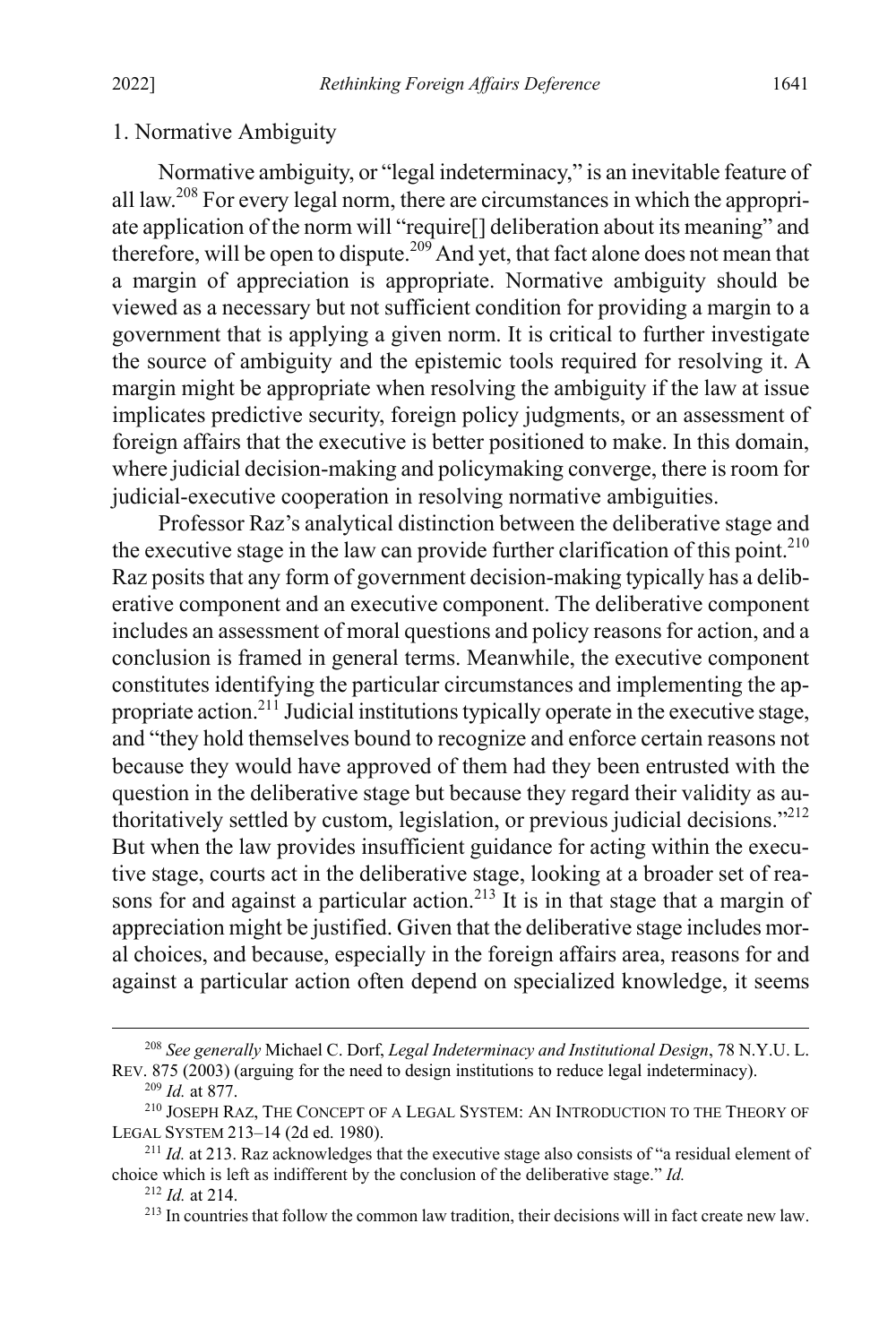plausible that affording some deference to the views of the executive servesthe public interest.

Consider, in this respect, the following example. In 2018, in *Al-Alwi v. Trump*, the U.S. Court of Appeals for the D.C. Circuit considered a Guantanamo Bay detainee's habeas petition, alleging that the government's legal authority to hold him in wartime detention had "unraveled."214 In essence, his contention was that the unprecedented characteristics of the prolonged war in Afghanistan render the traditional legal rule for the duration of detention, known as the end-of-hostilities rule, inapplicable, and therefore that it can no longer provide a legal basis for his detention. <sup>215</sup> Notably, the Supreme Court anticipated such scenario in 2004, in *Hamdi v. Rumsfeld*, when it observed that the detention authority under the 2001 Authorization of Military Force (AUMF) is premised on "longstanding law-of-war principles."216 The Court then cautioned, "If the practical circumstances of a given conflict are entirely unlike those of the conflicts that informed the development of the law of war, that understanding may unravel."<sup>217</sup> Although the Court made this percipient observation, it provided no guidance on: (1) how future courts should decide whether a longstanding law-of-war principle has unraveled; and (2) if it has, what legal standard should apply to the detention of enemy combatants.<sup>218</sup>

These inquiries are not purely legal; they involve judgments about the nature and intensity of the military conflict, as well as predictions about its trajectory and the individual threat posed by returning captured combatants. Moreover, they entail unsettled moral judgments, such as how much risk U.S. forces and civilians should bear to protect the liberty interests of detainees. In answering these questions, for which courts lack expertise and resources, there might be reasons to give increased weight to the views of the executive branch. As this Section will explain further, this does not mean that the executive will prevail, as other considerations may support a different conclusion.

Sometimes, however, normative ambiguity does not indicate strong justification for a wide margin of appreciation. In 2006, in *Hamdan v. Rumsfeld*, the Supreme Court considered an alleged al-Qaeda operative's challenge to the

 <sup>214</sup> Al-Alwi v. Trump, 901 F.3d 294, 297 (D.C. Cir. 2018).

<sup>215</sup> *Id.* at 297–98. According to this international law principle, captured enemy combatants may be detained until the end of active hostilities. For the application of this principle to the armed conflict between the United States and al-Qaeda, see Nathalie Weizmann, *The End of Armed Conflict, the End of Participation in Armed Conflict, and the End of Hostilities: Implications for Detention Operations Under the 2001 AUMF*, 47 COLUM. HUM. RTS. L. REV. 204, 234–36 (2016).

<sup>216</sup> Hamdi v. Rumsfeld, 542 U.S. 507, 519, 521 (2004).

<sup>217</sup> *Id.* at 519, 521.

<sup>&</sup>lt;sup>218</sup> For an alternative legal standard for wartime detention of suspected terrorists, see, for example, Yuval Shany, *A Human Rights Perspective to Global Battlefield Detention: Time to Reconsider Indefinite Detention*, 93 INT'L L. STUD. 102, 120−28 (2017).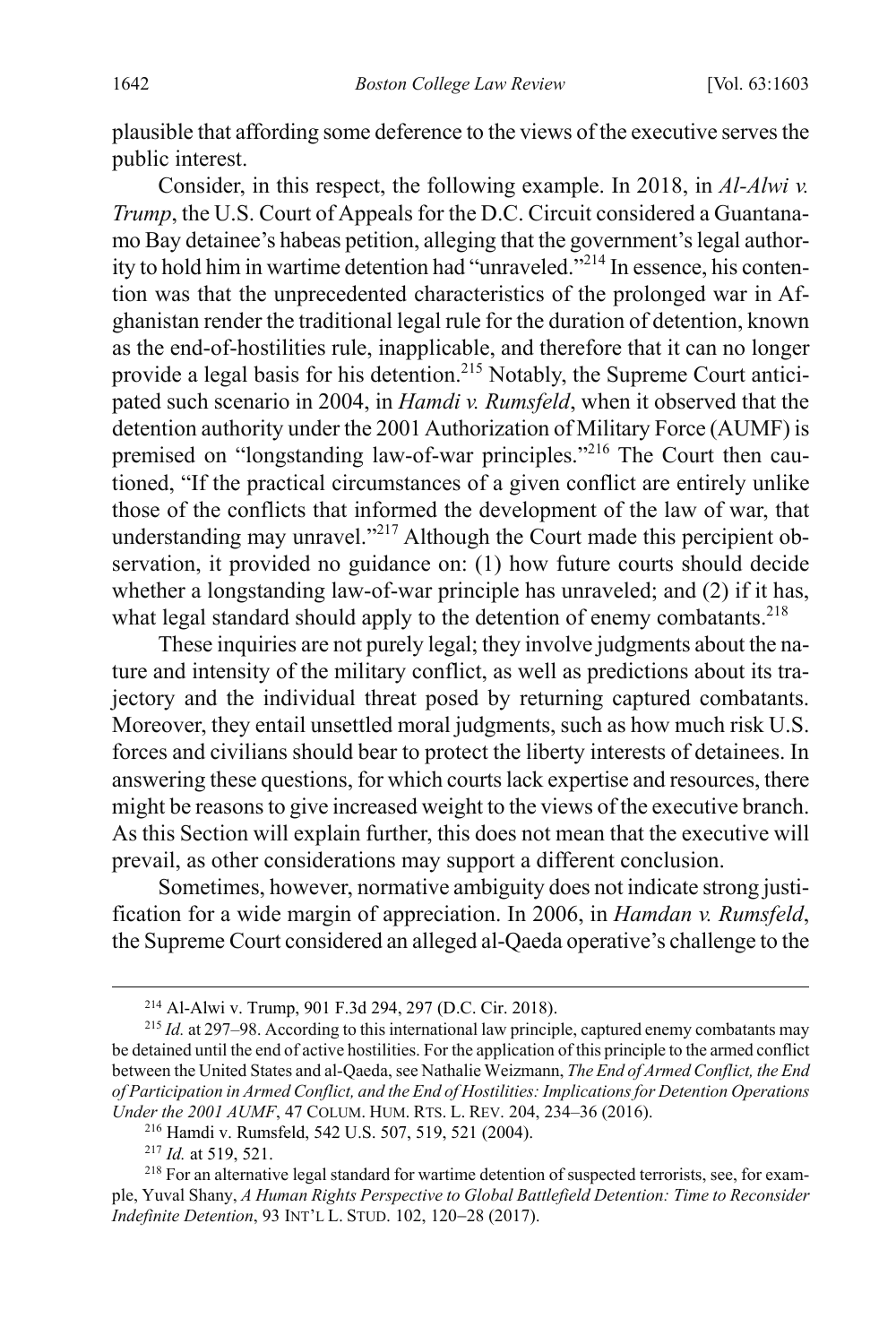legality of a system of military commissions established to try him pursuant to President G.W. Bush's Military Order of November 13, 2001.<sup>219</sup> At issue were two ambiguous legal provisions. The first was the AUMF, which authorized the President to use "all necessary and appropriate force" against covered organizations and individuals.220 Relying on *Hamdi*, the government argued that the AUMF granted the President authority to exercise his full war powers, including "the capture, detention, *and trial* of unlawful combatants."221 Meanwhile, Hamdan maintained that the AUMF provided no basis to convene military commissions of the form and function specified in the Presidential Or $der<sup>222</sup>$ 

<span id="page-41-0"></span>The second provision at issue was Common Article 3 of the 1949 Geneva Conventions (CA3) that secures certain minimum protections for persons detained in non-international armed conflicts.<sup>223</sup> Here, the ambiguity related to the question of whether CA3 was applicable to Hamdan at all. The government argued that CA3 was inapplicable because the war with al-Qaeda in which Hamdan was captured was of an "international character."<sup>224</sup> Contesting this theory, Hamdan argued that CA3 provides a "minimum yardstick of protection" in all conflicts and is thus applicable.<sup>225</sup> The Court rejected the government's reading of both the AUMF and CA3 and struck down the Military Order. In so doing, it resolved the normative ambiguities by employing regular methods of legal construction, including textual analysis informed by legislative history, as well as application of the presumption against implied repeal of legislation. $226$ 

To construe that phrase as authorizing commissions that try offenses, much less offenses unrecognized by the law of war, in a forum far removed in time and distance from any battlefield, and without important procedural safeguards, would provide to the President an almost limitless authority that Congress could not have intended . . . .

#### *Id.*

<sup>223</sup> Geneva Convention Relative to the Treatment of Prisoners of War art. 3, Aug. 12, 1949, 6 U.S.T. 3316, 75 U.N.T.S. 135.

<sup>226</sup> *Hamdan*, 548 U.S. at 566, 594, 629−31 (noting that "there is nothing in the AUMF's text or legislative history even hinting that Congress intended to expand or alter the authorization set forth in

 <sup>219</sup> 548 U.S. 557, 630 (2006).

<sup>220</sup> Authorization for Use of Military Force, Pub. L. No. 107-40, § 2, 115 Stat. 224, 224 (2001).

<sup>221</sup> Brief for Respondents at 7−8, *Hamdan*, 548 U.S. 557 (No. 05-184) (quoting *Hamdi*, 542 U.S. at 518).

<sup>222</sup> Brief for Petitioner at 6, *Hamdan*, 548 U.S. 557 (No. 05-184).

<sup>224</sup> Brief for Respondents, *supra* note [221,](#page-41-0) at 48.

<sup>&</sup>lt;sup>225</sup> *Hamdan*, 548 U.S. at 631 n.63 (quoting INT'L AND OPERATIONAL L. DEP'T, JUDGE ADVOC. GEN.'S SCH., U.S. ARMY, LAW OF WARWORKSHOP DESKBOOK 228 (2000), https://www.thetorture database.org/files/foia\_subsite/pdfs/DOD004280.pdf [https://perma.cc/DR7V-6CSD] (quoting Military and Paramilitary Activities in and Against Nicaragua (Nicar. v. U.S.), Judgment, 1986 I.C.J. Rep. 14, ¶ 218 (June 27))).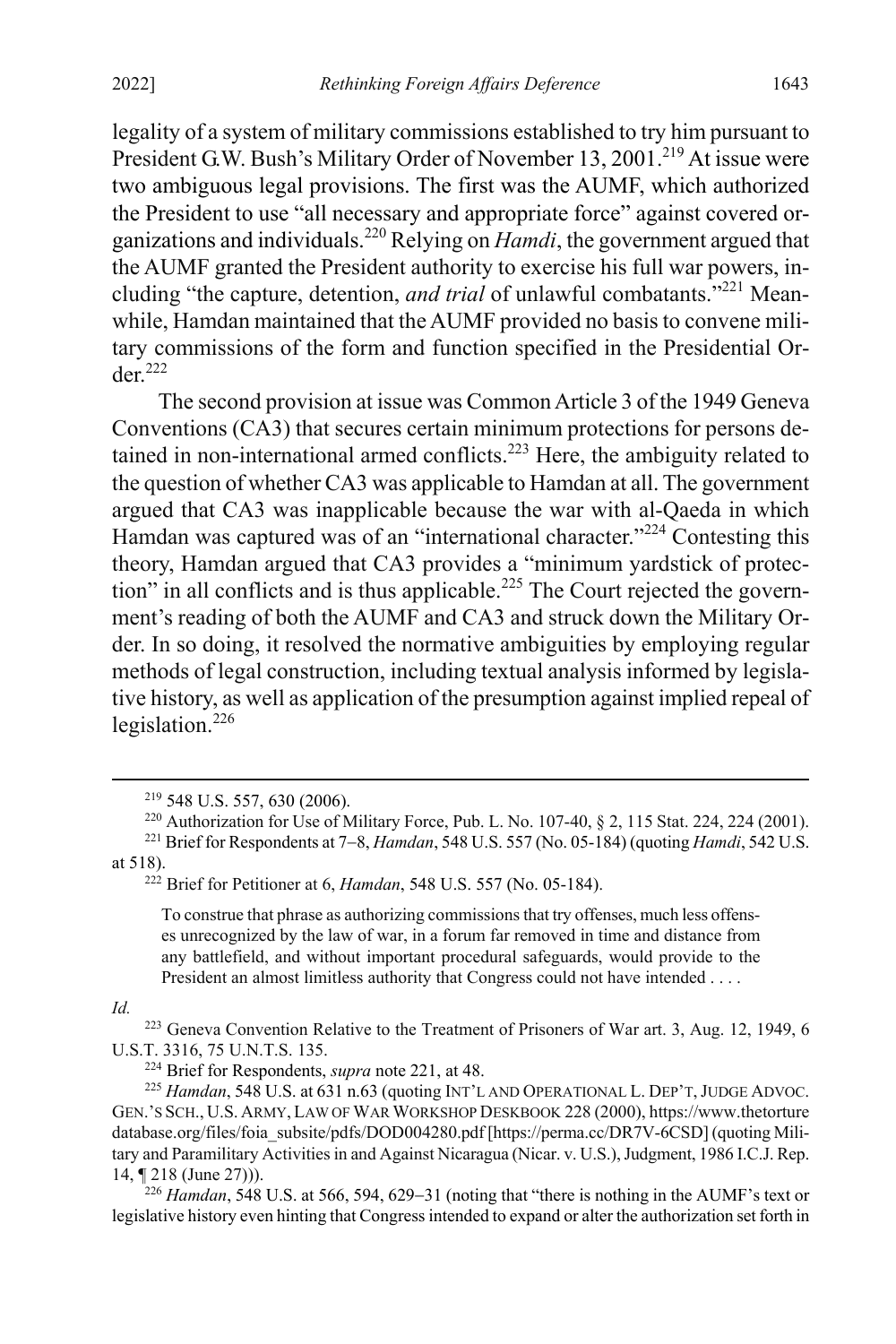In the application of these ordinary interpretive methods, the executive has little to no epistemic advantages over judges and, accordingly, the functional case for deference is weaker. The Office of Legal Counsel (OLC) at the Department of Justice developed the executive's position regarding the inapplicability of CA3 in a memorandum.<sup>227</sup> The OLC memo relies on ordinary tools of legal analysis and does not presume to invoke any special expertise or rely on information that was unavailable to the Court.

Based on the distinction between the two examples, it is clear that the propriety of giving the executive a margin is closely connected to the *source* of the ambiguity. When resolving the case requires complex policy-based or facts-based assessments, or resolution of morally contested issues, the executive has more to bring to the table, and thus her voice should be amplified. In contrast, when the executive invokes regular interpretive tools, the case for deference is weaker.

#### 2. The Type of Law

Some types of laws call for a wider margin of appreciation than others.<sup>228</sup> Indeed, the idea that the *type of law* matters underlies a range of deference doctrines, including *Chevron*. <sup>229</sup> The basic logic is as follows.

First, the executive has different roles in the creation of different types of laws. In the domestic context, the President's lawmaking role is limited, at least formally to the veto power.<sup>230</sup> Apart from this constitutional role, the executive's duty is to "take Care that the Laws be faithfully executed."<sup>231</sup> By contrast, in the treaty-making process, the executive plays a far more active role arguably the principal role.<sup>232</sup> Insofar as interpretation is about giving effect to

<span id="page-42-0"></span>UCMJ Article 21," concluding that CA3 is applicable based on its literal meaning and analysis of its legislative history (citation omitted)).

<sup>&</sup>lt;sup>227</sup> Memorandum from Jay S. Bybee, Assistant Att'y Gen., Dep't of Just., to Alberto R. Gonzales, Couns. to the President & William J. Haynes, Gen. Couns., Dep't of Def. 37 (Jan. 22, 2002). https:// www.justice.gov/sites/default/files/olc/legacy/2009/08/24/memo-laws-taliban-detainees.pdf [https:// perma.cc/W26J-MTD8].

<sup>228</sup> *Cf.* Bradley, *supra* not[e 11,](#page-4-0) at 651 ("The propriety of deference may well vary depending on the type of law at issue.").

<sup>229</sup> *See generally* William N. Eskridge, Jr. & Lauren E. Baer, *The Continuum of Deference: Supreme Court Treatment of Agency Statutory Interpretations from* Chevron *to* Hamdan, 96 GEO. L.J. 1083, 1115–16 (2008) (surveying a range of deference standards). Under *United States v. Mead Corp*., *Chevron* deference is due only for implementation of laws that delegate authority "to the agency generally to make rules carrying the force of law, and that the agency interpretation claiming deference was promulgated in the exercise of such authority." 533 U.S. 218, 226–27 (2001).

<sup>230</sup> U.S. CONST. art 1, § 7.

<sup>231</sup> *Id.* art. II, § 3.

<sup>&</sup>lt;sup>232</sup> For the distribution of powers in the creation of treaties, see generally Harold Hongju Koh, *The President Versus the Senate in Treaty Interpretation: What's All the Fuss About?*, 15 YALE J.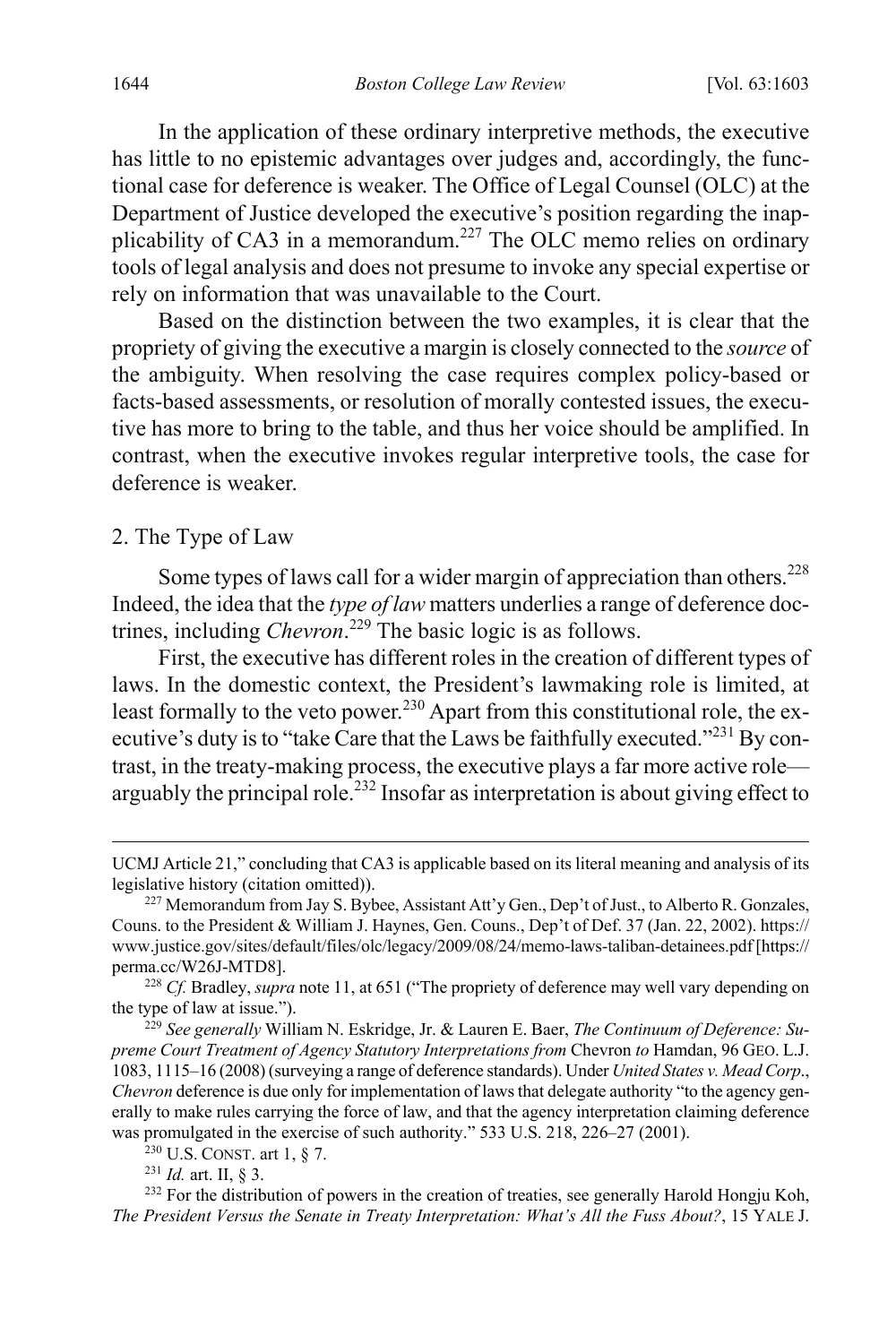the intent of the drafter, the special role of the executive in treaty-making may warrant giving its positions special weight.<sup>233</sup>

Similarly, the President has a key role in the development of customary international law (CIL) by virtue of his power to conduct foreign relations.<sup>234</sup> CIL is created by consistent state practices undertaken with a sense of legal obligation, or *opinio juris*. <sup>235</sup> Because CIL is formed in this way, it seems to be the type of law most suitable for allowing the President some margin of appreciation. Articulating a position regarding an emerging or existing CIL norm will often require assessment of other states' behavior. This assessment entails examining states' actions and statements, and assessing whether these are made out of a sense of legal obligation. It will also inevitably involve questions of foreign policy as states often act in a certain manner in their international relations or express their views in order to affect the trajectory of emerging norms.<sup>236</sup> Moreover, given the uncertain status of CIL in U.S. law, courts

<sup>233</sup> *See, e.g.*, Coplin v. United States, 6 Cl. Ct. 115, 135 (1984) ("Because the Executive Branch is involved directly in negotiating treaties, it is well situated to assist the court in determining what the parties intended when they agreed on a particular provision."), *rev'd on other grounds*, 761 F.2d 688 (Fed. Cir. 1985), *aff'd sub nom.* O'Connor v. United States, 479 U.S. 27 (1986). *But see* Criddle, *supra* not[e 102,](#page-20-0) at 1930–31 (cautioning that giving the executive *Chevron* deference in treaty construction undermines the principle that the "'*shared* expectations of the contracting parties' control in the interpretation of international agreements," especially since the executive is not a faithful agent in this context but rather an interested party (emphasis added) (quoting Air France v. Saks, 470 U.S. 392, 399 (1985))). Note, however, that Professor Criddle does not contest the idea that the executive is due some deference given its constitutional role in the treaty-making process. *Id.* at 1933–34 (advocating for persuasiveness deference in the lines of *Skidmore v. Swift & Co*., 323 U.S. 134 (1944)).

<sup>234</sup> *See* Bradley & Goldsmith, *supra* not[e 232,](#page-42-0) at 1227 ("Because the executive branch controls U.S. diplomacy and practice on the international stage, it plays a leading role in developing the state practice for the United States relating to CIL."). For theoretical underpinning of this practice, see generally Yahli Shereshevsky, *Back in the Game: International Humanitarian Lawmaking by States*, 37 BERKELEY J.INT'L L. 1 (2019) (analyzing the use of unilateral, nonbinding lawmaking initiatives in the context of international humanitarian law).

<sup>235</sup> *See, e.g.*, *Report of the International Law Commission to the General Assembly*, 73 U.N. GAOR Supp. No. 10, at 120, U.N. Doc. A/73/10 (2018) (considering, *inter alia*, "public statements made on behalf of States; official publications; government legal opinions; [and] diplomatic correspondence" as "[f]orms of evidence of acceptance as law (*opinio juris*)").

<sup>236</sup> *See* Bradley & Goldsmith, *supra* not[e 232,](#page-42-0) at 1230 ("[B]ecause the content of CIL is often uncertain and debatable, the executive branch's role in interpreting CIL enhances its ability to influence the creation of what are in effect new CIL rules.").

INT'L L. 331 (1990) (discussing presidential power to make treaties subject to Senate consent). For a description of the gradual accretion of presidential power in this domain, see generally Oona A. Hathaway, *Presidential Power Over International Law: Restoring the Balance*, 119 YALE L.J. 140 (2009) (noting the President's ability to make law over an immense array of issues); U.S.CONST. art. II, § 2, cl. 2. Furthermore, the President interprets treaties for the U.S. "in the course of conducting foreign relations." Curtis A. Bradley & Jack L. Goldsmith, *Presidential Control Over International Law*, 131 HARV.L.REV. 1201, 1220 (2018). On this account, giving deference to the President's interpretation of a treaty ensures uniformity in domestic and international treaty construction. *See* Bradley, *supra* note [11,](#page-4-0) at 702–03.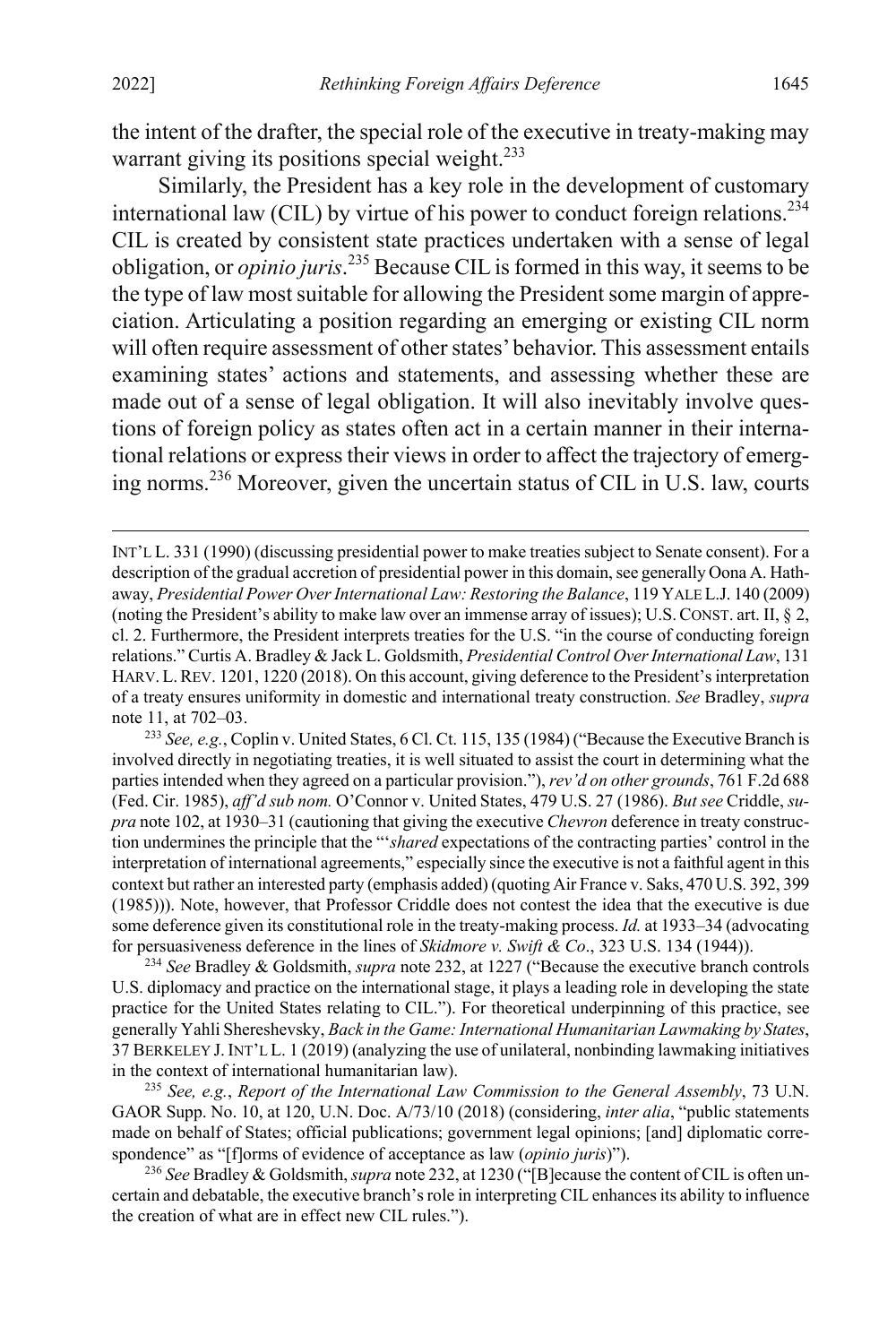hesitate before making authoritative pronouncements about its content and, as a result, do not develop knowledge and expertise in this area.<sup>237</sup> This is yet another reason to accord a margin of appreciation to the executive in the United States.

On the other hand, constitutional provisions concerned with safeguarding human rights were created to protect individuals from the government, a purpose that affording a margin of appreciation may tend to defeat.<sup>238</sup> An example that rewards examination is the government's claimed authority to target and kill suspected terrorists who are U.S. citizens, a claim that received absolute deference from the federal courts in the form of various non-justiciability doctrines.<sup>239</sup> The issue first arose in relation to the contemplated targeted killing of Anwar al-Aulaqi, a U.S. citizen accused of leading an al-Qaeda affiliate in Yemen. In a series of legal memoranda, the Obama Administration considered whether the constitutional protections of life and liberty applied to al-Aulaqi and, if so, how they should be understood in that context.<sup>240</sup> The Administration concluded that the constitutional protections applied, but proposed a standard for application that essentially negated traditional due process constraints.<sup>241</sup> For example, the process due to al-Aulaqi did not include notice of

<sup>238</sup> *See generally* THE BILL OF RIGHTS IN MODERN AMERICA (David J. Bodenhamer & James W. Ely, Jr. eds., 2008) (discussing challenges to the protections afforded in the Bill of Rights today).

<sup>239</sup> *See* Jaber v. United States, 861 F.3d 241, 257 (D.C. Cir. 2017) (precluding judicial review of the plaintiff's case on the grounds that it was "not the role of the Judiciary to second-guess the determination of the Executive"); Al-Aulaqi v. Obama, 727 F. Supp. 2d 1, 9 (D.D.C. 2010) (dismissing case brought on behalf a man who was killed as a suspected terrorist on non-justiciability grounds).

<sup>240</sup> *See* Memorandum from David J. Barron, Acting Assistant Att'y Gen., Off. of Legal Couns., to the Att'y Gen. 6 (Feb. 19, 2010), https://www.justice.gov/sites/default/files/olc/pages/attachments/ 2015/04/02/2010-02-19 - olc\_aaga\_barron\_-\_al-aulaqi.pdf [https://perma.cc/ZE4X-9CXM]; Memorandum from David J. Barron, Acting Assistant Att'y Gen., Off. of Legal Couns., to the Att'y Gen. (July 16, 2010), https://www.justice.gov/sites/default/files/olc/pages/attachments/2015/04/02/2010- 07-16\_-\_olc\_aaga\_barron\_-\_al-aulaqi.pdf 40–41 [https://perma.cc/Q9E7-E5AV]; *see also* U.S. DEP'T OF JUST., LAWFULNESS OF A LETHAL ACTION DIRECTED AGAINST A U.S.CITIZEN WHO IS A SENIOR OPERATIONAL LEADER OF AL-QA'IDA OR AN ASSOCIATED FORCE 2 (2011), https://irp.fas.org/eprint/ doj-lethal.pdf [https://perma.cc/XWX6-7ZX8].

<sup>241</sup> *See* Memorandum from David J. Barron, *supra* not[e 240,](#page-44-0) at 6–7; U.S. DEP'T OF JUST., *supra* note [240,](#page-44-0) at 2, 7–10 (invoking the due process balancing analysis under *Mathews v. Eldridge*, 424 U.S. 319 (1976)). The Obama Administration concluded that the use of lethal force is lawful when the targeted individual poses an "imminent threat of violent attack against the United States" and capture is infeasible. *See* Memorandum from David J. Barron, *supra* not[e 240,](#page-44-0) at 6–7. Such operations, the Administration determined, are consistent with international humanitarian law obligations and invoke similar conditions under the Fourth Amendment's reasonableness test that excuse certain lethal actions executed outside of typical constitutional constraints. *Id.*

<span id="page-44-0"></span> $^{237}$  The formal status of CIL under the U.S. Constitution and the authority of federal courts to interpret and enforce it are matters of some controversy. *See, e.g.*, Curtis A. Bradley & Jack L. Goldsmith, *Customary International Law as Federal Common Law: A Critique of the Modern Position*, 110 HARV.L.REV. 815, 849–70 (1997); Anne-Marie Burley, *The Alien Tort Statute and the Judiciary Act of 1789: A Badge of Honor*, 83 AM. J. INT'L L. 461, 481–93 (1989).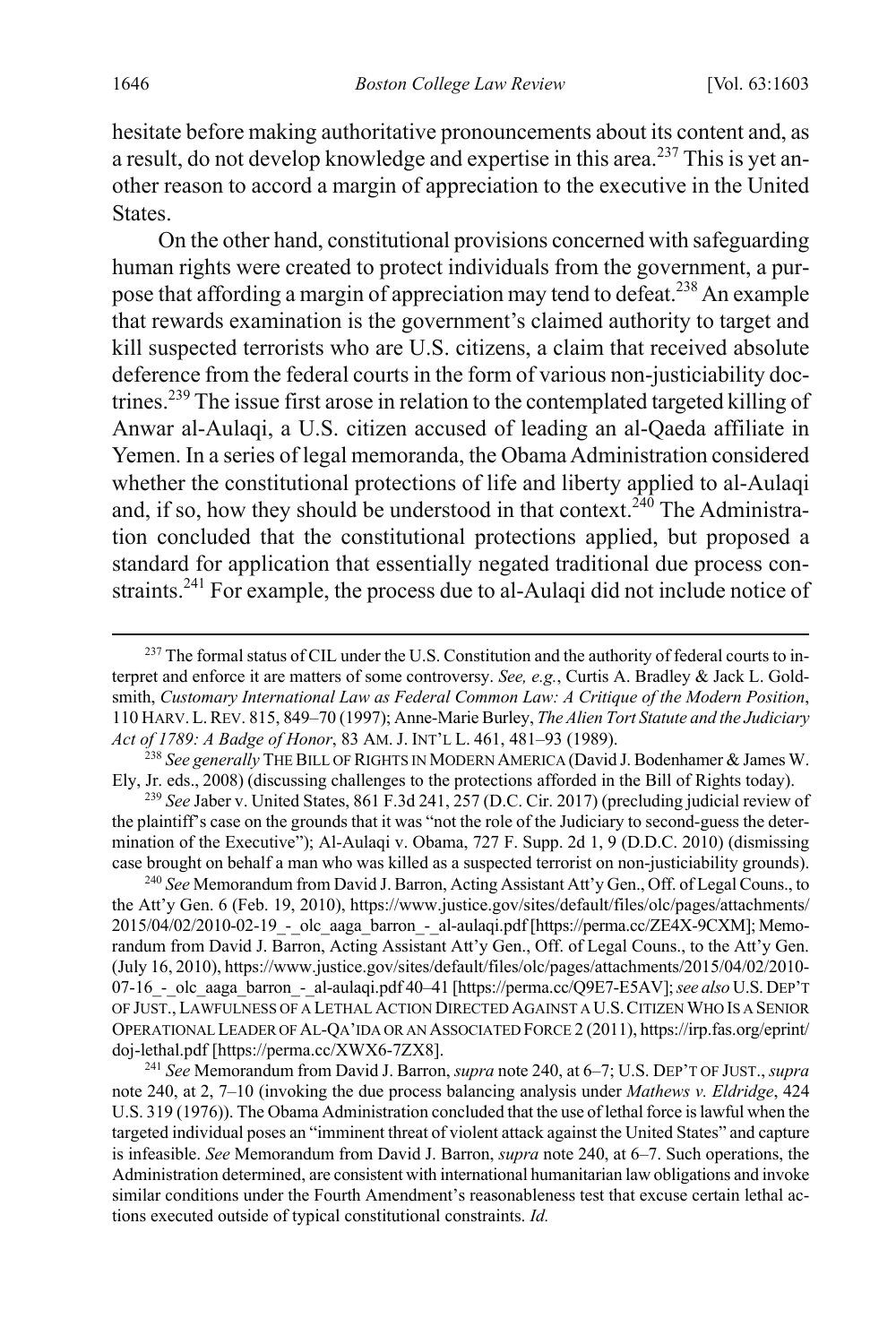<span id="page-45-0"></span>the allegations against him, a chance to respond to those allegations, or a final decision made by a neutral decision-maker. $242$ 

The import of vague international law tests into constitutional analysis, as several scholars have noted, dilutes those fundamental constitutional rights and puts their very essence at risk.<sup>243</sup> In the al-Aulaqi case, affording a margin to the executive seems unjustified. When a case implicates individual rights, courts should consider narrowing or eliminating the margin of appreciation.

Second, the degree of self-interest in the executive's motives varies in the application of different types of laws. In areas where self-interest runs high, there should be a degree of skepticism about the propriety of a margin. *Chevron* itself stands for the idea that deference is due only with respect to the interpretation of statutes that confer rule-making or adjudicatory authority on the executive agency, but not for statutes that regulate agency action. Likewise, international law scholars have argued that deference to treaty interpretations ought to be limited in circumstances where the construction of the treaty might be biased.<sup>244</sup> Concerns of opportunistic motives and self-dealing in legal interpretation should translate into narrow margins of appreciation. This justifies treating power-conferring statutes and non-power-conferring statutes differently. It also supports drawing a distinction between treaties based on the propensity of executives to engage in self-dealing in their interpretation. For simplicity, I propose to categorize treaties as either *regular treaties* or *suspect treaties*.

Another context in which executive self-interest might become an issue is when the executive interprets the scope of its own constitutional authority visà-vis the legislature. In these cases, where the court is asked "to police the boundary between the Legislature and the Executive," there are reasons to lim-

<sup>&</sup>lt;sup>242</sup> *Cf.* Fuentes v. Shevin, 407 U.S. 67, 80 (1972) ("For more than a century the central meaning of procedural due process has been clear: 'Parties whose rights are to be affected are entitled to be heard; and in order that they may enjoy that right they must first be notified.'" (quoting Baldwin v. Hale, 68 U.S. (1 Wall.) 223, 233 (1863)));*see also* H. JEFFERSON POWELL, TARGETING AMERICANS: THE CONSTITUTIONALITY OF THE U.S. DRONE WAR 137–46 (2016) (discussing the constitutionality of the targeted killing of Americans abroad).

<sup>&</sup>lt;sup>243</sup> POWELL, *supra* not[e 242,](#page-45-0) at 145 ("If . . . we insist that the usual constitutional prohibitions *must* limit the executive in such circumstances, then it is almost inevitable that the lawyers will redefine the 'limits' so they permit what policy makers think necessary.");*see* Trevor Morrison, *The White Paper and Due Process*, LAWFARE (Feb. 7, 2013), https://www.lawfareblog.com/white-paper-anddue-process [https://perma.cc/D3Q2-S2TW] ("[T]he White Paper fundamentally changes the role of the *Mathews* analysis (and may make it incoherent in doing so), but without acknowledging it.").

<sup>244</sup> *See* Jinks & Katyal, *supra* not[e 24,](#page-6-1) at 1236–45 (arguing that international law that operates in the "executive-constraining zone" should receive higher scrutiny from the courts); Michael P. Van Alstine, *The Death of Good Faith in Treaty Jurisprudence and a Call for Resurrection*, 93 GEO. L.J. 1885, 1944 (2005) (drawing a distinction between "bilateral treaties that regulate the international conduct of treaty partners" and "multilateral treaties that address solely the relations between private parties" for the purpose of determining the appropriate weight accorded to executive interpretations).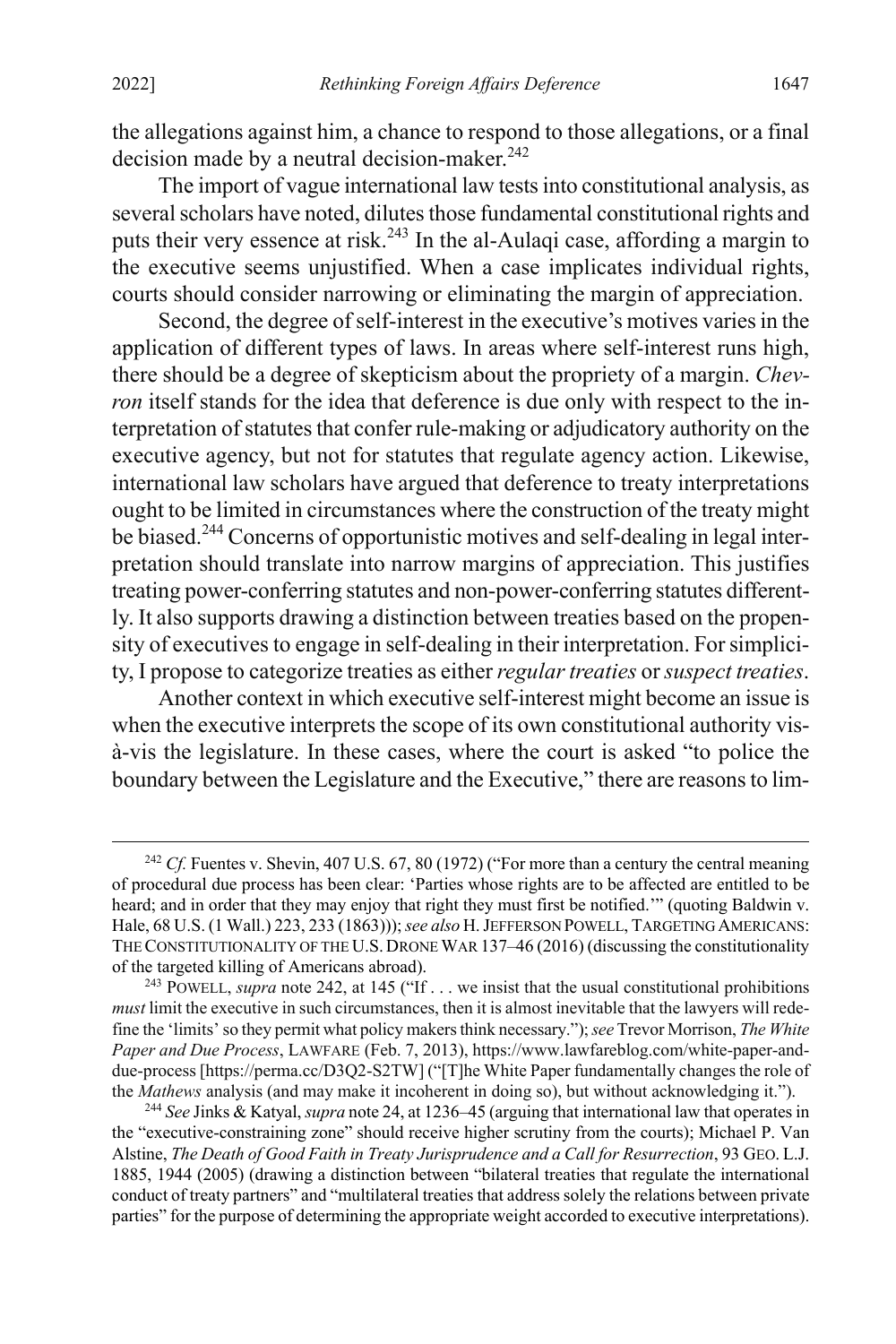it the margin of appreciation.<sup>245</sup> Take for instance the President's constitutional authority to initiate military action without seeking legislative approval.<sup>246</sup> In recent years, the view across administrations was that unilateral presidential authorization to use military force is constitutional when "necessary to advance American national interests abroad" and "the anticipated hostilities would not rise to the level of a war in the constitutional sense."<sup>247</sup> This view leaves little role for congressional deliberation and, accordingly, has been described by commentators as a "meaningless" test.<sup>248</sup> Its outcome, which expands the President's authority over war-making, is not the product of a neutral analysis, but rather of a power-seeking executive. As such, it should be entitled to less margin of appreciation.

Based on the foregoing, it is possible to sketch out a sliding scale of the scope of the margin of appreciation based on the type of law at issue, as follows:

Figure 1: Scope of the Margin of Appreciation Based on a Type-of-Law Inquiry



Examination of these factors is highly contextual, and the type-of-law inquiry is only one factor that other, more compelling factors may override. In other words, this sliding scale is not dispositive, but rather should be viewed as a rule of thumb. A decision as to the appropriate margin should follow the specific analysis of the law at issue within the context of the case, as well as of the other factors described in this Section.

<sup>&</sup>lt;sup>245</sup> City of Arlington v. F.C.C., 569 U.S. 290, 327 (2013) (Roberts, C.J., dissenting).

<sup>246</sup> *See generally* RICHARD F. GRIMMETT,CONG.RSCH.SERV.,R42699,THE WAR POWERS RES-OLUTION: AFTER THIRTY-EIGHT YEARS (2012) (discussing cases "in which [the War Powers Resolution] was used, as well as cases in which issues of its applicability were raised").

<sup>&</sup>lt;sup>247</sup> April 2018 Airstrikes Against Syrian Chemical-Weapons Facilities, 42 Op. O.L.C. , at  $*1$ , \*5 (May 31, 2018), https://www.justice.gov/olc/opinion/file/1067551/download [https://perma.cc/ 829Y-NSHV]; *see* Authority to Use Military Force in Libya, 35 Op. O.L.C. 20, 28−29 (2011).

<sup>248</sup> Curtis Bradley & Jack Goldsmith, *OLC's Meaningless 'National Interests' Test for the Legality of Presidential Uses of Force*, LAWFARE (June 5, 2018), https://www.lawfareblog.com/olcsmeaningless-national-interests-test-legality-presidential-uses-force [https://perma.cc/39AZ-MZWT].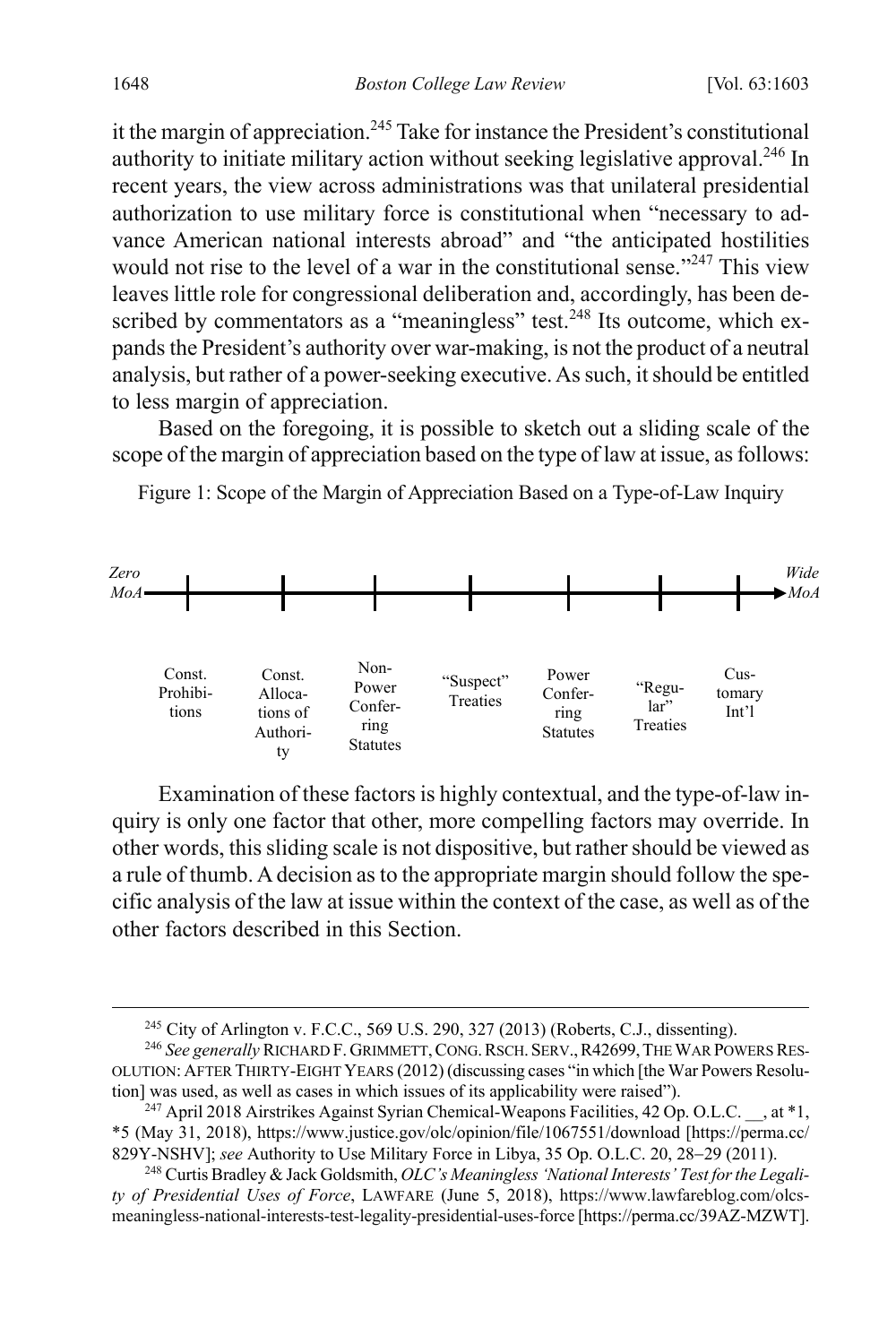#### 3. Proceduralism

The final factor for determining the scope of the margin focuses on the procedural aspects of the executive action at issue. To be entitled to a margin, it is not enough that the executive's structural advantages in expertise and democratic accountability be relevant for settling the normative ambiguity. The executive must also employ those advantages in its decisional process.<sup>249</sup> This factor adopts proceduralism as an external, but not necessarily decisive, factor influencing the judicial stance.

There are three distinctive proceduralist inquiries that might be relevant in any given case. The first concerns the level of democratic support. When the executive's position is in accord with the legislature, it should generally carry more interpretive weight and serve as a factor for widening the margin. For example, the fact that Congress endorsed the Obama Administration's claim that the detention authority under the AUMF encompasses members of "associated forces," should help guide the courts in treating this reading of the statute more favorably.250 Legislative endorsement is important because of its potential to reflect the opinion of a plural and deliberative body. It provides both democratic legitimacy and some assurances that any curtailment of rights is necessary to advance collective social goals.

The second inquiry examines the quality of decision-making. Deliberative decision-making processes inside the executive that employ available bureaucratic expertise and utilize rigorous fact-finding procedures may appropriately be viewed with greater deference than looser processes that may tolerate or invite arbitrary or capricious decisions.251 Take *Trump v. Hawaii*, decided by the Supreme Court in 2018, for example.<sup>252</sup> The majority's deferential approach seems to have been affected by the procedural improvements in the Proclamation as compared to earlier iterations of the President's entry policy. Given the "worldwide review process undertaken by multiple Cabinet officials and their agencies," the Chief Justice found that the government had shown

<sup>&</sup>lt;sup>249</sup> This rationale embraces insights drawn from John H. Ely's theory of procedural judicial review and other proceduralists accounts. *See* ELY, *supra* not[e 104,](#page-20-2) at 74–102 (laying forth his representation reinforcing theory of judicial review).

<sup>250</sup> National Defense Authorization Act for Fiscal Year 2012, Pub. L. No. 112-81, § 1021(b)(2), 125 Stat. 1298, 1562 (2011).

<sup>251</sup> A similar test applies in administrative law under *Skidmore v. Swift & Co*., 323 U.S. 134, 140 (1944) (holding that courts will seek guidance from the view of the administrating agency depending upon "the thoroughness evident in its consideration, the validity of its reasoning, its consistency with earlier and later pronouncements, and all those factors which give it power to persuade, if lacking power to control"). In the foreign affairs context, Professors Jinks and Katyal have argued that the use of proper procedures should be "a precondition for deference." Jinks & Katyal, *supra* note [24,](#page-6-1) at 1279−80.

<sup>252</sup> 138 S. Ct. 2392, 2421 (2018).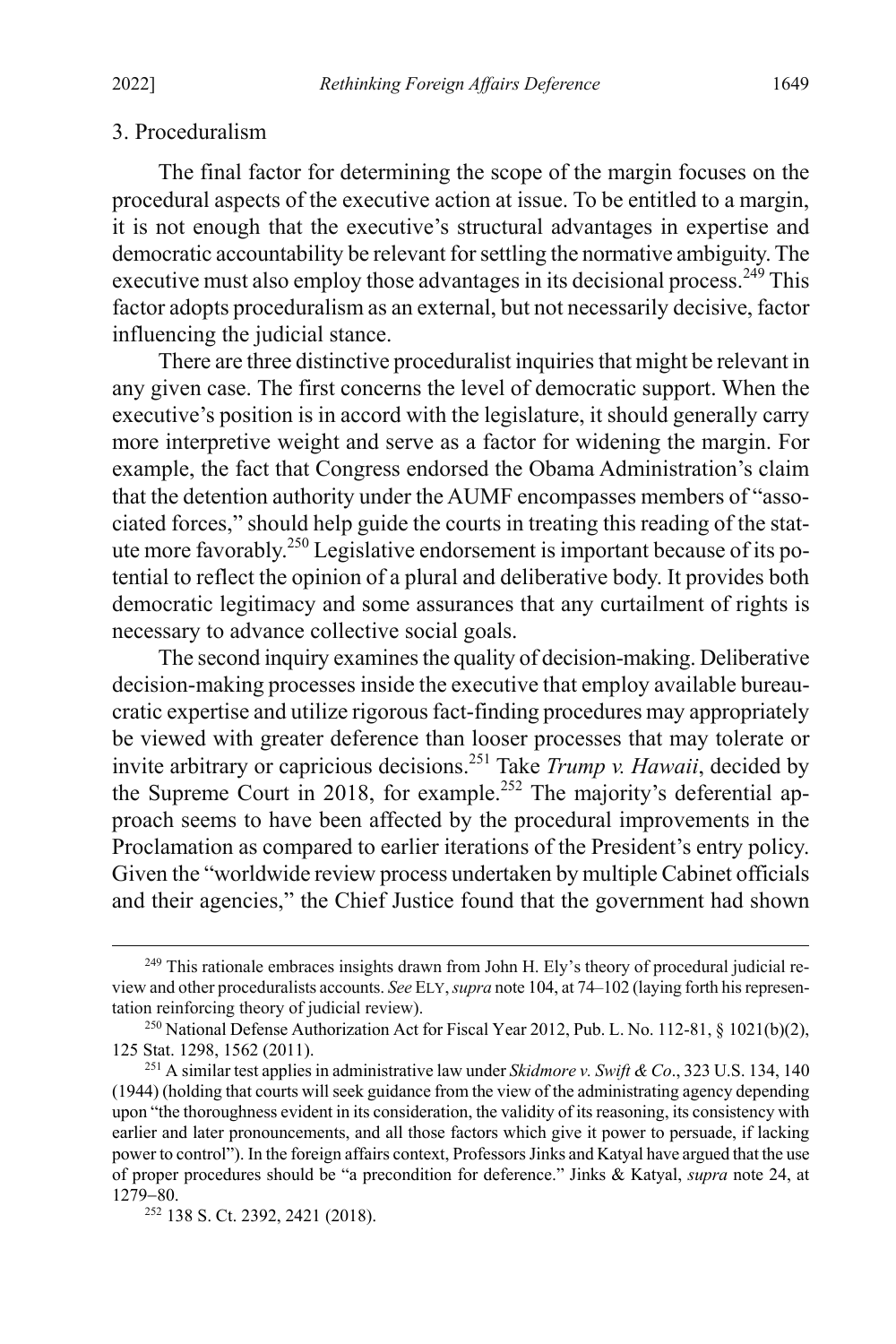that the Proclamation bore a rational relationship to a "legitimate national security interest."<sup>253</sup> The Court, applying a rational relationship standard of review, upheld the executive action.254 In her dissent, Justice Sotomayor also looked closely at how the entry suspension decision was made. She focused more, however, on the historical background of the decision, including statements by then-candidate Trump pledging to "ban Muslims from entering the United States."<sup>255</sup> She concluded that the history warranted application of "heightened scrutiny" instead of rational basis review.<sup>256</sup> Scrutinizing the evidence, Justice Sotomayor found that the formal process was merely a window dressing made to conceal unconstitutional motives behind the travel ban.

My point in this example is not to suggest which view is preferred, but rather to emphasize the underlying principle adopted by both the majority and dissenting opinions. Specifically, that there is a close relationship between the quality of the decision-making process and the depth of judicial scrutiny. A wider margin of appreciation is justified when the executive uses its epistemic advantages to form its position.

The third procedural inquiry is specific to cases in which the executive action burdens individual rights. The more rigorous the process for examining rights violation afforded by the executive in its decision making, the lower the risk that judicial deference will result in a wrongful deprivation of rights. Greater procedural care by the executive may, therefore, justify a wider margin of appreciation.257 Here, again, *Trump v. Hawaii* provides an example. In Justice Breyer's dissenting opinion, he considered the efficacy of a system of individual exemptions and waivers that the Proclamation established. The government contended that the application of that system reconciled the Proclamation with the broader scheme of the Immigration and Nationality Act (INA), which mandates a "strict case-by-case scrutiny of applications," and ensured its neutrality towards religion by admitting Muslims meeting the waiver criteria.<sup>258</sup> Finding that the government failed to prove that it had taken the measures necessary for implementing the waivers, Justice Breyer would have upheld the lower court's injunction prohibiting enforcement of the Proclamation.259

In sum, it may be appropriate in foreign affairs cases involving normative ambiguity to afford the executive a margin of appreciation. In such cases, three

<span id="page-48-0"></span> <sup>253</sup> *Id.* at 2421, 2422.

<sup>254</sup> *Id.* at 2423.

<sup>255</sup> *Id.* at 2435 (Sotomayor, J., dissenting).

<sup>256</sup> *Id.* at 2441.

 $257$  This idea is central to Professor Sunstein's theory of judicial minimalism, which I classify here as a strand of procedural theories. *See* Sunstein, *supra* not[e 78,](#page-15-1) at 99−103.

<sup>258</sup> *Trump*, 138 S. Ct. at 2430 (Breyer, J., dissenting).

<sup>259</sup> *Id.*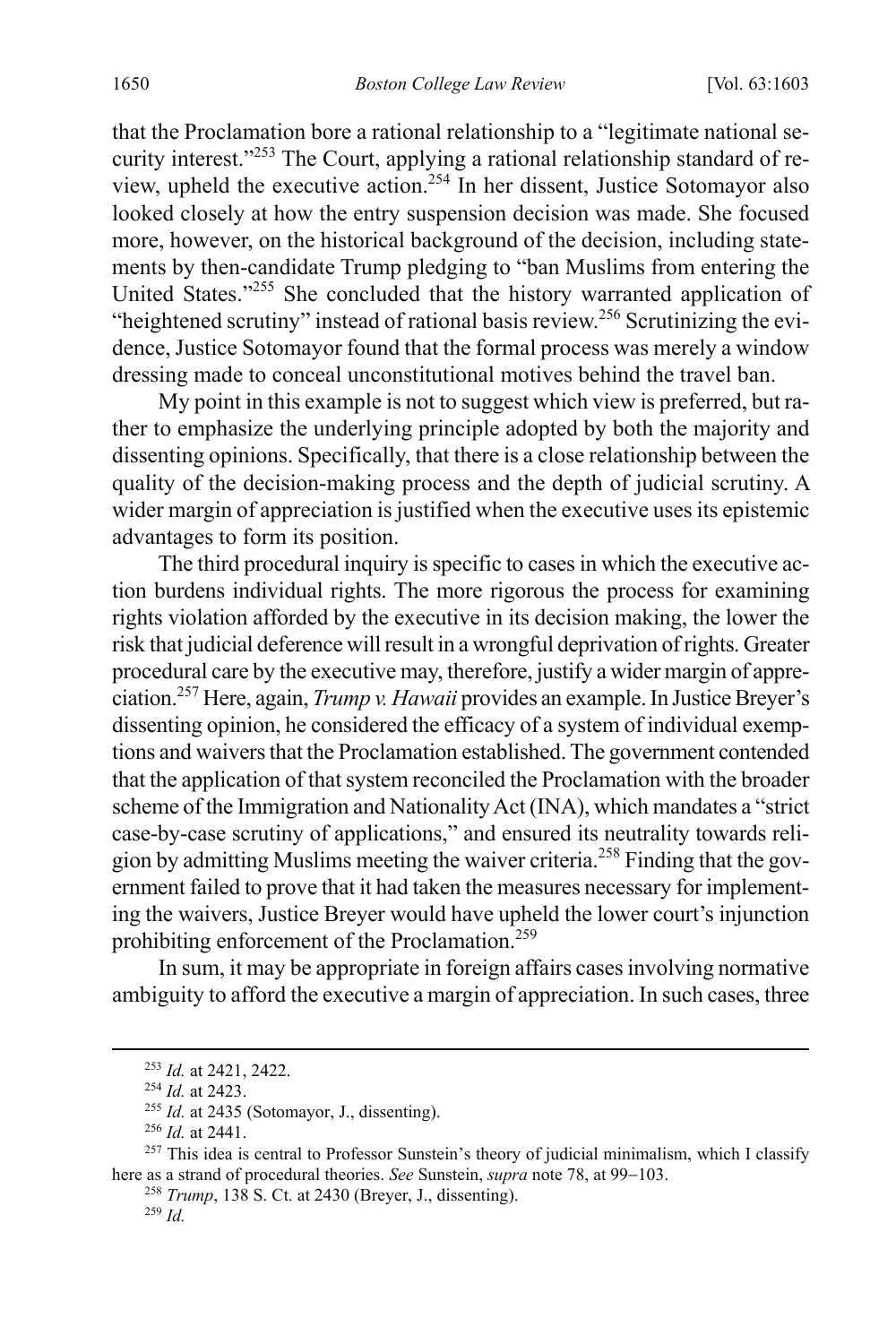factors should be considered to determine whether to afford a margin and how to calibrate its scope: (1) the source of the ambiguity, or whether addressing it requires expertise in international affairs or national security; (2) the type of law at issue; and (3) proceduralism. The next section considers the practical effect of the MoA on the court's analysis.

### *B. Practical Consequences*

<span id="page-49-0"></span>How should the MoA guide the actions of judges in practice? The foundational premise for approaching this question rests on *Marbury v. Madison*: the Constitution vests in the judiciary the responsibility of "say[ing] what the law is."<sup>260</sup> That precept applies with the same force in foreign affairs as it does in other fields. A judge that invokes the MoA doctrine invites the executive to help, but not to supplant, the court in carrying out this duty. The more the court viewsthe executive as a trusted partner in ascertaining the effect of a particular legal rule in a given case, the wider the margin of appreciation should be. The division of labor between the court and the executive can be depicted graphically as follows:



Figures 2 and 3 present the spectrum of possible interpretations of a law that, using ordinary tools of legal interpretation, a court can read plausibly in four possible ways, represented by points A–D. Figure 2 depicts a situation in which the court finds that a wide margin of appreciation is appropriate; namely, that the government's reading of the relevant law should receive substantial weight from the court. Readings that fall within the margin—in this example, readings B, C, and D—are those for which the added weight given to the government's view overrides reasons for rejecting these readings' validity. In contrast, the reasons for rejecting reading A, which falls outside the margin of ap-

<sup>&</sup>lt;sup>260</sup> Marbury v. Madison, 5 U.S. (1 Cranch) 137, 177 (1803). An equivalent of this statement at the statutory level is the Administrative Procedure Act that provides "the reviewing court shall decide all relevant questions of law." 5 U.S.C. § 706.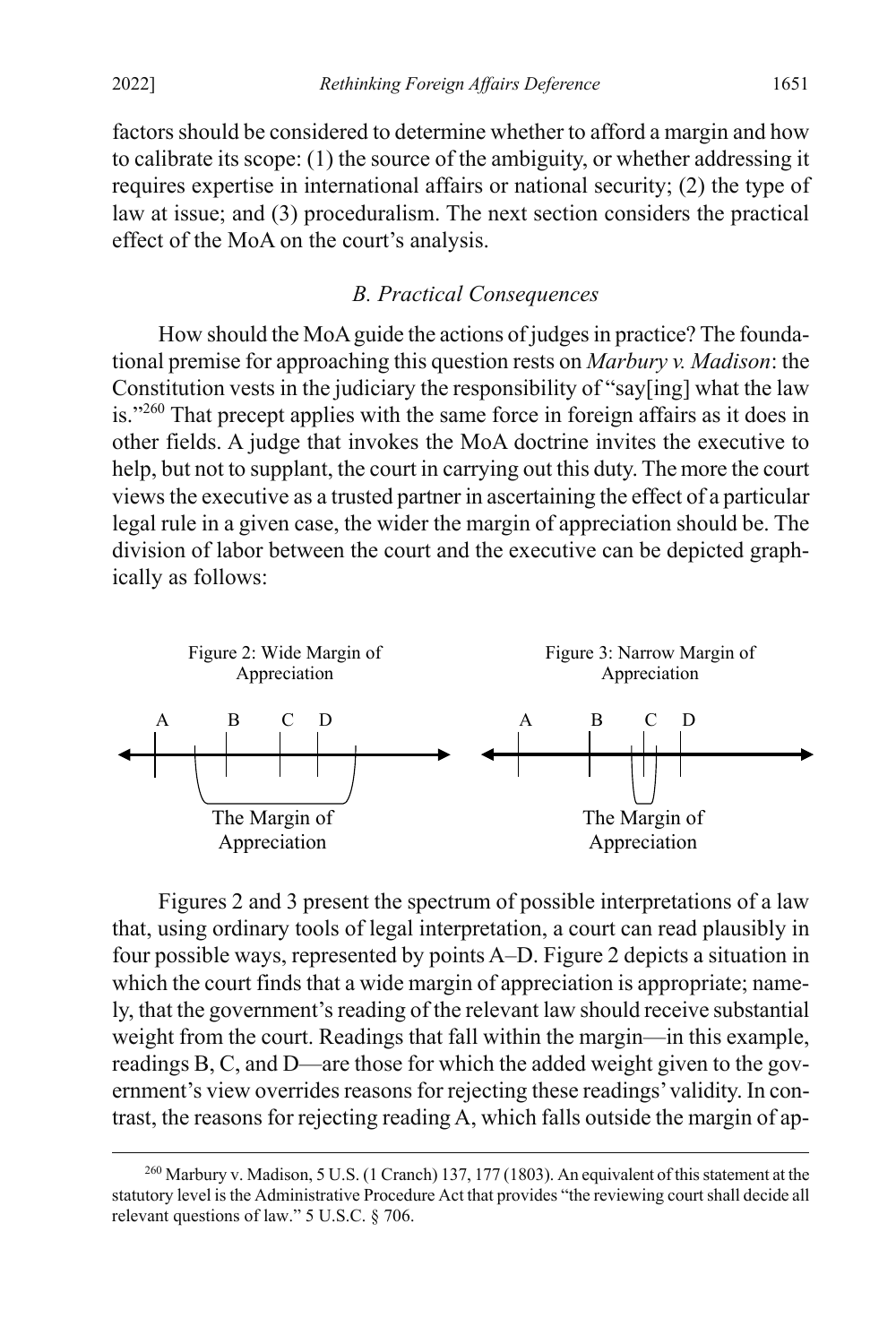preciation, outweighs the reasons for accepting it, even when the court factors the government's endorsement. In other words, the edges of the margin mark the boundaries of where the court will no longer accept the government's view. The effect of the margin of appreciation in this example is as follows: if the government chooses either reading B, C, or D, its view will receive deference and the decision challenged in the case will be upheld. But if the decision relies on reading A, it will be struck down.

In Figure 3, the margin of appreciation is significantly narrower. Here, the government's view is given minimal or no weight, and accordingly, it bears minimal or no influence on the court's interpretation process. The court effectively renders reading C as the only acceptable reading of the law. Any decision that will not be lawful under that reading, the court will strike down.

This conception readily explains how courts can modify the intensity of their review in accord with the scope of the margin of appreciation. When the scope of the margin is at its zenith, it virtually operates as a presumption of legality and dictates to the court to rarely invalidate government action. When the margin is still wide, but there are some reasons for limiting it, its effect is similar to *Chevron* deference: the court's scrutiny is lenient, focusing on whether the government's construction of the law is unreasonable or arbitrary. In these situations, the burden of persuasion on the party challenging the government's view is significantly elevated. On the other side of the spectrum, when the margin is zero or exceptionally narrow, the court accords little or no weight to the government's view and takes its own assessment of the firstorder balance of reasons. Between these ends there is a range of intermediate margin where the court gives varying weight to the government's views. In practice, this intermediate margin could mean that the court hones in on what it views as the ideal construction of the law as applied to the case, but defers to a slightly different reading suggested by the government. In the example above, the court will eliminate readings A and B, but will defer to the government's choice between C and D.

### <span id="page-50-0"></span>IV. OBJECTIONS AND RESPONSES: THE BENEFITS OF THE MARGIN OF APPRECIATION APPROACH

This Part concludes the case for an MoAapproach in foreign relations law by considering and responding to potential objections. Section Aaddressesthe question of whether the approach is too deferential.<sup>261</sup> Section B considers whether the MoA is too intrusive by undermining established foreign affairs jurisprudence.<sup>262</sup>

 <sup>261</sup> *See infra* notes [263–](#page-51-0)[266](#page-51-1) and accompanying text.

<sup>262</sup> *See infra* notes [267–](#page-52-0)[272](#page-53-0) and accompanying text.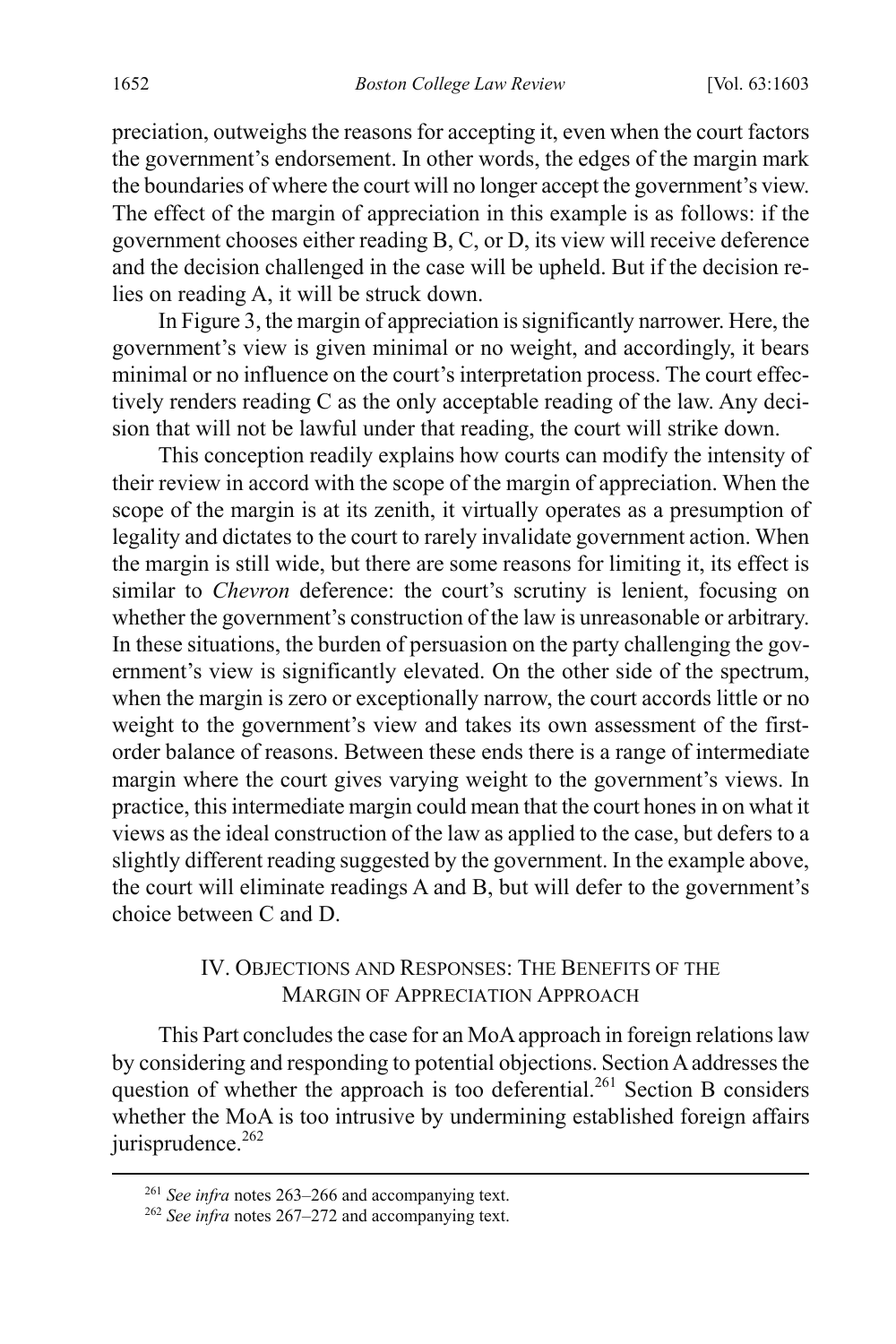#### *A. Too Deferential?*

One potential critique is that the MoA makes courts too obsequious in relation to the executive. In this view, importing this international doctrine into a domestic legal system will function simply to excuse unwarranted deference to the executive. If the law is truly going to govern foreign affairs, the MoA poses a threat, providing a rationalization for legally dubious assertions of executive power.<sup>263</sup>

<span id="page-51-0"></span>It is true that courts may invoke the MoA as a pretense for excessive deference.<sup>264</sup> But here, as elsewhere, the potential for abuse is not necessarily dispositive. Further, when courts properly apply the MoA, they must carefully analyze and vet the reasons for deference in a transparent manner that provides observers with the information necessary to check them. The doctrine promises that judicial action will be principled, look beyond short-term gains and losses, and utilize the advantages of each of the respective branches of government while maintaining the courts' final interpretive authority. More fundamentally, the doctrine captures the nature of the appropriate judicial-executive relationship in the area of foreign affairs, a field characterized by indeterminacy and vague boundaries between law and policy. In such a field, judicial supervision should not always identify the exact point where the balance-of-interests tips beyond what the law permits. In some situations, it may suffice—and, indeed, be preferable—for a court to demarcate the outer legal boundaries, while leaving the fine balancing within those boundaries to decision-makers better equipped to make those determinations.

Moreover, by providing a principled framework for distinct treatment for a range of situations and various types of laws, courts will be less prone to make broad pronouncements about the deference due to the executive's views on foreign affairs or to invoke blanket non-justiciability doctrines all too familiar in cases involving foreign affairs and national security. <sup>265</sup> Indeed, an MoA inquiry accounts for at least some of the criteria defining a "political question" under *Baker v. Carr* that the Supreme Court identified in 1962. <sup>266</sup> But instead of foreclosing judicial review, the MoA offers a more moderate and calibrated solution by adjusting the intensity of review. This analysis would thus allow

<span id="page-51-1"></span> <sup>263</sup> *See generally* REBECCA SANDERS, PLAUSIBLE LEGALITY: LEGAL CULTURE AND POLITICAL IMPERATIVE IN THE GLOBAL WAR ON TERROR (2018) (discussing the legality of counterterrorism practices enacted post-9/11 by American officials).

<sup>264</sup> This line of criticism has frequently been made by commentators in the European context. *See supra* note[s 155](#page-30-0)−[159](#page-30-3) and accompanying text.

<sup>265</sup> *See, e.g.*, BRADLEY &GOLDSMITH,*supra* not[e 61,](#page-13-1) at 45−68 (discussing the non-justiciability doctrine in the context of foreign relations law).

<sup>266</sup> 369 U.S. 186, 217 (1962).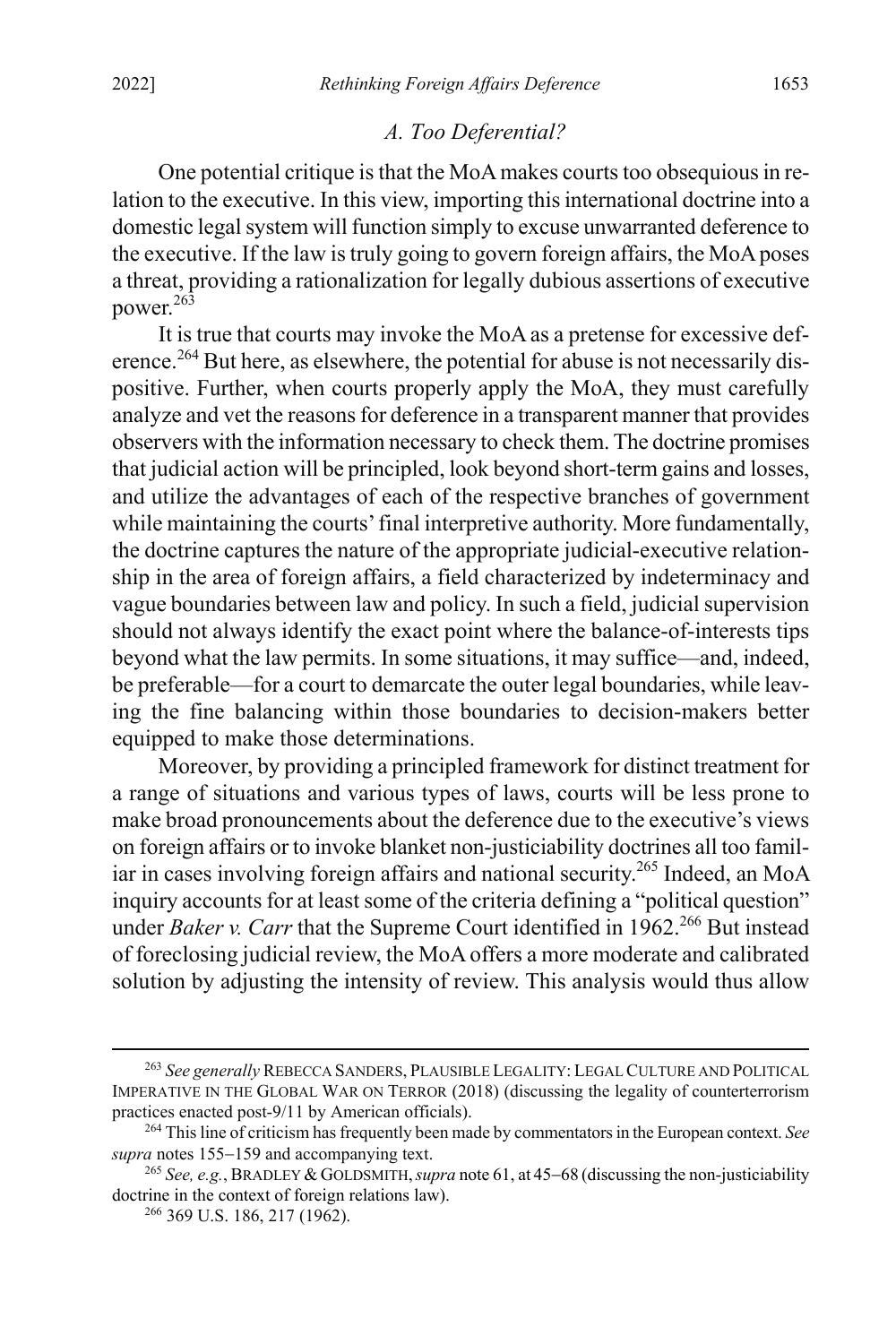courts to reach the merits of cases that they otherwise might choose, or believe themselves compelled, to avoid.

Another potential benefit of the doctrine is that it fosters uniformity in the law. As described above, the underlying disagreement between pro-executive and pro-judicial theories of the judicial role concerns the allocation of the various risks posed by judicial review in this field. Judges that tend to be more sensitive to rights violations will likely adopt more activist postures than judges that are more wary about the potential risks of judicial errors in the areas of foreign affairs and national security. The result, as we have seen, is relatively confusing and inconsistent case law. The MoA is not a rights-oriented or government-oriented framework. Instead, it helps judges identify which risks are more theoretical and which more real in any given case. Even though the doctrine will not eliminate all ideological disagreements, it can reduce their effect and advance uniformity accordingly.

#### <span id="page-52-0"></span>*B. Too Intrusive?*

Another potential objection is that the MoA undermines the purposes long-held doctrines of foreign affairs deference served by empowering courts to decide how much weight, if any, the government's views ought to be given. According to this line of reasoning, these doctrines are not only grounded in functional considerations that merit substantial deference on their own terms, but also in formal constitutional values. For example, one interpretation of Article II of the U.S. Constitution is that "the power to make treaties, and by extension to interpret them, remains an executive one."267 In the statutory context, *Chevron* rests on the theory that Congress formally delegated some lawmaking authority to the executive.268 Under this reasoning, filling interpretive gaps in foreign affairs statutes that qualify for *Chevron* deference is a power delegated to the executive, not to the judiciary. In that case, courts then might lack formal authority to disregard executive views on foreign relations law, even when they believe that the margin ought to be narrow.

As an initial matter, formal arguments about the interpretive authority over foreign relations laws are hardly dispositive. The Constitution's assignment of foreign affairs powers is incomplete, or at least controverted.<sup>269</sup> Against this backdrop, it should come as no surprise that functionalist reason-

 <sup>267</sup> Yoo, *supra* not[e 24,](#page-6-1) at 870.

<sup>268</sup> Bradley, *supra* not[e 11,](#page-4-0) at 673 ("As a formal matter, the *Chevron* doctrine also purports to preserve Congress's role as the lawmaker. Courts defer to agencies because Congress has presumptively delegated lawmaking power to those agencies.").

<sup>269</sup> *See* Powell, *supra* note [22,](#page-6-0) at 545 (discussing the ambiguities latent in the U.S. Constitution regarding issues of foreign affairs).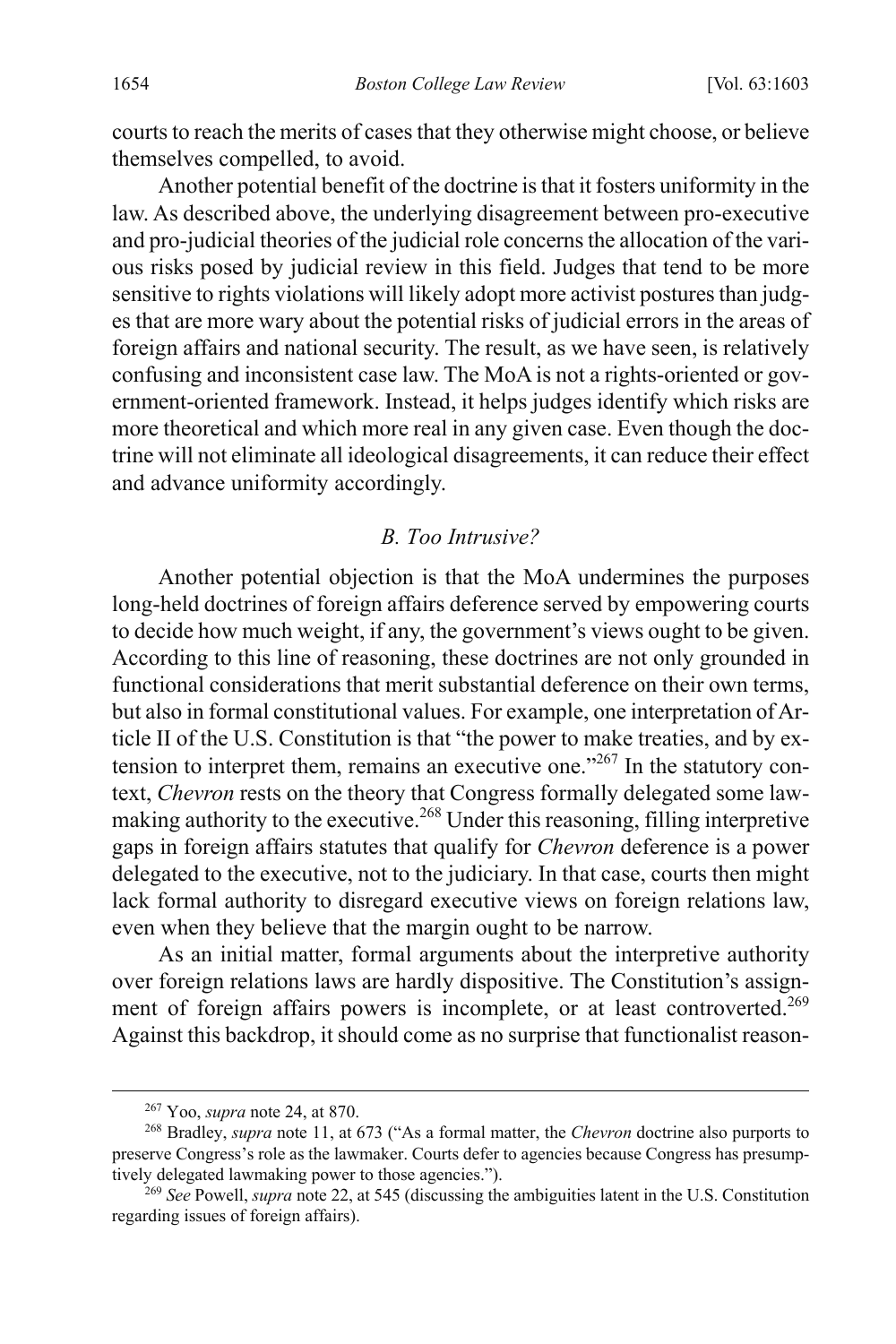ing plays a significant role in clarifying textual ambiguities relating to the authority over foreign affairs.270 If the MoA is a useful functionalist framework, then it can in fact complement rather than displace formal considerations. Moreover, an MoA inquiry in some circumstances protects formal constitutional allocations of authority as well. For example, the type-of-law factor provides that given the legislative authority vested in the President in the Treaty Clause, some margin of appreciation would be justified for executive branch treaty interpretations.

As for a possible conflict between *Chevron* and the MoA, when *Chevron* formally controls under the *Mead* test, it overrides other factors and dictates a wide margin of appreciation in accord with the *Chevron* doctrine.<sup>271</sup>

<span id="page-53-0"></span>Beyond this, any objection on the grounds that the MoA will induce the courts to jettison the traditional deference due the executive in foreign affairs is unconvincing. Recent doctrinal and empirical studies suggest that, both in cases touching upon foreign affairs and in general, deference to the executive is on  $\text{decline.}^{272}$  The contemporary picture is complex; one can no longer anticipate with any certainty what degree of deference will be afforded to the executive in a given case. With this doctrinal instability in the background, the MoA provides greater clarity about when and what degree of deference will be shown, especially compared to the opaque nature of the current deference regime. Perhaps more significantly, it provides a coherent theory justifying a more regularized practice. Those who believe that functional deference to the executive in foreign affairs is generally desirable should welcome this framework.

#### **CONCLUSION**

Few, if any, topics in foreign relations law have produced more uncertainty and controversy than the relationship between the judiciary and the executive. This is understandable given the issues at stake: improper judicial intervention—whether too intrusive, too deferential, or simply erroneous—might put sensitive national and individual interests at peril. This Article argues that no one theoretical approach of the four typically applied by U.S. courts is the

 <sup>270</sup> *See generally* Bradley,*supra* not[e 76](#page-15-2) (discussing the application of functionalist reasoning in modern U.S. judicial decisions).

<sup>271</sup> United States v. Mead Corp., 533 U.S. 218, 226−27 (2001).

<sup>272</sup> *See, e.g.*, Harlan Grant Cohen, *The Death of Deference and the Domestication of Treaty Law*, 2015 BYU L. REV. 1467, 1467−68 (arguing that the Supreme Court is moving away from the "great weight" standard in treaty interpretation); Deeks, *supra* note [115,](#page-23-1) at 876−79 (evaluating competing empirical accounts about deference to the executive in national security law); Lee Epstein & Eric A. Posner, *The Decline of Supreme Court Deference to the President*, 166 U. PA. L. REV. 829 (2018) (showing that the executive's success rate in the Supreme Court has been in decline since the Reagan Administration); Sitaraman & Wuerth, *supra* not[e 71,](#page-15-0) at 1919−35 (describing a steady decline in foreign affairs deference during the last twenty-five years).